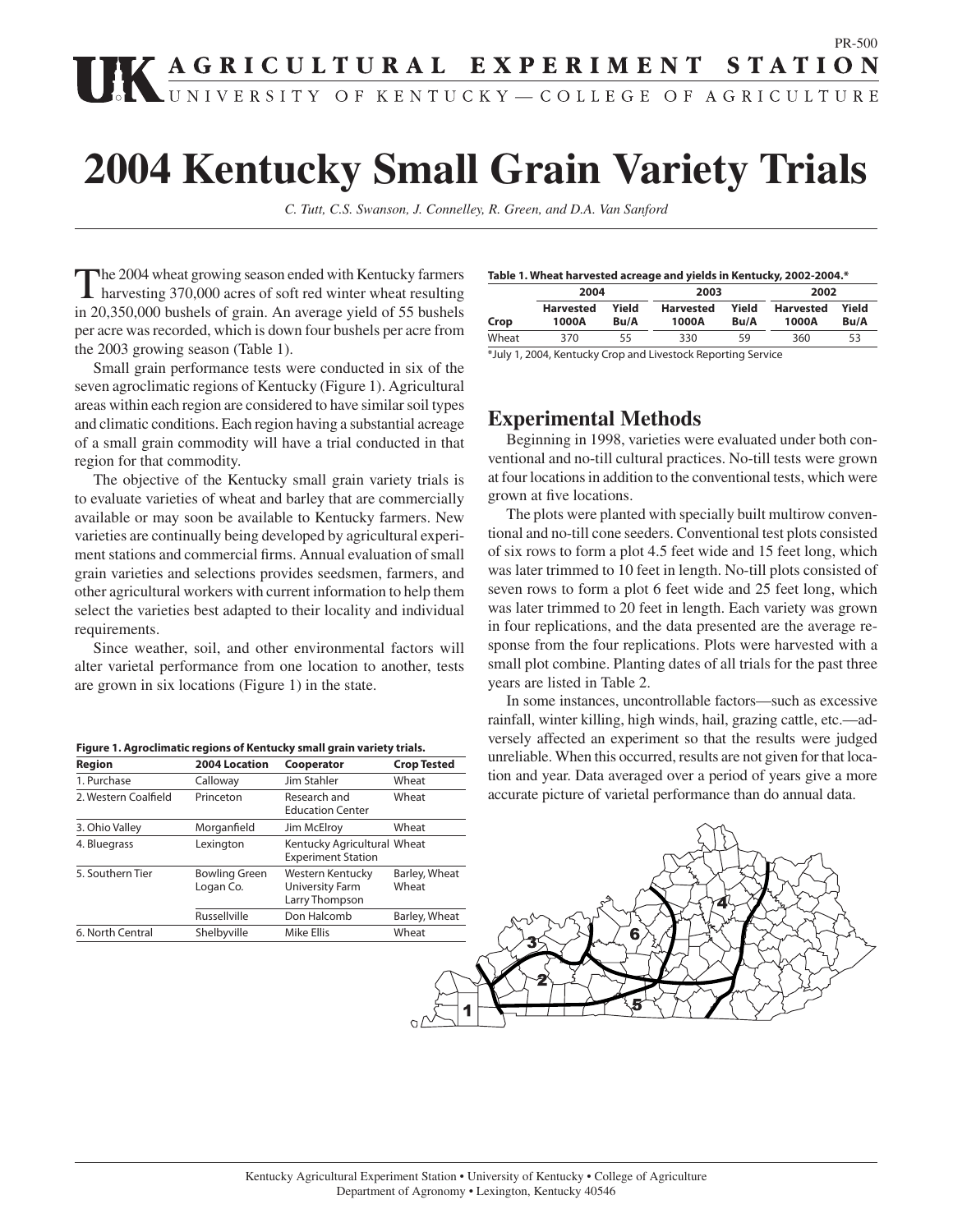|                      |                                   |           | Preceding | <b>Current</b>                   | <b>Planting Date</b> |                |                |  |
|----------------------|-----------------------------------|-----------|-----------|----------------------------------|----------------------|----------------|----------------|--|
| Region               | Location                          | Year      | Crop      | Crop                             | 2004                 | 2003           | 2002           |  |
| Purchase             | Murray                            | 2002-2004 | Corn      | Wheat                            | 10/20                | 10/24          | 10/23          |  |
| Ohio Valley          | Morganfield                       | 2002-2003 | Corn      | Wheat                            |                      | 10/21          | 11/1           |  |
|                      | Calhoun                           | 2004      | Soybeans  |                                  | 10/21                |                |                |  |
| <b>Bluegrass</b>     | Lexington                         | 2002-2004 | Corn      | Barley                           | ⋇                    | 10/24          | 10/10          |  |
|                      |                                   |           |           | Wheat<br>Conventional<br>No-till | 10/22<br>10/22       | 10/24          | 10/10          |  |
| Southern Tier        | Russellville                      | 2002-2004 | Corn      | Barley                           | 10/16                | 10/17          | 10/29          |  |
|                      |                                   |           |           | Wheat                            |                      |                | 10/29          |  |
|                      | <b>Bowling Green</b><br>2002-2004 |           | Corn      | Barley                           | **                   | 10/18          | 10/9           |  |
|                      |                                   |           |           | Wheat                            | 10/15                | 10/18          | 10/9           |  |
|                      | Logan Co.                         | 2003-2004 | Corn      | Wheat<br>No-till                 | 10/16                | 10/17          |                |  |
| Western<br>Coalfield | Princeton                         | 2002-2004 | Corn      | Wheat<br>Conventional<br>No-till | 10/20<br>10/15       | 10/22<br>10/16 | 10/30<br>10/22 |  |
| North Central        | Shelbyville                       | 2002-2004 | Soybeans  | Wheat<br>No-till                 | 10/23                | **             | 10/3           |  |

**Table 2. Region, location, preceding crop, and planting dates of Kentucky small grain trials, 2002-2004.**

\*Barley trial not grown at Lexington, 2004.

\*\*Not harvested.

# **Results and Discussion**

Since genetic expression of a variety is greatly influenced by environmental conditions, it is best to have several years' data from which to draw conclusions. Performance of a variety tested for only one year should not be compared with a threeyear average of another variety because it is possible that results in one of the other years were extremely good or poor and thus not comparable.

 The yield of a variety is relative and should be compared with the yields of the other varieties in the same experiment and at the same location. Small differences in yield of only a few bushels per acre between two varieties from an individual test should not be interpreted to indicate the superiority of one variety over another. However, if one variety consistently outyields another over a period of several years, the chances are that the differences are real.

Lodging data are very difficult to interpret. A high-yielding variety should not necessarily be downgraded because of a high percentage of lodging for a given year at a given location. Local weather conditions, such as wind and rain, may cause a variety to lodge much more than it normally does. Variety trials normally have a greater degree of lodging than do farmer fields. It should also be emphasized that a variety reported to be 50 percent lodged does not imply that only 50 percent of the grain could be harvested. With good equipment, almost all of the grain can often be saved. Lodging data for a period of years should receive more consideration than annual lodging data since they will give a more accurate picture of varietal performance.

## **2004 Test Conditions**

 Weather conditions were favorable for planting the 2004 wheat crop in Kentucky. Most of the crop was planted during the first three weeks of October. The 2004 small grain variety trials were planted within an eight-day period from Oct. 15 to 23. Mild temperatures that prevailed through November and December were conducive to good fall growth and tillering. There was very little winter killing of the wheat crop due to a relatively mild winter. Warm spring temperatures stimulated early green up and good growth in the spring.

 Wheat diseases were relatively light with the exception of barley yellow dwarf and fusarium head blight (head scab). Barley yellow dwarf infestations were quite heavy in some areas of the state. Favorable environmental conditions resulted in widespread head scab infections of the wheat crop. As a result, test weights and yields were adversely affected. Most of the variety trials received fungicide and insecticide applications. Some trials were left untreated in order to obtain disease ratings of the varieties.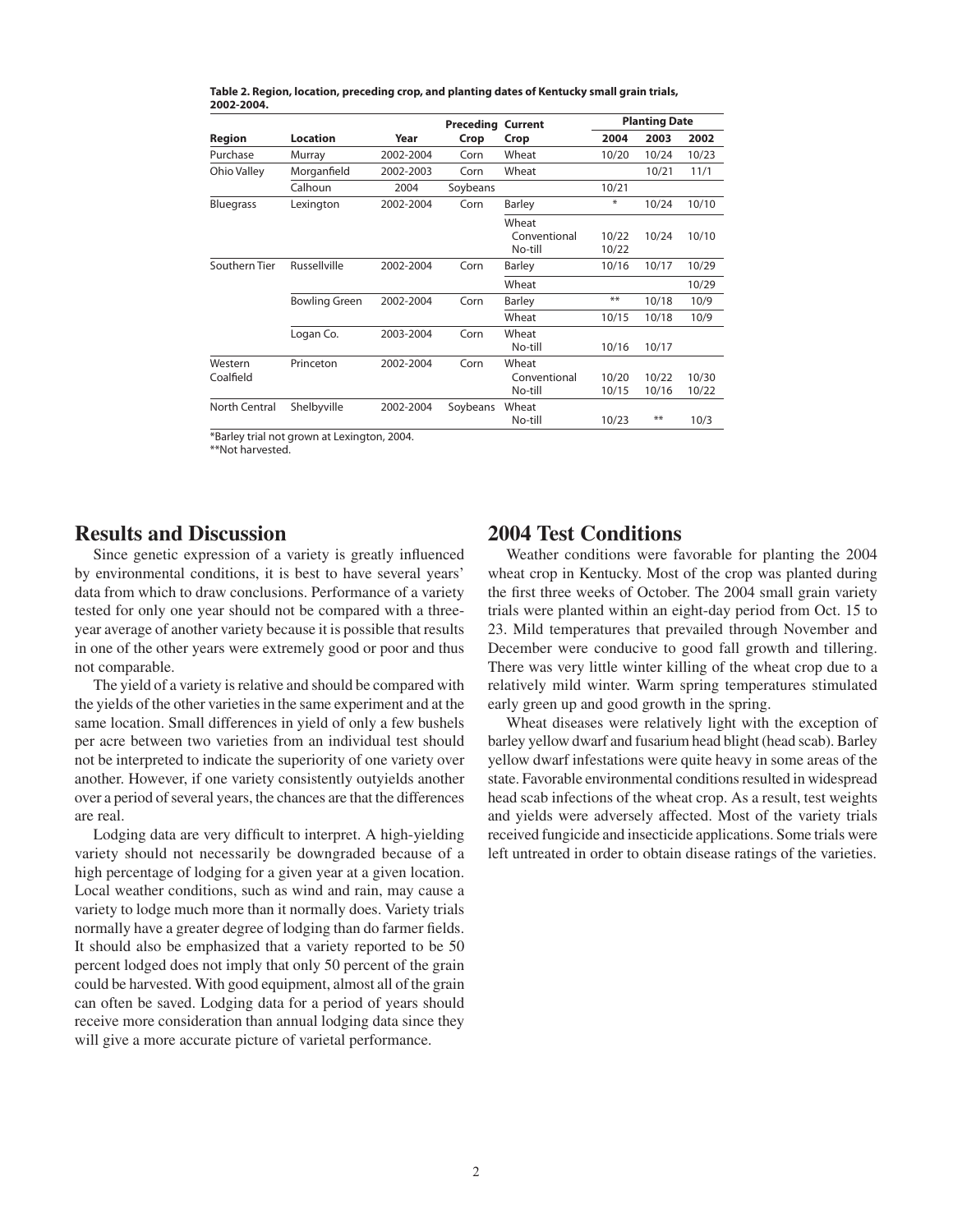# **Small Grain Varieties for 2004**

Varieties eligible for certification include (1) varieties that may have potential for Kentucky and (2) older varieties that are still acceptable for production in Kentucky. The characteristics of wheat and barley varieties are summarized in Tables 3 and 13, respectively.

#### *Soft Red Winter Wheat Varieties*

 Kentucky's climate and soils are well suited for the production of high-quality soft red winter wheat. No single variety has all the desirable characteristics, but each has certain advantages. Yielding ability, straw strength, height, earliness, grain quality, and disease resistance are important in choosing a variety. Varietal performance is presented in Tables 3 through 11.

#### *Winter Barley Varieties*

 Winter barleys are less winter-hardy than winter wheat but more hardy than winter oats. The degree of winter-hardiness, straw strength, and maturity are important characteristics when choosing a variety. Varietal performance data are presented in Tables 13 through 15b.

#### *Certified Seed*

Planting certified seed is one of the first steps in ensuring a good small grain crop. The extra cost of certified seed is justified in view of the high quality of seed obtained. Certified seed is seed that has been grown in such a way as to ensure the genetic identity and purity of a variety. Certified seed also helps to maintain freedom from weed and other crop seed and, in some cases, freedom from disease. The Kentucky Agricultural Experiment Station recommends that Kentucky-certified seed be used whenever possible for growing commercial crops of small grains.

#### **Organizations Entering Varieties in the 2004 Kentucky Wheat Variety Trials**

SEEDEX 1350 Kansas Ave. Longmont, CO 80501 303-678-7333

Pioneer Hi-Bred International, Inc. 6767 Old Madison Pike Suite 110 Huntsville, AL 35806 256-971-0760

Delta King PO Box 970 McCory, AR 72101 870-731-5484

Royster–Clark, Inc. 717 Robinson Road S.E. Washington Courthouse, OH 43160 Bay, AR 72411 740-869-2181

Steyer Seeds 6154 N. County Road 33 Tiffin, OH 44883 419-992-4570

\_\_\_\_\_\_\_\_\_\_\_\_

Southern States Coop. P. O. Box 26234 Richmond, VA 23260 502-586-5240

Agripro Seeds 520 East 1050 S. Box 411 Brookston, IN 47923 800-858-4603

Unisouth Genetics 2640-C Nolensville Road Nashville, TN 37211 800-505-3133

Syngenta P. O. Box 729 919-524-4986

Miles Seed Miles Farm Supply P.O. Box 22879 Owensboro, KY 42304-2879 270-926-2420

Kentucky-American Seeds, Inc. 205 Means Ave. P.O. Box 1104 Hopkinsville, KY 42241 502-886-2582

Virginia Tech P. O. Box 338 Warsaw, VA 22572 804-333-3485

 Maryland Crop Improvement Assn. 28564 Gilnock Road Easton, MD 21601 410-822-1605

 Foundation Seed Project University of Kentucky PO Box 11950 Lexington, KY 40579 859-281-1109

Acknowledgment is made to the following individuals for their contributions to the bulletin: Brittany Edelson, Joanna Coles, Lloyd Weatherly, and Rankin Powell, county Extension agents for agriculture, for assistance in locating test sites and collecting data; D. Hershman and A. J. Stewart for disease ratings; V. Verges, C. Knott, A. J. Stewart, B. O'Daniel, H. Peden, B. Hilton, J. Duff, K. Liagre, T. Taylor, M. Coppe, K. Chipko C. McCarty, J. Gray, W. Randolph, and Dottie Call for data collection; Mary Ann Kelley, Sandie Waddell, and Kay Cotton for text and table preparation; Freddie Higgins for data analysis.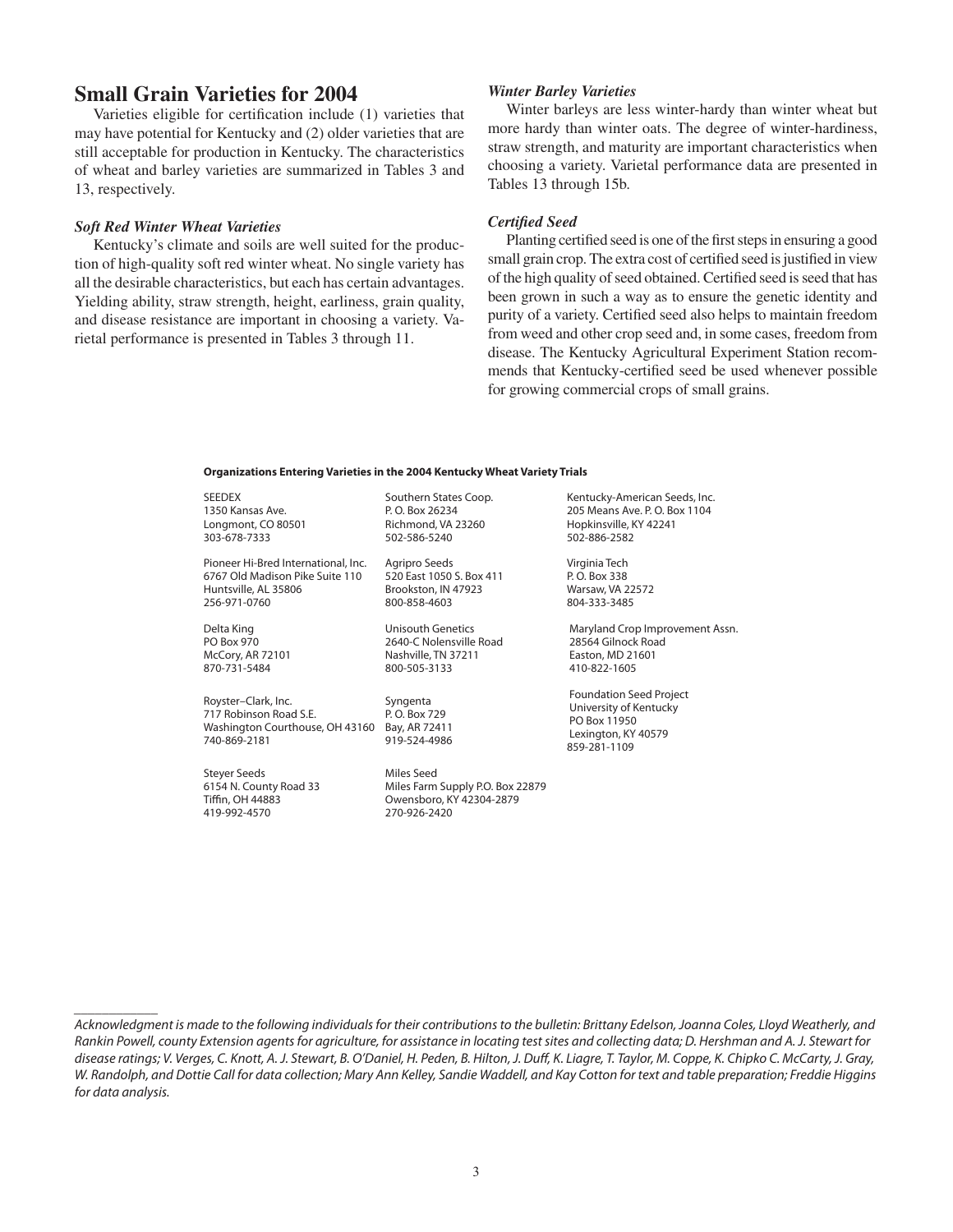| TABLE 3. CHARACTERISTICS OF WHEAT VARIETIES TESTED IN 2004.* |  |
|--------------------------------------------------------------|--|
|--------------------------------------------------------------|--|

|                                  |                                                  | <b>YIELD</b> | <b>TEST WT</b> | <b>LODGING</b> | <b>HEIGHT</b> |            | SURVIVAL HEADING  |
|----------------------------------|--------------------------------------------------|--------------|----------------|----------------|---------------|------------|-------------------|
| <b>NAME</b>                      | <b>SOURCE</b>                                    | <b>BU/A</b>  | (LB/BU)        | (%)            | (in.)         | (%)        | <b>DATE</b>       |
| Wiley                            | <b>Steyer Seeds</b>                              | 92           | 57             | 14             | 38            | 100        | April 29          |
| Vigoro V9412                     | Royster Clark, Inc.                              | 91           | 58             | 28             | 38            | 100        | April 29          |
| SS 8309                          | Southern States Co-op                            | 90<br>90     | 56<br>55       | 2<br>12        | 38<br>38      | 100<br>100 | May 1             |
| Delta King XTJ243<br>SS 8302     | Delta King<br>Southern States Co-op              | 89           | 55             | 13             | 38            | 100        | April 30<br>May 1 |
| 25R47                            | Pioneer Hi-Bred International Inc.               | 89           | 53             | 17             | 36            | 100        | May 1             |
| <b>USG 3350</b>                  | Unisouth Genetics Inc.                           | 89           | 55             | 9              | 42            | 100        | April 30          |
| Delta King 9410                  | Delta King                                       | 89           | 54             | 13             | 42            | 100        | April 30          |
| KY90C-292-16.                    | University of Kentucky                           | 89           | 54             | 25             | 36            | 100        | April 30          |
| EXCEL 307                        | Bioplant                                         | 89           | 55             | 15             | 41            | 100        | April 30          |
| VA97W-024                        | Virginia Tech                                    | 88           | 54             | 18             | 39            | 100        | May 1             |
| <b>USG 3430</b>                  | Unisouth Genetics Inc.                           | 87           | 55             | 12             | 40            | 100        | April 29          |
| KY93C-0378-5-2                   | University of Kentucky                           | 87           | 55             | 16             | 38            | 100        | April 30          |
| Vigoro V9212                     | Royster Clark, Inc.                              | 86           | 55             | 21             | 41            | 100        | April 30          |
| Vigoro V9410                     | Royster Clark, Inc.                              | 86           | 55             | 29             | 41            | 100        | April 29          |
| 26R58                            | Pioneer Hi-Bred International Inc.               | 86           | 53             | 10             | 37            | 100        | May 1             |
| KY93C-1238-17-5                  | University of Kentucky                           | 86           | 55             | 40             | 39            | 100        | April 29          |
| 26R15                            | Pioneer Hi-Bred International Inc.               | 86           | 53             | 17             | 37            | 100        | April 30          |
| KY93C-0004-22-1                  | University of Kentucky                           | 86           | 55             | 10             | 38            | 100        | May 1             |
| Weaver                           | <b>Steyer Seeds</b>                              | 86           | 55             | 22             | 39            | 100        | April 29          |
| Vigoro Tribute                   | Royster Clark, Inc.                              | 86           | 57             | 28             | 36            | 100        | April 30          |
| KY93C-1238-17-1                  | University of Kentucky                           | 86           | 56             | 22             | 38            | 100        | April 30          |
| Delta King 7900                  | Delta King<br>Pioneer Hi-Bred International Inc. | 85<br>85     | 54<br>55       | 16<br>24       | 41<br>36      | 100        | April 29          |
| 25R37<br>Exsegen Judith          | Miles Seed                                       | 85           | 55             | 23             | 41            | 100<br>100 | May 1<br>May 1    |
| Agripro Cooper                   | Agripro Seeds                                    | 85           | 54             | 33             | 35            | 100        | May 1             |
| SS 8308                          | Southern States Co-op                            | 85           | 54             | 18             | 37            | 100        | April 30          |
| KY93C-1238-17-2                  | University of Kentucky                           | 84           | 56             | 19             | 39            | 100        | April 30          |
| MD 71-5                          | Maryland Crop Improvement Assn.                  | 84           | 53             | 13             | 33            | 100        | April 30          |
| 25R78                            | Pioneer Hi-Bred International Inc.               | 84           | 54             | 8              | 36            | 100        | April 30          |
| Bascom                           | <b>Stever Seeds</b>                              | 84           | 55             | 35             | 41            | 100        | April 30          |
| Delta King 7830                  | Delta King                                       | 83           | 54             | 33             | 41            | 100        | April 29          |
| <b>KAS Declaration</b>           | Kentucky-American Seeds, Inc                     | 83           | 54             | 22             | 36            | 100        | May 1             |
| Delta King 7777                  | Delta King                                       | 83           | 54             | 20             | 40            | 100        | May 1             |
| MD 5-46                          | Maryland Crop Improvement Assn.                  | 83           | 55             | 21             | 35            | 100        | April 30          |
| <b>USG 3209</b>                  | Unisouth Genetics Inc.                           | 82           | 53             | 30             | 34            | 100        | April 29          |
| Exsegen Rebekah                  | Miles Seed                                       | 82           | 54             | 23             | 37            | 100        | April 30          |
| <b>KAS Allegiance</b>            | Kentucky-American Seeds, Inc                     | 82           | 53             | 24             | 41            | 100        | May 2             |
| Roane                            | Virginia Tech.                                   | 82           | 57             | 22             | 36            | 100        | May 1             |
| 25R54                            | Pioneer Hi-Bred International Inc.               | 82           | 53             | 23             | 38            | 100        | May 1             |
| SS 550                           | Southern States Co-op                            | 81           | 53<br>56       | 19<br>28       | 35            | 100        | April 30          |
| Truman<br>Delta King XTJ239      | Missouri<br>Delta King                           | 81<br>81     | 53             | 2              | 40<br>40      | 100<br>100 | May 8<br>May 2    |
| Agripro Benton                   | Agripro Seeds                                    | 80           | 55             | 22             | 35            | 100        | May 2             |
| Exsegen Sarah                    | Miles Seed                                       | 80           | 54             | 11             | 40            | 100        | May 7             |
| KY93C-1238-17-4                  | University of Kentucky                           | 80           | 56             | 33             | 38            | 100        | April 30          |
| Delta King XTJ261                | Delta King                                       | 80           | 54             | 3              | 36            | 100        | April 30          |
| NK Coker 9312                    | Syngenta Seeds Inc.                              | 79           | 55             | 32             | 34            | 100        | April 29          |
| VA97W-375ws                      | Virginia Tech                                    | 79           | 53             | 11             | 33            | 100        | April 30          |
| 25R23                            | Pioneer Hi-Bred International Inc.               | 79           | 54             | 28             | 37            | 100        | May 3             |
| Delta King 7710                  | Delta King                                       | 79           | 55             | 29             | 41            | 100        | May 1             |
| <b>McCormick</b>                 | Virginia Tech                                    | 79           | 56             | 46             | 35            | 100        | April 30          |
| KAS Independence                 | Kentucky-American Seeds, Inc                     | 79           | 53             | 21             | 36            | 100        | April 30          |
| USG exp 370                      | Unisouth Genetics Inc.                           | 79           | 55             | 10             | 35            | 100        | April 30          |
| Exsegen Esther                   | Miles Seed                                       | 79           | 54             | 21             | 37            | 100        | April 29          |
| Delta King 1551W                 | Delta King                                       | 77           | 54             | 16             | 37            | 100        | May 1             |
| Sisson                           | Virginia Tech.                                   | 77           | 54             | 17             | 34            | 100        | April 30          |
| KY94C-0094-11-2                  | University of Kentucky                           | 77           | 56             | 21             | 36            | 100        | May 2             |
| MD 11-52                         | Maryland Crop Improvement Assn.                  | 76           | 55             | 10             | 32            | 100        | April 30          |
| NK Coker 9295<br>Exsegen Abigail | Syngenta Seeds Inc.<br><b>Miles Seed</b>         | 76<br>75     | 52<br>53       | 20<br>23       | 38<br>32      | 100<br>100 | May 1<br>April 30 |
| NK B970051                       | Syngenta Seeds Inc.                              | 75           | 53             | 35             | 33            | 100        | May 2             |
| NK Coker 9375                    | Syngenta Seeds Inc.                              | 75           | 52             | 26             | 40            | 100        | April 30          |
| VA98W-170WS                      | Virginia Tech                                    | 74           | 54             | 14             | 37            | 100        | April 29          |
| SS 560                           | Southern States Co-op                            | 74           | 53             | 23             | 35            | 100        | May 1             |
| SS 520                           | Southern States Co-op                            | 74           | 53             | 23             | 37            | 100        | April 29          |
| SS 535                           | Southern States Co-op                            | 74           | 54             | 30             | 36            | 100        | April 30          |
| Clark                            | Indiana                                          | 72           | 54             | 15             | 39            | 100        | April 29          |
| SX 1431W                         | SEEDEX                                           | 70           | 49             | 3              | 31            | 100        | May 2             |
| SX 1404W                         | SEEDEX                                           | 66           | 51             | 7              | 35            | 100        | May 4             |
| SX 1402W                         | SEEDEX                                           | 62           | 48             | $\overline{2}$ | 31            | 100        | May 2             |
| MEAN                             |                                                  | 82           | 54             | 20             | 37            | 100        | May 1             |

 $CV = 12.1$ 

 $LSD (0.05) = 6.1$ 

\* Conventional tests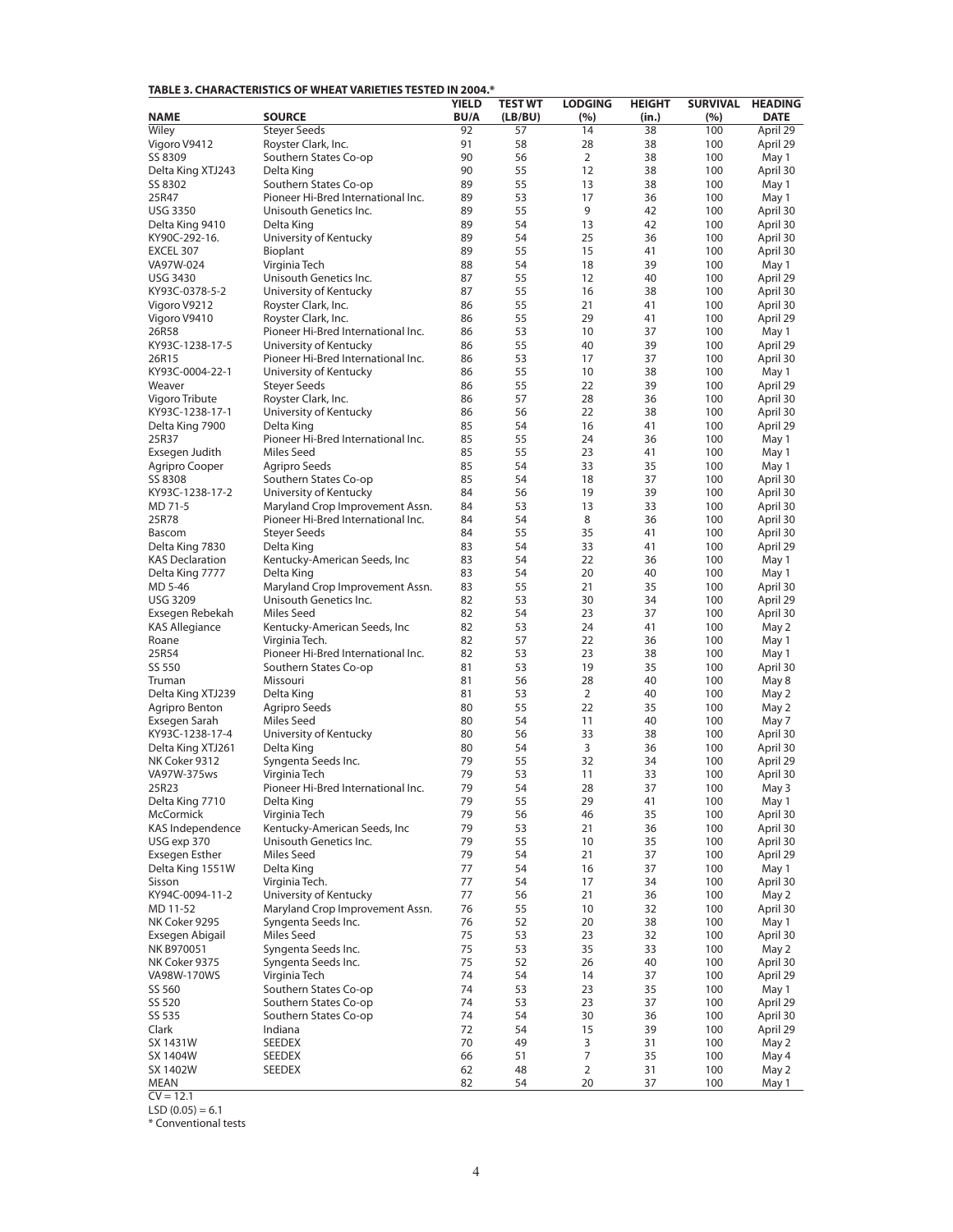| TABLE 3A. AVERAGE PERFORMANCE OF WHEAT VARIETIES TESTED IN 2003 - 2004.* |              |                 |                |                 |               |                |  |  |  |
|--------------------------------------------------------------------------|--------------|-----------------|----------------|-----------------|---------------|----------------|--|--|--|
|                                                                          |              |                 | 2004           | 2004            | 2004          | 2004           |  |  |  |
|                                                                          | <b>YIELD</b> | <b>TEST WT.</b> | <b>LODGING</b> | <b>SURVIVAL</b> | <b>HEIGHT</b> | <b>HEADING</b> |  |  |  |
| <b>VARIETY</b>                                                           | (BU/A)       | (LB/BU)         | (%)            | (%)             | (IN)          | <b>DATE</b>    |  |  |  |
| Vigoro V9212                                                             | 85           | 56              | 21             | 100             | 41            | 01 May         |  |  |  |
| 25R37                                                                    | 85           | 57              | 24             | 100             | 36            | 02 May         |  |  |  |
| 26R58                                                                    | 85           | 54              | 10             | 100             | 37            | 02 May         |  |  |  |
| 25R78                                                                    | 84           | 56              | 8              | 100             | 36            | 01 May         |  |  |  |
| 25R23                                                                    | 84           | 56              | 28             | 100             | 37            | 04 May         |  |  |  |
| Weaver                                                                   | 84           | 55              | 22             | 100             | 39            | 30 Apr         |  |  |  |
| KY90C-292-16.                                                            | 83           | 56              | 25             | 100             | 36            | 01 May         |  |  |  |
| Vigoro Tribute                                                           | 83           | 58              | 28             | 100             | 36            | 01 May         |  |  |  |
| <b>KAS Allegiance</b>                                                    | 83           | 55              | 24             | 100             | 41            | 03 May         |  |  |  |
| Bascom                                                                   | 82           | 55              | 35             | 100             | 41            | 01 May         |  |  |  |
| <b>McCormick</b>                                                         | 82           | 58              | 46             | 100             | 35            | 01 May         |  |  |  |
| <b>USG 3350</b>                                                          | 82           | 56              | 9              | 100             | 42            | 01 May         |  |  |  |
| <b>KAS Declaration</b>                                                   | 82           | 55              | 22             | 100             | 36            | 02 May         |  |  |  |
| Exsegen Sarah                                                            | 82           | 55              | 11             | 100             | 40            | 08 May         |  |  |  |
| Agripro Benton                                                           | 80           | 56              | 22             | 100             | 35            | 03 May         |  |  |  |
| SS 550                                                                   | 79           | 55              | 19             | 100             | 35            | 01 May         |  |  |  |
| Roane                                                                    | 79           | 58              | 22             | 100             | 36            | 02 May         |  |  |  |
| <b>USG 3209</b>                                                          | 79           | 54              | 30             | 100             | 34            | 30 Apr         |  |  |  |
| <b>USG 3430</b>                                                          | 79           | 55              | 12             | 100             | 40            | 30 Apr         |  |  |  |
| Exsegen Rebekah                                                          | 78           | 56              | 23             | 100             | 37            | 01 May         |  |  |  |
| VA97W-375ws                                                              | 78           | 55              | 11             | 100             | 33            | 01 May         |  |  |  |
| Exsegen Esther                                                           | 78           | 54              | 21             | 100             | 37            | 30 Apr         |  |  |  |
| KAS Independence                                                         | 77           | 55              | 21             | 100             | 36            | 01 May         |  |  |  |
| NK Coker 9375                                                            | 77           | 53              | 26             | 100             | 40            | 01 May         |  |  |  |
| Sisson                                                                   | 76           | 55              | 17             | 100             | 34            | 01 May         |  |  |  |
| SS 560                                                                   | 75           | 55              | 23             | 100             | 35            | 02 May         |  |  |  |
| SS 520                                                                   | 75           | 54              | 23             | 100             | 37            | 30 Apr         |  |  |  |
| Exsegen Abigail                                                          | 74           | 54              | 23             | 100             | 32            | 01 May         |  |  |  |
| SS 535                                                                   | 74           | 56              | 30             | 100             | 36            | 01 May         |  |  |  |
| NK Coker 9295                                                            | 73           | 55              | 20             | 100             | 38            | 02 May         |  |  |  |
| Clark                                                                    | 73           | 55              | 15             | 100             | 39            | 30 Apr         |  |  |  |
| VA98W-170WS                                                              | 73           | 56              | 14             | 100             | 37            | 30 Apr         |  |  |  |
| <b>SX 1402W</b>                                                          | 63           | 51              | $\overline{2}$ | 100             | 31            | 03 May         |  |  |  |
| SX 1404W                                                                 | 58           | 51              | $\overline{7}$ | 100             | 35            | 05 May         |  |  |  |
| <b>MEAN</b>                                                              | 79           | 55              | 20             | 100             | 37            | 02 May         |  |  |  |

\* Conventional tests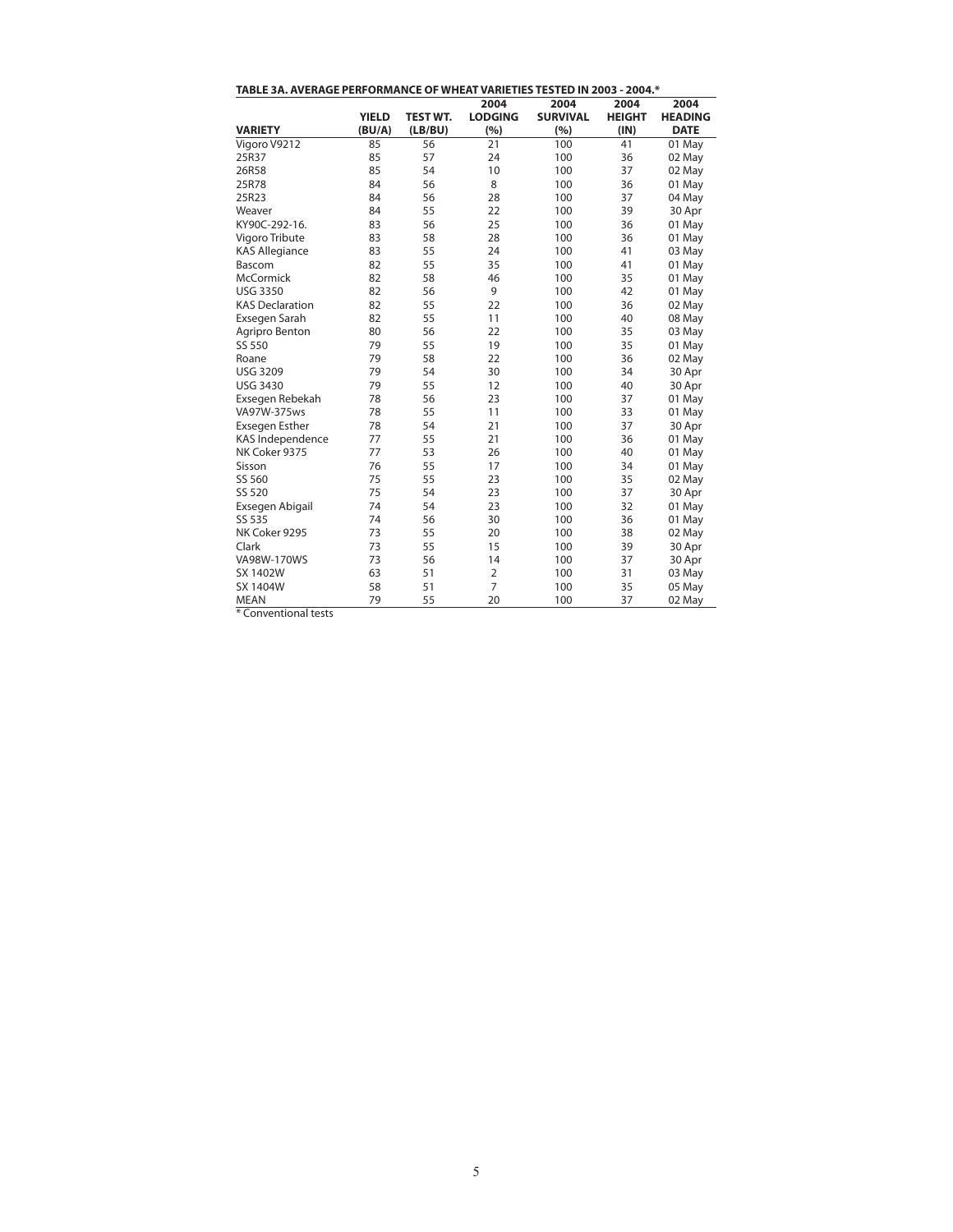| TABLE 3B. AVERAGE PERFORMANCE OF WHEAT VARIETIES TESTED IN 2002 - 2004.* |        |          |                |                 |               |                |  |  |  |  |
|--------------------------------------------------------------------------|--------|----------|----------------|-----------------|---------------|----------------|--|--|--|--|
|                                                                          |        |          | 2004           | 2004            | 2004          | 2004           |  |  |  |  |
|                                                                          | YIELD  | TEST WT. | <b>LODGING</b> | <b>SURVIVAL</b> | <b>HEIGHT</b> | <b>HEADING</b> |  |  |  |  |
| <b>VARIETY</b>                                                           | (BU/A) | (LB/BU)  | (%)            | (%)             | (IN)          | <b>DATE</b>    |  |  |  |  |
| 25R78                                                                    | 84     | 57       | 8              | 100             | 36            | 01 May         |  |  |  |  |
| 25R23                                                                    | 83     | 57       | 28             | 100             | 37            | 04 May         |  |  |  |  |
| 25R37                                                                    | 82     | 58       | 24             | 100             | 36            | 02 May         |  |  |  |  |
| <b>KAS Allegiance</b>                                                    | 82     | 56       | 24             | 100             | 41            | 03 May         |  |  |  |  |
| Exsegen Sarah                                                            | 81     | 56       | 11             | 100             | 40            | 08 May         |  |  |  |  |
| Vigoro Tribute                                                           | 80     | 58       | 28             | 100             | 36            | 01 May         |  |  |  |  |
| <b>KAS Declaration</b>                                                   | 79     | 56       | 22             | 100             | 36            | 02 May         |  |  |  |  |
| <b>McCormick</b>                                                         | 79     | 58       | 46             | 100             | 35            | 01 May         |  |  |  |  |
| Exsegen Esther                                                           | 78     | 55       | 21             | 100             | 37            | 30 Apr         |  |  |  |  |
| SS 550                                                                   | 77     | 56       | 19             | 100             | 35            | 01 May         |  |  |  |  |
| VA97W-375ws                                                              | 77     | 56       | 11             | 100             | 33            | 01 May         |  |  |  |  |
| Exsegen Rebekah                                                          | 76     | 56       | 23             | 100             | 37            | 01 May         |  |  |  |  |
| KY90C-292-16.                                                            | 76     | 57       | 25             | 100             | 36            | 30 Apr         |  |  |  |  |
| Roane                                                                    | 75     | 58       | 22             | 100             | 36            | 02 May         |  |  |  |  |
| Sisson                                                                   | 75     | 56       | 17             | 100             | 34            | 01 May         |  |  |  |  |
| <b>USG 3209</b>                                                          | 74     | 55       | 30             | 100             | 34            | 30 Apr         |  |  |  |  |
| SS 535                                                                   | 73     | 56       | 30             | 100             | 36            | 01 May         |  |  |  |  |
| SS 520                                                                   | 72     | 55       | 23             | 100             | 37            | 30 Apr         |  |  |  |  |
| Clark                                                                    | 70     | 56       | 15             | 100             | 39            | 30 Apr         |  |  |  |  |
| Exsegen Abigail                                                          | 70     | 55       | 23             | 100             | 32            | 01 May         |  |  |  |  |
| <b>MEAN</b>                                                              | 77     | 57       | 23             | 100             | 36            | 01 May         |  |  |  |  |
| $*$ Canuantianal taste                                                   |        |          |                |                 |               |                |  |  |  |  |

\*Conventional tests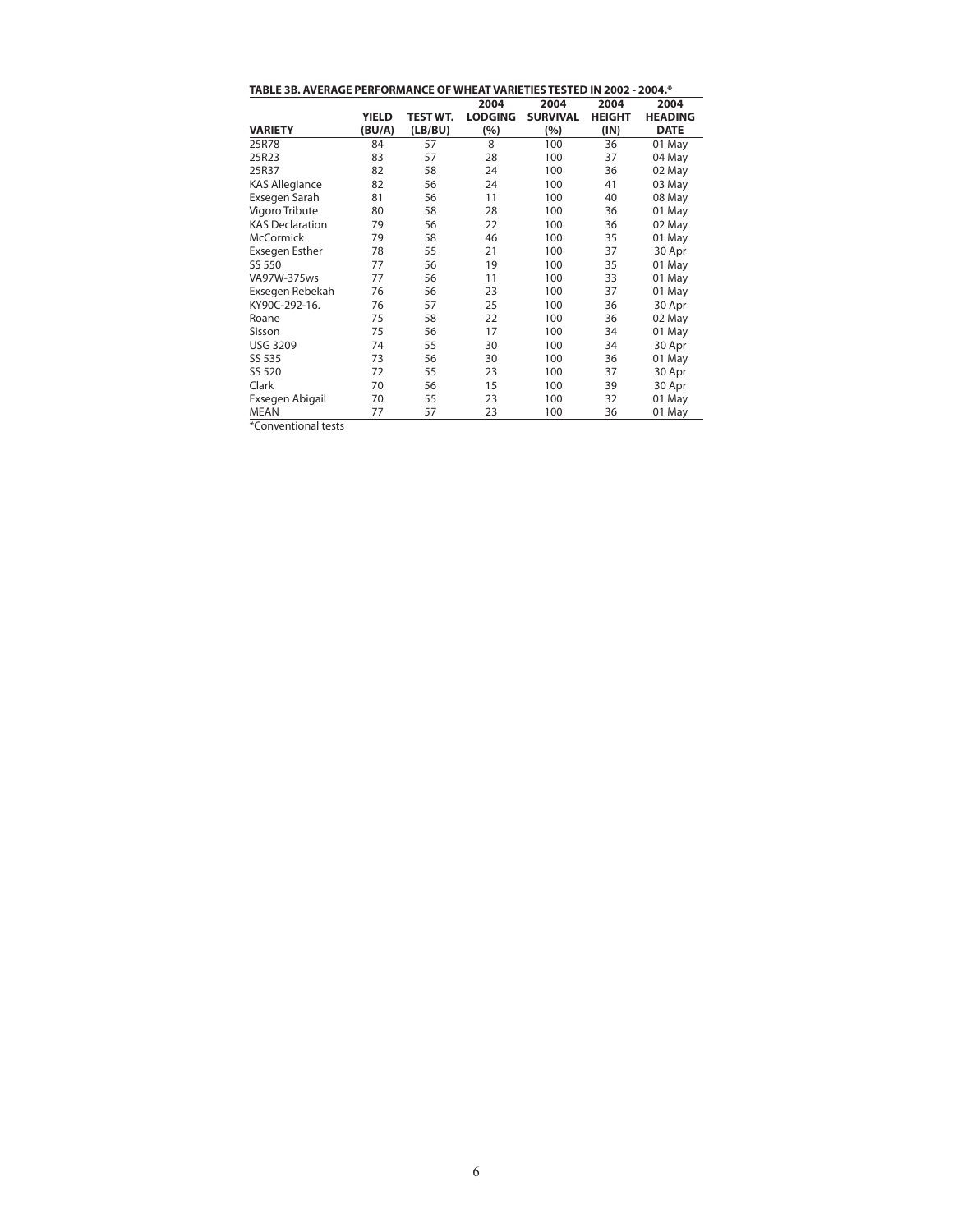| TABLE 4. WHEAT PERFORMANCE TRIALS FOR PURCHASE REGION, 2002 - 2004, CONVENTIONAL. |
|-----------------------------------------------------------------------------------|
|-----------------------------------------------------------------------------------|

| YIELD (BU/A)<br><b>TEST WT. (LB/BU)</b><br><b>VARIETY</b><br>2004<br>2003<br>2002<br><b>MEAN</b><br>2004<br>2003<br>2002<br><b>MEAN</b><br>2004<br>2004<br>2004<br>2004<br>Delta King XTJ243<br>95<br>55<br>3<br>100<br>95<br>55<br>40<br>27 Apr<br>94<br>94<br>55<br>Delta King 9410<br>55<br>0<br>100<br>43<br>27 Apr<br>94<br>$\boldsymbol{0}$<br>SS 8309<br>94<br>56<br>56<br>100<br>39<br>29 Apr<br>93<br>93<br>54<br>5<br>Excel 307<br>54<br>100<br>43<br>27 Apr<br>93<br>93<br>55<br>55<br>26<br>26 Apr<br>KY93C-1238-17-5<br>100<br>40<br>93<br>79<br>3<br><b>USG 3350</b><br>65<br>56<br>56<br>56<br>100<br>43<br>27 Apr<br>92<br>8<br>KY90C-292-16.<br>58<br>76<br>75<br>54<br>57<br>57<br>56<br>100<br>37<br>28 Apr<br>92<br>92<br>55<br>8<br>100<br>Delta King 7710<br>55<br>43<br>30 Apr<br>91<br>81<br>42<br>71<br>56<br>56<br>56<br>4<br>100<br>28 Apr<br>Bascom<br>91<br>Exsegen Judith<br>91<br>56<br>56<br>23<br>100<br>43<br>28 Apr<br>91<br><b>KAS Allegiance</b><br>79<br>82<br>84<br>55<br>56<br>57<br>56<br>11<br>100<br>42<br>30 Apr<br>91<br>$\boldsymbol{0}$<br>KY93C-0004-22-1<br>91<br>56<br>56<br>100<br>38<br>29 Apr<br>91<br>91<br>55<br>55<br>$\mathbf 0$<br>39<br>KY93C-0378-5-2<br>100<br>28 Apr<br>90<br>58<br>25R37<br>64<br>81<br>78<br>56<br>58<br>59<br>24<br>100<br>38<br>28 Apr<br>90<br>Delta King 7900<br>90<br>55<br>55<br>19<br>100<br>42<br>27 Apr<br>57<br>Exsegen Rebekah<br>90<br>71<br>74<br>54<br>57<br>58<br>19<br>100<br>37<br>27 Apr<br>62<br>90<br>90<br>100<br>KY93C-1238-17-1<br>56<br>56<br>14<br>42<br>28 Apr<br>90<br>Vigoro V9412<br>90<br>58<br>58<br>33<br>100<br>40<br>27 Apr<br>90<br>90<br>56<br>56<br>4<br>100<br>40<br>26 Apr<br>Wiley<br>89<br>55<br>21<br>83<br>86<br>54<br>57<br>100<br>37<br>28 Apr<br>25R47<br>89<br>89<br>57<br>57<br>5<br>SS 8302<br>100<br>40<br>28 Apr<br>89<br>89<br>$\boldsymbol{0}$<br>VA97W-024<br>55<br>55<br>100<br>41<br>27 Apr<br>Weaver<br>89<br>74<br>82<br>55<br>56<br>55<br>0<br>100<br>40<br>27 Apr<br>88<br>88<br>55<br>55<br>Vigoro V9410<br>13<br>100<br>43<br>26 Apr<br>75<br>55<br>$\mathbf 0$<br><b>USG 3430</b><br>87<br>63<br>57<br>56<br>100<br>43<br>26 Apr<br>86<br>86<br>55<br>55<br>18<br>100<br>37<br>29 Apr<br>Agripro Cooper<br>Delta King 7777<br>86<br>86<br>54<br>54<br>8<br>100<br>42<br>28 Apr<br>18<br>86<br>86<br>56<br>56<br>100<br>41<br>Truman<br>06 May<br>85<br>85<br>55<br>55<br>3<br>26R15<br>100<br>37<br>27 Apr<br>85<br>$\mathbf 0$<br>26R58<br>66<br>76<br>52<br>56<br>54<br>100<br>38<br>28 Apr<br>85<br>Delta King 7830<br>85<br>53<br>53<br>34<br>100<br>43<br>27 Apr<br>85<br>78<br>55<br>29<br>Vigoro V9212<br>71<br>54<br>55<br>100<br>43<br>27 Apr<br>83<br>25R23<br>84<br>74<br>92<br>56<br>58<br>60<br>58<br>20<br>100<br>38<br>02 May<br><b>USG 3209</b><br>84<br>69<br>61<br>71<br>54<br>58<br>57<br>56<br>15<br>100<br>37<br>28 Apr<br>5<br>25R54<br>83<br>83<br>54<br>54<br>100<br>40<br>28 Apr<br>75<br>15<br>KAS Independence<br>83<br>54<br>57<br>56<br>100<br>38<br>29 Apr<br>67<br>83<br>83<br>57<br>9<br>KY93C-1238-17-4<br>57<br>100<br>40<br>28 Apr<br>83<br>83<br>MD 5-46<br>54<br>54<br>10<br>100<br>37<br>27 Apr<br>79<br>59<br>Vigoro Tribute<br>83<br>73<br>80<br>57<br>59<br>61<br>15<br>100<br>36<br>27 Apr<br>82<br>82<br>0<br>Delta King XTJ239<br>53<br>53<br>100<br>41<br>28 Apr<br>KY93C-1238-17-2<br>82<br>82<br>8<br>39<br>56<br>56<br>100<br>28 Apr<br>McCormick<br>82<br>73<br>79<br>78<br>56<br>61<br>60<br>59<br>54<br>100<br>36<br>28 Apr<br>Exsegen Esther<br>81<br>71<br>84<br>79<br>53<br>56<br>57<br>55<br>6<br>100<br>38<br>28 Apr<br>Exsegen Sarah<br>81<br>67<br>79<br>76<br>55<br>56<br>59<br>57<br>11<br>100<br>40<br>06 May<br>53<br>53<br>$\boldsymbol{0}$<br>MD 71-5<br>81<br>81<br>100<br>33<br>28 Apr<br>NK Coker 9375<br>81<br>74<br>53<br>55<br>54<br>21<br>100<br>42<br>28 Apr<br>67<br>59<br>8<br>Roane<br>81<br>57<br>69<br>69<br>56<br>59<br>58<br>100<br>36<br>29 Apr<br>75<br>58<br>3<br>Sisson<br>81<br>73<br>72<br>54<br>57<br>56<br>100<br>35<br>27 Apr<br>25R78<br>69<br>88<br>79<br>55<br>58<br>59<br>57<br>$\mathbf 0$<br>100<br>38<br>80<br>27 Apr<br>Clark<br>80<br>60<br>69<br>70<br>54<br>55<br>57<br>55<br>23<br>100<br>39<br>27 Apr<br>Delta King XTJ261<br>80<br>55<br>55<br>0<br>28 Apr<br>80<br>100<br>36<br>55<br>15<br>NK B970051<br>80<br>80<br>55<br>100<br>35<br>04 May<br><b>KAS Declaration</b><br>79<br>79<br>80<br>79<br>54<br>56<br>57<br>56<br>3<br>100<br>37<br>28 Apr<br>79<br>77<br>74<br>77<br>55<br>57<br>58<br>56<br>4<br>100<br>37<br>28 Apr<br>SS 550<br>78<br>78<br>57<br>30 Apr<br>KY94C-0094-11-2<br>57<br>13<br>100<br>38<br>78<br>62<br>53<br>56<br>55<br>0<br>100<br>40<br>29 Apr<br>NK Coker 9295<br>46<br>NK Coker 9312<br>78<br>78<br>55<br>55<br>15<br>100<br>26 Apr<br>36<br>SS 520<br>78<br>79<br>64<br>74<br>52<br>56<br>56<br>55<br>0<br>100<br>39<br>26 Apr<br>Delta King 1551W<br>77<br>77<br>54<br>0<br>29 Apr<br>54<br>100<br>38<br>Agripro Benton<br>76<br>73<br>55<br>56<br>56<br>29<br>100<br>37<br>30 Apr<br>69<br>76<br>76<br>55<br>55<br>0<br>100<br>27 Apr<br>USG exp 370<br>36<br>VA98W-170WS<br>76<br>73<br>53<br>55<br>16<br>39<br>27 Apr<br>70<br>57<br>100<br>73<br>MD 11-52<br>73<br>54<br>54<br>0<br>100<br>34<br>28 Apr<br>73<br>73<br>SS 8308<br>54<br>54<br>8<br>100<br>37<br>28 Apr<br>Exsegen Abigail<br>72<br>67<br>65<br>54<br>55<br>55<br>0<br>100<br>33<br>57<br>57<br>28 Apr<br>VA97W-375ws<br>71<br>72<br>77<br>69<br>53<br>57<br>57<br>56<br>14<br>100<br>35<br>27 Apr<br>SS 560<br>69<br>75<br>55<br>73<br>83<br>54<br>57<br>11<br>100<br>37<br>28 Apr<br>5<br>SX 1404W<br>66<br>57<br>62<br>52<br>35<br>52<br>51<br>100<br>02 May<br>SS 535<br>64<br>70<br>68<br>54<br>57<br>58<br>56<br>8<br>38<br>27 Apr<br>70<br>100<br>SX 1431W<br>60<br>60<br>50<br>0<br>100<br>32<br>01 May<br>50 |          |    |    |    |    |    |    | <b>LODGING</b> | SURVIVAL HEIGHT |       | <b>HEADING</b> |
|-----------------------------------------------------------------------------------------------------------------------------------------------------------------------------------------------------------------------------------------------------------------------------------------------------------------------------------------------------------------------------------------------------------------------------------------------------------------------------------------------------------------------------------------------------------------------------------------------------------------------------------------------------------------------------------------------------------------------------------------------------------------------------------------------------------------------------------------------------------------------------------------------------------------------------------------------------------------------------------------------------------------------------------------------------------------------------------------------------------------------------------------------------------------------------------------------------------------------------------------------------------------------------------------------------------------------------------------------------------------------------------------------------------------------------------------------------------------------------------------------------------------------------------------------------------------------------------------------------------------------------------------------------------------------------------------------------------------------------------------------------------------------------------------------------------------------------------------------------------------------------------------------------------------------------------------------------------------------------------------------------------------------------------------------------------------------------------------------------------------------------------------------------------------------------------------------------------------------------------------------------------------------------------------------------------------------------------------------------------------------------------------------------------------------------------------------------------------------------------------------------------------------------------------------------------------------------------------------------------------------------------------------------------------------------------------------------------------------------------------------------------------------------------------------------------------------------------------------------------------------------------------------------------------------------------------------------------------------------------------------------------------------------------------------------------------------------------------------------------------------------------------------------------------------------------------------------------------------------------------------------------------------------------------------------------------------------------------------------------------------------------------------------------------------------------------------------------------------------------------------------------------------------------------------------------------------------------------------------------------------------------------------------------------------------------------------------------------------------------------------------------------------------------------------------------------------------------------------------------------------------------------------------------------------------------------------------------------------------------------------------------------------------------------------------------------------------------------------------------------------------------------------------------------------------------------------------------------------------------------------------------------------------------------------------------------------------------------------------------------------------------------------------------------------------------------------------------------------------------------------------------------------------------------------------------------------------------------------------------------------------------------------------------------------------------------------------------------------------------------------------------------------------------------------------------------------------------------------------------------------------------------------------------------------------------------------------------------------------------------------------------------------------------------------------------------------------------------------------------------------------------------------------------------------------------------------------------------------------------------------------------------------------------------------------------------------------------------------------------------------------------------------------------------------------------------------------------------------------------------------------------------------------------------------------------------------------------------------------------------------------------------------------------------------------------------------------------------------------------------------------------------------------------------------------------------------------------------------------------------------------------|----------|----|----|----|----|----|----|----------------|-----------------|-------|----------------|
|                                                                                                                                                                                                                                                                                                                                                                                                                                                                                                                                                                                                                                                                                                                                                                                                                                                                                                                                                                                                                                                                                                                                                                                                                                                                                                                                                                                                                                                                                                                                                                                                                                                                                                                                                                                                                                                                                                                                                                                                                                                                                                                                                                                                                                                                                                                                                                                                                                                                                                                                                                                                                                                                                                                                                                                                                                                                                                                                                                                                                                                                                                                                                                                                                                                                                                                                                                                                                                                                                                                                                                                                                                                                                                                                                                                                                                                                                                                                                                                                                                                                                                                                                                                                                                                                                                                                                                                                                                                                                                                                                                                                                                                                                                                                                                                                                                                                                                                                                                                                                                                                                                                                                                                                                                                                                                                                                                                                                                                                                                                                                                                                                                                                                                                                                                                                                                                                                   |          |    |    |    |    |    |    | (%)            | (%)             | (IN.) | <b>DATE</b>    |
|                                                                                                                                                                                                                                                                                                                                                                                                                                                                                                                                                                                                                                                                                                                                                                                                                                                                                                                                                                                                                                                                                                                                                                                                                                                                                                                                                                                                                                                                                                                                                                                                                                                                                                                                                                                                                                                                                                                                                                                                                                                                                                                                                                                                                                                                                                                                                                                                                                                                                                                                                                                                                                                                                                                                                                                                                                                                                                                                                                                                                                                                                                                                                                                                                                                                                                                                                                                                                                                                                                                                                                                                                                                                                                                                                                                                                                                                                                                                                                                                                                                                                                                                                                                                                                                                                                                                                                                                                                                                                                                                                                                                                                                                                                                                                                                                                                                                                                                                                                                                                                                                                                                                                                                                                                                                                                                                                                                                                                                                                                                                                                                                                                                                                                                                                                                                                                                                                   |          |    |    |    |    |    |    |                |                 |       |                |
|                                                                                                                                                                                                                                                                                                                                                                                                                                                                                                                                                                                                                                                                                                                                                                                                                                                                                                                                                                                                                                                                                                                                                                                                                                                                                                                                                                                                                                                                                                                                                                                                                                                                                                                                                                                                                                                                                                                                                                                                                                                                                                                                                                                                                                                                                                                                                                                                                                                                                                                                                                                                                                                                                                                                                                                                                                                                                                                                                                                                                                                                                                                                                                                                                                                                                                                                                                                                                                                                                                                                                                                                                                                                                                                                                                                                                                                                                                                                                                                                                                                                                                                                                                                                                                                                                                                                                                                                                                                                                                                                                                                                                                                                                                                                                                                                                                                                                                                                                                                                                                                                                                                                                                                                                                                                                                                                                                                                                                                                                                                                                                                                                                                                                                                                                                                                                                                                                   |          |    |    |    |    |    |    |                |                 |       |                |
|                                                                                                                                                                                                                                                                                                                                                                                                                                                                                                                                                                                                                                                                                                                                                                                                                                                                                                                                                                                                                                                                                                                                                                                                                                                                                                                                                                                                                                                                                                                                                                                                                                                                                                                                                                                                                                                                                                                                                                                                                                                                                                                                                                                                                                                                                                                                                                                                                                                                                                                                                                                                                                                                                                                                                                                                                                                                                                                                                                                                                                                                                                                                                                                                                                                                                                                                                                                                                                                                                                                                                                                                                                                                                                                                                                                                                                                                                                                                                                                                                                                                                                                                                                                                                                                                                                                                                                                                                                                                                                                                                                                                                                                                                                                                                                                                                                                                                                                                                                                                                                                                                                                                                                                                                                                                                                                                                                                                                                                                                                                                                                                                                                                                                                                                                                                                                                                                                   |          |    |    |    |    |    |    |                |                 |       |                |
|                                                                                                                                                                                                                                                                                                                                                                                                                                                                                                                                                                                                                                                                                                                                                                                                                                                                                                                                                                                                                                                                                                                                                                                                                                                                                                                                                                                                                                                                                                                                                                                                                                                                                                                                                                                                                                                                                                                                                                                                                                                                                                                                                                                                                                                                                                                                                                                                                                                                                                                                                                                                                                                                                                                                                                                                                                                                                                                                                                                                                                                                                                                                                                                                                                                                                                                                                                                                                                                                                                                                                                                                                                                                                                                                                                                                                                                                                                                                                                                                                                                                                                                                                                                                                                                                                                                                                                                                                                                                                                                                                                                                                                                                                                                                                                                                                                                                                                                                                                                                                                                                                                                                                                                                                                                                                                                                                                                                                                                                                                                                                                                                                                                                                                                                                                                                                                                                                   |          |    |    |    |    |    |    |                |                 |       |                |
|                                                                                                                                                                                                                                                                                                                                                                                                                                                                                                                                                                                                                                                                                                                                                                                                                                                                                                                                                                                                                                                                                                                                                                                                                                                                                                                                                                                                                                                                                                                                                                                                                                                                                                                                                                                                                                                                                                                                                                                                                                                                                                                                                                                                                                                                                                                                                                                                                                                                                                                                                                                                                                                                                                                                                                                                                                                                                                                                                                                                                                                                                                                                                                                                                                                                                                                                                                                                                                                                                                                                                                                                                                                                                                                                                                                                                                                                                                                                                                                                                                                                                                                                                                                                                                                                                                                                                                                                                                                                                                                                                                                                                                                                                                                                                                                                                                                                                                                                                                                                                                                                                                                                                                                                                                                                                                                                                                                                                                                                                                                                                                                                                                                                                                                                                                                                                                                                                   |          |    |    |    |    |    |    |                |                 |       |                |
|                                                                                                                                                                                                                                                                                                                                                                                                                                                                                                                                                                                                                                                                                                                                                                                                                                                                                                                                                                                                                                                                                                                                                                                                                                                                                                                                                                                                                                                                                                                                                                                                                                                                                                                                                                                                                                                                                                                                                                                                                                                                                                                                                                                                                                                                                                                                                                                                                                                                                                                                                                                                                                                                                                                                                                                                                                                                                                                                                                                                                                                                                                                                                                                                                                                                                                                                                                                                                                                                                                                                                                                                                                                                                                                                                                                                                                                                                                                                                                                                                                                                                                                                                                                                                                                                                                                                                                                                                                                                                                                                                                                                                                                                                                                                                                                                                                                                                                                                                                                                                                                                                                                                                                                                                                                                                                                                                                                                                                                                                                                                                                                                                                                                                                                                                                                                                                                                                   |          |    |    |    |    |    |    |                |                 |       |                |
|                                                                                                                                                                                                                                                                                                                                                                                                                                                                                                                                                                                                                                                                                                                                                                                                                                                                                                                                                                                                                                                                                                                                                                                                                                                                                                                                                                                                                                                                                                                                                                                                                                                                                                                                                                                                                                                                                                                                                                                                                                                                                                                                                                                                                                                                                                                                                                                                                                                                                                                                                                                                                                                                                                                                                                                                                                                                                                                                                                                                                                                                                                                                                                                                                                                                                                                                                                                                                                                                                                                                                                                                                                                                                                                                                                                                                                                                                                                                                                                                                                                                                                                                                                                                                                                                                                                                                                                                                                                                                                                                                                                                                                                                                                                                                                                                                                                                                                                                                                                                                                                                                                                                                                                                                                                                                                                                                                                                                                                                                                                                                                                                                                                                                                                                                                                                                                                                                   |          |    |    |    |    |    |    |                |                 |       |                |
|                                                                                                                                                                                                                                                                                                                                                                                                                                                                                                                                                                                                                                                                                                                                                                                                                                                                                                                                                                                                                                                                                                                                                                                                                                                                                                                                                                                                                                                                                                                                                                                                                                                                                                                                                                                                                                                                                                                                                                                                                                                                                                                                                                                                                                                                                                                                                                                                                                                                                                                                                                                                                                                                                                                                                                                                                                                                                                                                                                                                                                                                                                                                                                                                                                                                                                                                                                                                                                                                                                                                                                                                                                                                                                                                                                                                                                                                                                                                                                                                                                                                                                                                                                                                                                                                                                                                                                                                                                                                                                                                                                                                                                                                                                                                                                                                                                                                                                                                                                                                                                                                                                                                                                                                                                                                                                                                                                                                                                                                                                                                                                                                                                                                                                                                                                                                                                                                                   |          |    |    |    |    |    |    |                |                 |       |                |
|                                                                                                                                                                                                                                                                                                                                                                                                                                                                                                                                                                                                                                                                                                                                                                                                                                                                                                                                                                                                                                                                                                                                                                                                                                                                                                                                                                                                                                                                                                                                                                                                                                                                                                                                                                                                                                                                                                                                                                                                                                                                                                                                                                                                                                                                                                                                                                                                                                                                                                                                                                                                                                                                                                                                                                                                                                                                                                                                                                                                                                                                                                                                                                                                                                                                                                                                                                                                                                                                                                                                                                                                                                                                                                                                                                                                                                                                                                                                                                                                                                                                                                                                                                                                                                                                                                                                                                                                                                                                                                                                                                                                                                                                                                                                                                                                                                                                                                                                                                                                                                                                                                                                                                                                                                                                                                                                                                                                                                                                                                                                                                                                                                                                                                                                                                                                                                                                                   |          |    |    |    |    |    |    |                |                 |       |                |
|                                                                                                                                                                                                                                                                                                                                                                                                                                                                                                                                                                                                                                                                                                                                                                                                                                                                                                                                                                                                                                                                                                                                                                                                                                                                                                                                                                                                                                                                                                                                                                                                                                                                                                                                                                                                                                                                                                                                                                                                                                                                                                                                                                                                                                                                                                                                                                                                                                                                                                                                                                                                                                                                                                                                                                                                                                                                                                                                                                                                                                                                                                                                                                                                                                                                                                                                                                                                                                                                                                                                                                                                                                                                                                                                                                                                                                                                                                                                                                                                                                                                                                                                                                                                                                                                                                                                                                                                                                                                                                                                                                                                                                                                                                                                                                                                                                                                                                                                                                                                                                                                                                                                                                                                                                                                                                                                                                                                                                                                                                                                                                                                                                                                                                                                                                                                                                                                                   |          |    |    |    |    |    |    |                |                 |       |                |
|                                                                                                                                                                                                                                                                                                                                                                                                                                                                                                                                                                                                                                                                                                                                                                                                                                                                                                                                                                                                                                                                                                                                                                                                                                                                                                                                                                                                                                                                                                                                                                                                                                                                                                                                                                                                                                                                                                                                                                                                                                                                                                                                                                                                                                                                                                                                                                                                                                                                                                                                                                                                                                                                                                                                                                                                                                                                                                                                                                                                                                                                                                                                                                                                                                                                                                                                                                                                                                                                                                                                                                                                                                                                                                                                                                                                                                                                                                                                                                                                                                                                                                                                                                                                                                                                                                                                                                                                                                                                                                                                                                                                                                                                                                                                                                                                                                                                                                                                                                                                                                                                                                                                                                                                                                                                                                                                                                                                                                                                                                                                                                                                                                                                                                                                                                                                                                                                                   |          |    |    |    |    |    |    |                |                 |       |                |
|                                                                                                                                                                                                                                                                                                                                                                                                                                                                                                                                                                                                                                                                                                                                                                                                                                                                                                                                                                                                                                                                                                                                                                                                                                                                                                                                                                                                                                                                                                                                                                                                                                                                                                                                                                                                                                                                                                                                                                                                                                                                                                                                                                                                                                                                                                                                                                                                                                                                                                                                                                                                                                                                                                                                                                                                                                                                                                                                                                                                                                                                                                                                                                                                                                                                                                                                                                                                                                                                                                                                                                                                                                                                                                                                                                                                                                                                                                                                                                                                                                                                                                                                                                                                                                                                                                                                                                                                                                                                                                                                                                                                                                                                                                                                                                                                                                                                                                                                                                                                                                                                                                                                                                                                                                                                                                                                                                                                                                                                                                                                                                                                                                                                                                                                                                                                                                                                                   |          |    |    |    |    |    |    |                |                 |       |                |
|                                                                                                                                                                                                                                                                                                                                                                                                                                                                                                                                                                                                                                                                                                                                                                                                                                                                                                                                                                                                                                                                                                                                                                                                                                                                                                                                                                                                                                                                                                                                                                                                                                                                                                                                                                                                                                                                                                                                                                                                                                                                                                                                                                                                                                                                                                                                                                                                                                                                                                                                                                                                                                                                                                                                                                                                                                                                                                                                                                                                                                                                                                                                                                                                                                                                                                                                                                                                                                                                                                                                                                                                                                                                                                                                                                                                                                                                                                                                                                                                                                                                                                                                                                                                                                                                                                                                                                                                                                                                                                                                                                                                                                                                                                                                                                                                                                                                                                                                                                                                                                                                                                                                                                                                                                                                                                                                                                                                                                                                                                                                                                                                                                                                                                                                                                                                                                                                                   |          |    |    |    |    |    |    |                |                 |       |                |
|                                                                                                                                                                                                                                                                                                                                                                                                                                                                                                                                                                                                                                                                                                                                                                                                                                                                                                                                                                                                                                                                                                                                                                                                                                                                                                                                                                                                                                                                                                                                                                                                                                                                                                                                                                                                                                                                                                                                                                                                                                                                                                                                                                                                                                                                                                                                                                                                                                                                                                                                                                                                                                                                                                                                                                                                                                                                                                                                                                                                                                                                                                                                                                                                                                                                                                                                                                                                                                                                                                                                                                                                                                                                                                                                                                                                                                                                                                                                                                                                                                                                                                                                                                                                                                                                                                                                                                                                                                                                                                                                                                                                                                                                                                                                                                                                                                                                                                                                                                                                                                                                                                                                                                                                                                                                                                                                                                                                                                                                                                                                                                                                                                                                                                                                                                                                                                                                                   |          |    |    |    |    |    |    |                |                 |       |                |
|                                                                                                                                                                                                                                                                                                                                                                                                                                                                                                                                                                                                                                                                                                                                                                                                                                                                                                                                                                                                                                                                                                                                                                                                                                                                                                                                                                                                                                                                                                                                                                                                                                                                                                                                                                                                                                                                                                                                                                                                                                                                                                                                                                                                                                                                                                                                                                                                                                                                                                                                                                                                                                                                                                                                                                                                                                                                                                                                                                                                                                                                                                                                                                                                                                                                                                                                                                                                                                                                                                                                                                                                                                                                                                                                                                                                                                                                                                                                                                                                                                                                                                                                                                                                                                                                                                                                                                                                                                                                                                                                                                                                                                                                                                                                                                                                                                                                                                                                                                                                                                                                                                                                                                                                                                                                                                                                                                                                                                                                                                                                                                                                                                                                                                                                                                                                                                                                                   |          |    |    |    |    |    |    |                |                 |       |                |
|                                                                                                                                                                                                                                                                                                                                                                                                                                                                                                                                                                                                                                                                                                                                                                                                                                                                                                                                                                                                                                                                                                                                                                                                                                                                                                                                                                                                                                                                                                                                                                                                                                                                                                                                                                                                                                                                                                                                                                                                                                                                                                                                                                                                                                                                                                                                                                                                                                                                                                                                                                                                                                                                                                                                                                                                                                                                                                                                                                                                                                                                                                                                                                                                                                                                                                                                                                                                                                                                                                                                                                                                                                                                                                                                                                                                                                                                                                                                                                                                                                                                                                                                                                                                                                                                                                                                                                                                                                                                                                                                                                                                                                                                                                                                                                                                                                                                                                                                                                                                                                                                                                                                                                                                                                                                                                                                                                                                                                                                                                                                                                                                                                                                                                                                                                                                                                                                                   |          |    |    |    |    |    |    |                |                 |       |                |
|                                                                                                                                                                                                                                                                                                                                                                                                                                                                                                                                                                                                                                                                                                                                                                                                                                                                                                                                                                                                                                                                                                                                                                                                                                                                                                                                                                                                                                                                                                                                                                                                                                                                                                                                                                                                                                                                                                                                                                                                                                                                                                                                                                                                                                                                                                                                                                                                                                                                                                                                                                                                                                                                                                                                                                                                                                                                                                                                                                                                                                                                                                                                                                                                                                                                                                                                                                                                                                                                                                                                                                                                                                                                                                                                                                                                                                                                                                                                                                                                                                                                                                                                                                                                                                                                                                                                                                                                                                                                                                                                                                                                                                                                                                                                                                                                                                                                                                                                                                                                                                                                                                                                                                                                                                                                                                                                                                                                                                                                                                                                                                                                                                                                                                                                                                                                                                                                                   |          |    |    |    |    |    |    |                |                 |       |                |
|                                                                                                                                                                                                                                                                                                                                                                                                                                                                                                                                                                                                                                                                                                                                                                                                                                                                                                                                                                                                                                                                                                                                                                                                                                                                                                                                                                                                                                                                                                                                                                                                                                                                                                                                                                                                                                                                                                                                                                                                                                                                                                                                                                                                                                                                                                                                                                                                                                                                                                                                                                                                                                                                                                                                                                                                                                                                                                                                                                                                                                                                                                                                                                                                                                                                                                                                                                                                                                                                                                                                                                                                                                                                                                                                                                                                                                                                                                                                                                                                                                                                                                                                                                                                                                                                                                                                                                                                                                                                                                                                                                                                                                                                                                                                                                                                                                                                                                                                                                                                                                                                                                                                                                                                                                                                                                                                                                                                                                                                                                                                                                                                                                                                                                                                                                                                                                                                                   |          |    |    |    |    |    |    |                |                 |       |                |
|                                                                                                                                                                                                                                                                                                                                                                                                                                                                                                                                                                                                                                                                                                                                                                                                                                                                                                                                                                                                                                                                                                                                                                                                                                                                                                                                                                                                                                                                                                                                                                                                                                                                                                                                                                                                                                                                                                                                                                                                                                                                                                                                                                                                                                                                                                                                                                                                                                                                                                                                                                                                                                                                                                                                                                                                                                                                                                                                                                                                                                                                                                                                                                                                                                                                                                                                                                                                                                                                                                                                                                                                                                                                                                                                                                                                                                                                                                                                                                                                                                                                                                                                                                                                                                                                                                                                                                                                                                                                                                                                                                                                                                                                                                                                                                                                                                                                                                                                                                                                                                                                                                                                                                                                                                                                                                                                                                                                                                                                                                                                                                                                                                                                                                                                                                                                                                                                                   |          |    |    |    |    |    |    |                |                 |       |                |
|                                                                                                                                                                                                                                                                                                                                                                                                                                                                                                                                                                                                                                                                                                                                                                                                                                                                                                                                                                                                                                                                                                                                                                                                                                                                                                                                                                                                                                                                                                                                                                                                                                                                                                                                                                                                                                                                                                                                                                                                                                                                                                                                                                                                                                                                                                                                                                                                                                                                                                                                                                                                                                                                                                                                                                                                                                                                                                                                                                                                                                                                                                                                                                                                                                                                                                                                                                                                                                                                                                                                                                                                                                                                                                                                                                                                                                                                                                                                                                                                                                                                                                                                                                                                                                                                                                                                                                                                                                                                                                                                                                                                                                                                                                                                                                                                                                                                                                                                                                                                                                                                                                                                                                                                                                                                                                                                                                                                                                                                                                                                                                                                                                                                                                                                                                                                                                                                                   |          |    |    |    |    |    |    |                |                 |       |                |
|                                                                                                                                                                                                                                                                                                                                                                                                                                                                                                                                                                                                                                                                                                                                                                                                                                                                                                                                                                                                                                                                                                                                                                                                                                                                                                                                                                                                                                                                                                                                                                                                                                                                                                                                                                                                                                                                                                                                                                                                                                                                                                                                                                                                                                                                                                                                                                                                                                                                                                                                                                                                                                                                                                                                                                                                                                                                                                                                                                                                                                                                                                                                                                                                                                                                                                                                                                                                                                                                                                                                                                                                                                                                                                                                                                                                                                                                                                                                                                                                                                                                                                                                                                                                                                                                                                                                                                                                                                                                                                                                                                                                                                                                                                                                                                                                                                                                                                                                                                                                                                                                                                                                                                                                                                                                                                                                                                                                                                                                                                                                                                                                                                                                                                                                                                                                                                                                                   |          |    |    |    |    |    |    |                |                 |       |                |
|                                                                                                                                                                                                                                                                                                                                                                                                                                                                                                                                                                                                                                                                                                                                                                                                                                                                                                                                                                                                                                                                                                                                                                                                                                                                                                                                                                                                                                                                                                                                                                                                                                                                                                                                                                                                                                                                                                                                                                                                                                                                                                                                                                                                                                                                                                                                                                                                                                                                                                                                                                                                                                                                                                                                                                                                                                                                                                                                                                                                                                                                                                                                                                                                                                                                                                                                                                                                                                                                                                                                                                                                                                                                                                                                                                                                                                                                                                                                                                                                                                                                                                                                                                                                                                                                                                                                                                                                                                                                                                                                                                                                                                                                                                                                                                                                                                                                                                                                                                                                                                                                                                                                                                                                                                                                                                                                                                                                                                                                                                                                                                                                                                                                                                                                                                                                                                                                                   |          |    |    |    |    |    |    |                |                 |       |                |
|                                                                                                                                                                                                                                                                                                                                                                                                                                                                                                                                                                                                                                                                                                                                                                                                                                                                                                                                                                                                                                                                                                                                                                                                                                                                                                                                                                                                                                                                                                                                                                                                                                                                                                                                                                                                                                                                                                                                                                                                                                                                                                                                                                                                                                                                                                                                                                                                                                                                                                                                                                                                                                                                                                                                                                                                                                                                                                                                                                                                                                                                                                                                                                                                                                                                                                                                                                                                                                                                                                                                                                                                                                                                                                                                                                                                                                                                                                                                                                                                                                                                                                                                                                                                                                                                                                                                                                                                                                                                                                                                                                                                                                                                                                                                                                                                                                                                                                                                                                                                                                                                                                                                                                                                                                                                                                                                                                                                                                                                                                                                                                                                                                                                                                                                                                                                                                                                                   |          |    |    |    |    |    |    |                |                 |       |                |
|                                                                                                                                                                                                                                                                                                                                                                                                                                                                                                                                                                                                                                                                                                                                                                                                                                                                                                                                                                                                                                                                                                                                                                                                                                                                                                                                                                                                                                                                                                                                                                                                                                                                                                                                                                                                                                                                                                                                                                                                                                                                                                                                                                                                                                                                                                                                                                                                                                                                                                                                                                                                                                                                                                                                                                                                                                                                                                                                                                                                                                                                                                                                                                                                                                                                                                                                                                                                                                                                                                                                                                                                                                                                                                                                                                                                                                                                                                                                                                                                                                                                                                                                                                                                                                                                                                                                                                                                                                                                                                                                                                                                                                                                                                                                                                                                                                                                                                                                                                                                                                                                                                                                                                                                                                                                                                                                                                                                                                                                                                                                                                                                                                                                                                                                                                                                                                                                                   |          |    |    |    |    |    |    |                |                 |       |                |
|                                                                                                                                                                                                                                                                                                                                                                                                                                                                                                                                                                                                                                                                                                                                                                                                                                                                                                                                                                                                                                                                                                                                                                                                                                                                                                                                                                                                                                                                                                                                                                                                                                                                                                                                                                                                                                                                                                                                                                                                                                                                                                                                                                                                                                                                                                                                                                                                                                                                                                                                                                                                                                                                                                                                                                                                                                                                                                                                                                                                                                                                                                                                                                                                                                                                                                                                                                                                                                                                                                                                                                                                                                                                                                                                                                                                                                                                                                                                                                                                                                                                                                                                                                                                                                                                                                                                                                                                                                                                                                                                                                                                                                                                                                                                                                                                                                                                                                                                                                                                                                                                                                                                                                                                                                                                                                                                                                                                                                                                                                                                                                                                                                                                                                                                                                                                                                                                                   |          |    |    |    |    |    |    |                |                 |       |                |
|                                                                                                                                                                                                                                                                                                                                                                                                                                                                                                                                                                                                                                                                                                                                                                                                                                                                                                                                                                                                                                                                                                                                                                                                                                                                                                                                                                                                                                                                                                                                                                                                                                                                                                                                                                                                                                                                                                                                                                                                                                                                                                                                                                                                                                                                                                                                                                                                                                                                                                                                                                                                                                                                                                                                                                                                                                                                                                                                                                                                                                                                                                                                                                                                                                                                                                                                                                                                                                                                                                                                                                                                                                                                                                                                                                                                                                                                                                                                                                                                                                                                                                                                                                                                                                                                                                                                                                                                                                                                                                                                                                                                                                                                                                                                                                                                                                                                                                                                                                                                                                                                                                                                                                                                                                                                                                                                                                                                                                                                                                                                                                                                                                                                                                                                                                                                                                                                                   |          |    |    |    |    |    |    |                |                 |       |                |
|                                                                                                                                                                                                                                                                                                                                                                                                                                                                                                                                                                                                                                                                                                                                                                                                                                                                                                                                                                                                                                                                                                                                                                                                                                                                                                                                                                                                                                                                                                                                                                                                                                                                                                                                                                                                                                                                                                                                                                                                                                                                                                                                                                                                                                                                                                                                                                                                                                                                                                                                                                                                                                                                                                                                                                                                                                                                                                                                                                                                                                                                                                                                                                                                                                                                                                                                                                                                                                                                                                                                                                                                                                                                                                                                                                                                                                                                                                                                                                                                                                                                                                                                                                                                                                                                                                                                                                                                                                                                                                                                                                                                                                                                                                                                                                                                                                                                                                                                                                                                                                                                                                                                                                                                                                                                                                                                                                                                                                                                                                                                                                                                                                                                                                                                                                                                                                                                                   |          |    |    |    |    |    |    |                |                 |       |                |
|                                                                                                                                                                                                                                                                                                                                                                                                                                                                                                                                                                                                                                                                                                                                                                                                                                                                                                                                                                                                                                                                                                                                                                                                                                                                                                                                                                                                                                                                                                                                                                                                                                                                                                                                                                                                                                                                                                                                                                                                                                                                                                                                                                                                                                                                                                                                                                                                                                                                                                                                                                                                                                                                                                                                                                                                                                                                                                                                                                                                                                                                                                                                                                                                                                                                                                                                                                                                                                                                                                                                                                                                                                                                                                                                                                                                                                                                                                                                                                                                                                                                                                                                                                                                                                                                                                                                                                                                                                                                                                                                                                                                                                                                                                                                                                                                                                                                                                                                                                                                                                                                                                                                                                                                                                                                                                                                                                                                                                                                                                                                                                                                                                                                                                                                                                                                                                                                                   |          |    |    |    |    |    |    |                |                 |       |                |
|                                                                                                                                                                                                                                                                                                                                                                                                                                                                                                                                                                                                                                                                                                                                                                                                                                                                                                                                                                                                                                                                                                                                                                                                                                                                                                                                                                                                                                                                                                                                                                                                                                                                                                                                                                                                                                                                                                                                                                                                                                                                                                                                                                                                                                                                                                                                                                                                                                                                                                                                                                                                                                                                                                                                                                                                                                                                                                                                                                                                                                                                                                                                                                                                                                                                                                                                                                                                                                                                                                                                                                                                                                                                                                                                                                                                                                                                                                                                                                                                                                                                                                                                                                                                                                                                                                                                                                                                                                                                                                                                                                                                                                                                                                                                                                                                                                                                                                                                                                                                                                                                                                                                                                                                                                                                                                                                                                                                                                                                                                                                                                                                                                                                                                                                                                                                                                                                                   |          |    |    |    |    |    |    |                |                 |       |                |
|                                                                                                                                                                                                                                                                                                                                                                                                                                                                                                                                                                                                                                                                                                                                                                                                                                                                                                                                                                                                                                                                                                                                                                                                                                                                                                                                                                                                                                                                                                                                                                                                                                                                                                                                                                                                                                                                                                                                                                                                                                                                                                                                                                                                                                                                                                                                                                                                                                                                                                                                                                                                                                                                                                                                                                                                                                                                                                                                                                                                                                                                                                                                                                                                                                                                                                                                                                                                                                                                                                                                                                                                                                                                                                                                                                                                                                                                                                                                                                                                                                                                                                                                                                                                                                                                                                                                                                                                                                                                                                                                                                                                                                                                                                                                                                                                                                                                                                                                                                                                                                                                                                                                                                                                                                                                                                                                                                                                                                                                                                                                                                                                                                                                                                                                                                                                                                                                                   |          |    |    |    |    |    |    |                |                 |       |                |
|                                                                                                                                                                                                                                                                                                                                                                                                                                                                                                                                                                                                                                                                                                                                                                                                                                                                                                                                                                                                                                                                                                                                                                                                                                                                                                                                                                                                                                                                                                                                                                                                                                                                                                                                                                                                                                                                                                                                                                                                                                                                                                                                                                                                                                                                                                                                                                                                                                                                                                                                                                                                                                                                                                                                                                                                                                                                                                                                                                                                                                                                                                                                                                                                                                                                                                                                                                                                                                                                                                                                                                                                                                                                                                                                                                                                                                                                                                                                                                                                                                                                                                                                                                                                                                                                                                                                                                                                                                                                                                                                                                                                                                                                                                                                                                                                                                                                                                                                                                                                                                                                                                                                                                                                                                                                                                                                                                                                                                                                                                                                                                                                                                                                                                                                                                                                                                                                                   |          |    |    |    |    |    |    |                |                 |       |                |
|                                                                                                                                                                                                                                                                                                                                                                                                                                                                                                                                                                                                                                                                                                                                                                                                                                                                                                                                                                                                                                                                                                                                                                                                                                                                                                                                                                                                                                                                                                                                                                                                                                                                                                                                                                                                                                                                                                                                                                                                                                                                                                                                                                                                                                                                                                                                                                                                                                                                                                                                                                                                                                                                                                                                                                                                                                                                                                                                                                                                                                                                                                                                                                                                                                                                                                                                                                                                                                                                                                                                                                                                                                                                                                                                                                                                                                                                                                                                                                                                                                                                                                                                                                                                                                                                                                                                                                                                                                                                                                                                                                                                                                                                                                                                                                                                                                                                                                                                                                                                                                                                                                                                                                                                                                                                                                                                                                                                                                                                                                                                                                                                                                                                                                                                                                                                                                                                                   |          |    |    |    |    |    |    |                |                 |       |                |
|                                                                                                                                                                                                                                                                                                                                                                                                                                                                                                                                                                                                                                                                                                                                                                                                                                                                                                                                                                                                                                                                                                                                                                                                                                                                                                                                                                                                                                                                                                                                                                                                                                                                                                                                                                                                                                                                                                                                                                                                                                                                                                                                                                                                                                                                                                                                                                                                                                                                                                                                                                                                                                                                                                                                                                                                                                                                                                                                                                                                                                                                                                                                                                                                                                                                                                                                                                                                                                                                                                                                                                                                                                                                                                                                                                                                                                                                                                                                                                                                                                                                                                                                                                                                                                                                                                                                                                                                                                                                                                                                                                                                                                                                                                                                                                                                                                                                                                                                                                                                                                                                                                                                                                                                                                                                                                                                                                                                                                                                                                                                                                                                                                                                                                                                                                                                                                                                                   |          |    |    |    |    |    |    |                |                 |       |                |
|                                                                                                                                                                                                                                                                                                                                                                                                                                                                                                                                                                                                                                                                                                                                                                                                                                                                                                                                                                                                                                                                                                                                                                                                                                                                                                                                                                                                                                                                                                                                                                                                                                                                                                                                                                                                                                                                                                                                                                                                                                                                                                                                                                                                                                                                                                                                                                                                                                                                                                                                                                                                                                                                                                                                                                                                                                                                                                                                                                                                                                                                                                                                                                                                                                                                                                                                                                                                                                                                                                                                                                                                                                                                                                                                                                                                                                                                                                                                                                                                                                                                                                                                                                                                                                                                                                                                                                                                                                                                                                                                                                                                                                                                                                                                                                                                                                                                                                                                                                                                                                                                                                                                                                                                                                                                                                                                                                                                                                                                                                                                                                                                                                                                                                                                                                                                                                                                                   |          |    |    |    |    |    |    |                |                 |       |                |
|                                                                                                                                                                                                                                                                                                                                                                                                                                                                                                                                                                                                                                                                                                                                                                                                                                                                                                                                                                                                                                                                                                                                                                                                                                                                                                                                                                                                                                                                                                                                                                                                                                                                                                                                                                                                                                                                                                                                                                                                                                                                                                                                                                                                                                                                                                                                                                                                                                                                                                                                                                                                                                                                                                                                                                                                                                                                                                                                                                                                                                                                                                                                                                                                                                                                                                                                                                                                                                                                                                                                                                                                                                                                                                                                                                                                                                                                                                                                                                                                                                                                                                                                                                                                                                                                                                                                                                                                                                                                                                                                                                                                                                                                                                                                                                                                                                                                                                                                                                                                                                                                                                                                                                                                                                                                                                                                                                                                                                                                                                                                                                                                                                                                                                                                                                                                                                                                                   |          |    |    |    |    |    |    |                |                 |       |                |
|                                                                                                                                                                                                                                                                                                                                                                                                                                                                                                                                                                                                                                                                                                                                                                                                                                                                                                                                                                                                                                                                                                                                                                                                                                                                                                                                                                                                                                                                                                                                                                                                                                                                                                                                                                                                                                                                                                                                                                                                                                                                                                                                                                                                                                                                                                                                                                                                                                                                                                                                                                                                                                                                                                                                                                                                                                                                                                                                                                                                                                                                                                                                                                                                                                                                                                                                                                                                                                                                                                                                                                                                                                                                                                                                                                                                                                                                                                                                                                                                                                                                                                                                                                                                                                                                                                                                                                                                                                                                                                                                                                                                                                                                                                                                                                                                                                                                                                                                                                                                                                                                                                                                                                                                                                                                                                                                                                                                                                                                                                                                                                                                                                                                                                                                                                                                                                                                                   |          |    |    |    |    |    |    |                |                 |       |                |
|                                                                                                                                                                                                                                                                                                                                                                                                                                                                                                                                                                                                                                                                                                                                                                                                                                                                                                                                                                                                                                                                                                                                                                                                                                                                                                                                                                                                                                                                                                                                                                                                                                                                                                                                                                                                                                                                                                                                                                                                                                                                                                                                                                                                                                                                                                                                                                                                                                                                                                                                                                                                                                                                                                                                                                                                                                                                                                                                                                                                                                                                                                                                                                                                                                                                                                                                                                                                                                                                                                                                                                                                                                                                                                                                                                                                                                                                                                                                                                                                                                                                                                                                                                                                                                                                                                                                                                                                                                                                                                                                                                                                                                                                                                                                                                                                                                                                                                                                                                                                                                                                                                                                                                                                                                                                                                                                                                                                                                                                                                                                                                                                                                                                                                                                                                                                                                                                                   |          |    |    |    |    |    |    |                |                 |       |                |
|                                                                                                                                                                                                                                                                                                                                                                                                                                                                                                                                                                                                                                                                                                                                                                                                                                                                                                                                                                                                                                                                                                                                                                                                                                                                                                                                                                                                                                                                                                                                                                                                                                                                                                                                                                                                                                                                                                                                                                                                                                                                                                                                                                                                                                                                                                                                                                                                                                                                                                                                                                                                                                                                                                                                                                                                                                                                                                                                                                                                                                                                                                                                                                                                                                                                                                                                                                                                                                                                                                                                                                                                                                                                                                                                                                                                                                                                                                                                                                                                                                                                                                                                                                                                                                                                                                                                                                                                                                                                                                                                                                                                                                                                                                                                                                                                                                                                                                                                                                                                                                                                                                                                                                                                                                                                                                                                                                                                                                                                                                                                                                                                                                                                                                                                                                                                                                                                                   |          |    |    |    |    |    |    |                |                 |       |                |
|                                                                                                                                                                                                                                                                                                                                                                                                                                                                                                                                                                                                                                                                                                                                                                                                                                                                                                                                                                                                                                                                                                                                                                                                                                                                                                                                                                                                                                                                                                                                                                                                                                                                                                                                                                                                                                                                                                                                                                                                                                                                                                                                                                                                                                                                                                                                                                                                                                                                                                                                                                                                                                                                                                                                                                                                                                                                                                                                                                                                                                                                                                                                                                                                                                                                                                                                                                                                                                                                                                                                                                                                                                                                                                                                                                                                                                                                                                                                                                                                                                                                                                                                                                                                                                                                                                                                                                                                                                                                                                                                                                                                                                                                                                                                                                                                                                                                                                                                                                                                                                                                                                                                                                                                                                                                                                                                                                                                                                                                                                                                                                                                                                                                                                                                                                                                                                                                                   |          |    |    |    |    |    |    |                |                 |       |                |
|                                                                                                                                                                                                                                                                                                                                                                                                                                                                                                                                                                                                                                                                                                                                                                                                                                                                                                                                                                                                                                                                                                                                                                                                                                                                                                                                                                                                                                                                                                                                                                                                                                                                                                                                                                                                                                                                                                                                                                                                                                                                                                                                                                                                                                                                                                                                                                                                                                                                                                                                                                                                                                                                                                                                                                                                                                                                                                                                                                                                                                                                                                                                                                                                                                                                                                                                                                                                                                                                                                                                                                                                                                                                                                                                                                                                                                                                                                                                                                                                                                                                                                                                                                                                                                                                                                                                                                                                                                                                                                                                                                                                                                                                                                                                                                                                                                                                                                                                                                                                                                                                                                                                                                                                                                                                                                                                                                                                                                                                                                                                                                                                                                                                                                                                                                                                                                                                                   |          |    |    |    |    |    |    |                |                 |       |                |
|                                                                                                                                                                                                                                                                                                                                                                                                                                                                                                                                                                                                                                                                                                                                                                                                                                                                                                                                                                                                                                                                                                                                                                                                                                                                                                                                                                                                                                                                                                                                                                                                                                                                                                                                                                                                                                                                                                                                                                                                                                                                                                                                                                                                                                                                                                                                                                                                                                                                                                                                                                                                                                                                                                                                                                                                                                                                                                                                                                                                                                                                                                                                                                                                                                                                                                                                                                                                                                                                                                                                                                                                                                                                                                                                                                                                                                                                                                                                                                                                                                                                                                                                                                                                                                                                                                                                                                                                                                                                                                                                                                                                                                                                                                                                                                                                                                                                                                                                                                                                                                                                                                                                                                                                                                                                                                                                                                                                                                                                                                                                                                                                                                                                                                                                                                                                                                                                                   |          |    |    |    |    |    |    |                |                 |       |                |
|                                                                                                                                                                                                                                                                                                                                                                                                                                                                                                                                                                                                                                                                                                                                                                                                                                                                                                                                                                                                                                                                                                                                                                                                                                                                                                                                                                                                                                                                                                                                                                                                                                                                                                                                                                                                                                                                                                                                                                                                                                                                                                                                                                                                                                                                                                                                                                                                                                                                                                                                                                                                                                                                                                                                                                                                                                                                                                                                                                                                                                                                                                                                                                                                                                                                                                                                                                                                                                                                                                                                                                                                                                                                                                                                                                                                                                                                                                                                                                                                                                                                                                                                                                                                                                                                                                                                                                                                                                                                                                                                                                                                                                                                                                                                                                                                                                                                                                                                                                                                                                                                                                                                                                                                                                                                                                                                                                                                                                                                                                                                                                                                                                                                                                                                                                                                                                                                                   |          |    |    |    |    |    |    |                |                 |       |                |
|                                                                                                                                                                                                                                                                                                                                                                                                                                                                                                                                                                                                                                                                                                                                                                                                                                                                                                                                                                                                                                                                                                                                                                                                                                                                                                                                                                                                                                                                                                                                                                                                                                                                                                                                                                                                                                                                                                                                                                                                                                                                                                                                                                                                                                                                                                                                                                                                                                                                                                                                                                                                                                                                                                                                                                                                                                                                                                                                                                                                                                                                                                                                                                                                                                                                                                                                                                                                                                                                                                                                                                                                                                                                                                                                                                                                                                                                                                                                                                                                                                                                                                                                                                                                                                                                                                                                                                                                                                                                                                                                                                                                                                                                                                                                                                                                                                                                                                                                                                                                                                                                                                                                                                                                                                                                                                                                                                                                                                                                                                                                                                                                                                                                                                                                                                                                                                                                                   |          |    |    |    |    |    |    |                |                 |       |                |
|                                                                                                                                                                                                                                                                                                                                                                                                                                                                                                                                                                                                                                                                                                                                                                                                                                                                                                                                                                                                                                                                                                                                                                                                                                                                                                                                                                                                                                                                                                                                                                                                                                                                                                                                                                                                                                                                                                                                                                                                                                                                                                                                                                                                                                                                                                                                                                                                                                                                                                                                                                                                                                                                                                                                                                                                                                                                                                                                                                                                                                                                                                                                                                                                                                                                                                                                                                                                                                                                                                                                                                                                                                                                                                                                                                                                                                                                                                                                                                                                                                                                                                                                                                                                                                                                                                                                                                                                                                                                                                                                                                                                                                                                                                                                                                                                                                                                                                                                                                                                                                                                                                                                                                                                                                                                                                                                                                                                                                                                                                                                                                                                                                                                                                                                                                                                                                                                                   |          |    |    |    |    |    |    |                |                 |       |                |
|                                                                                                                                                                                                                                                                                                                                                                                                                                                                                                                                                                                                                                                                                                                                                                                                                                                                                                                                                                                                                                                                                                                                                                                                                                                                                                                                                                                                                                                                                                                                                                                                                                                                                                                                                                                                                                                                                                                                                                                                                                                                                                                                                                                                                                                                                                                                                                                                                                                                                                                                                                                                                                                                                                                                                                                                                                                                                                                                                                                                                                                                                                                                                                                                                                                                                                                                                                                                                                                                                                                                                                                                                                                                                                                                                                                                                                                                                                                                                                                                                                                                                                                                                                                                                                                                                                                                                                                                                                                                                                                                                                                                                                                                                                                                                                                                                                                                                                                                                                                                                                                                                                                                                                                                                                                                                                                                                                                                                                                                                                                                                                                                                                                                                                                                                                                                                                                                                   |          |    |    |    |    |    |    |                |                 |       |                |
|                                                                                                                                                                                                                                                                                                                                                                                                                                                                                                                                                                                                                                                                                                                                                                                                                                                                                                                                                                                                                                                                                                                                                                                                                                                                                                                                                                                                                                                                                                                                                                                                                                                                                                                                                                                                                                                                                                                                                                                                                                                                                                                                                                                                                                                                                                                                                                                                                                                                                                                                                                                                                                                                                                                                                                                                                                                                                                                                                                                                                                                                                                                                                                                                                                                                                                                                                                                                                                                                                                                                                                                                                                                                                                                                                                                                                                                                                                                                                                                                                                                                                                                                                                                                                                                                                                                                                                                                                                                                                                                                                                                                                                                                                                                                                                                                                                                                                                                                                                                                                                                                                                                                                                                                                                                                                                                                                                                                                                                                                                                                                                                                                                                                                                                                                                                                                                                                                   |          |    |    |    |    |    |    |                |                 |       |                |
|                                                                                                                                                                                                                                                                                                                                                                                                                                                                                                                                                                                                                                                                                                                                                                                                                                                                                                                                                                                                                                                                                                                                                                                                                                                                                                                                                                                                                                                                                                                                                                                                                                                                                                                                                                                                                                                                                                                                                                                                                                                                                                                                                                                                                                                                                                                                                                                                                                                                                                                                                                                                                                                                                                                                                                                                                                                                                                                                                                                                                                                                                                                                                                                                                                                                                                                                                                                                                                                                                                                                                                                                                                                                                                                                                                                                                                                                                                                                                                                                                                                                                                                                                                                                                                                                                                                                                                                                                                                                                                                                                                                                                                                                                                                                                                                                                                                                                                                                                                                                                                                                                                                                                                                                                                                                                                                                                                                                                                                                                                                                                                                                                                                                                                                                                                                                                                                                                   |          |    |    |    |    |    |    |                |                 |       |                |
|                                                                                                                                                                                                                                                                                                                                                                                                                                                                                                                                                                                                                                                                                                                                                                                                                                                                                                                                                                                                                                                                                                                                                                                                                                                                                                                                                                                                                                                                                                                                                                                                                                                                                                                                                                                                                                                                                                                                                                                                                                                                                                                                                                                                                                                                                                                                                                                                                                                                                                                                                                                                                                                                                                                                                                                                                                                                                                                                                                                                                                                                                                                                                                                                                                                                                                                                                                                                                                                                                                                                                                                                                                                                                                                                                                                                                                                                                                                                                                                                                                                                                                                                                                                                                                                                                                                                                                                                                                                                                                                                                                                                                                                                                                                                                                                                                                                                                                                                                                                                                                                                                                                                                                                                                                                                                                                                                                                                                                                                                                                                                                                                                                                                                                                                                                                                                                                                                   |          |    |    |    |    |    |    |                |                 |       |                |
|                                                                                                                                                                                                                                                                                                                                                                                                                                                                                                                                                                                                                                                                                                                                                                                                                                                                                                                                                                                                                                                                                                                                                                                                                                                                                                                                                                                                                                                                                                                                                                                                                                                                                                                                                                                                                                                                                                                                                                                                                                                                                                                                                                                                                                                                                                                                                                                                                                                                                                                                                                                                                                                                                                                                                                                                                                                                                                                                                                                                                                                                                                                                                                                                                                                                                                                                                                                                                                                                                                                                                                                                                                                                                                                                                                                                                                                                                                                                                                                                                                                                                                                                                                                                                                                                                                                                                                                                                                                                                                                                                                                                                                                                                                                                                                                                                                                                                                                                                                                                                                                                                                                                                                                                                                                                                                                                                                                                                                                                                                                                                                                                                                                                                                                                                                                                                                                                                   |          |    |    |    |    |    |    |                |                 |       |                |
|                                                                                                                                                                                                                                                                                                                                                                                                                                                                                                                                                                                                                                                                                                                                                                                                                                                                                                                                                                                                                                                                                                                                                                                                                                                                                                                                                                                                                                                                                                                                                                                                                                                                                                                                                                                                                                                                                                                                                                                                                                                                                                                                                                                                                                                                                                                                                                                                                                                                                                                                                                                                                                                                                                                                                                                                                                                                                                                                                                                                                                                                                                                                                                                                                                                                                                                                                                                                                                                                                                                                                                                                                                                                                                                                                                                                                                                                                                                                                                                                                                                                                                                                                                                                                                                                                                                                                                                                                                                                                                                                                                                                                                                                                                                                                                                                                                                                                                                                                                                                                                                                                                                                                                                                                                                                                                                                                                                                                                                                                                                                                                                                                                                                                                                                                                                                                                                                                   |          |    |    |    |    |    |    |                |                 |       |                |
|                                                                                                                                                                                                                                                                                                                                                                                                                                                                                                                                                                                                                                                                                                                                                                                                                                                                                                                                                                                                                                                                                                                                                                                                                                                                                                                                                                                                                                                                                                                                                                                                                                                                                                                                                                                                                                                                                                                                                                                                                                                                                                                                                                                                                                                                                                                                                                                                                                                                                                                                                                                                                                                                                                                                                                                                                                                                                                                                                                                                                                                                                                                                                                                                                                                                                                                                                                                                                                                                                                                                                                                                                                                                                                                                                                                                                                                                                                                                                                                                                                                                                                                                                                                                                                                                                                                                                                                                                                                                                                                                                                                                                                                                                                                                                                                                                                                                                                                                                                                                                                                                                                                                                                                                                                                                                                                                                                                                                                                                                                                                                                                                                                                                                                                                                                                                                                                                                   |          |    |    |    |    |    |    |                |                 |       |                |
|                                                                                                                                                                                                                                                                                                                                                                                                                                                                                                                                                                                                                                                                                                                                                                                                                                                                                                                                                                                                                                                                                                                                                                                                                                                                                                                                                                                                                                                                                                                                                                                                                                                                                                                                                                                                                                                                                                                                                                                                                                                                                                                                                                                                                                                                                                                                                                                                                                                                                                                                                                                                                                                                                                                                                                                                                                                                                                                                                                                                                                                                                                                                                                                                                                                                                                                                                                                                                                                                                                                                                                                                                                                                                                                                                                                                                                                                                                                                                                                                                                                                                                                                                                                                                                                                                                                                                                                                                                                                                                                                                                                                                                                                                                                                                                                                                                                                                                                                                                                                                                                                                                                                                                                                                                                                                                                                                                                                                                                                                                                                                                                                                                                                                                                                                                                                                                                                                   |          |    |    |    |    |    |    |                |                 |       |                |
|                                                                                                                                                                                                                                                                                                                                                                                                                                                                                                                                                                                                                                                                                                                                                                                                                                                                                                                                                                                                                                                                                                                                                                                                                                                                                                                                                                                                                                                                                                                                                                                                                                                                                                                                                                                                                                                                                                                                                                                                                                                                                                                                                                                                                                                                                                                                                                                                                                                                                                                                                                                                                                                                                                                                                                                                                                                                                                                                                                                                                                                                                                                                                                                                                                                                                                                                                                                                                                                                                                                                                                                                                                                                                                                                                                                                                                                                                                                                                                                                                                                                                                                                                                                                                                                                                                                                                                                                                                                                                                                                                                                                                                                                                                                                                                                                                                                                                                                                                                                                                                                                                                                                                                                                                                                                                                                                                                                                                                                                                                                                                                                                                                                                                                                                                                                                                                                                                   |          |    |    |    |    |    |    |                |                 |       |                |
|                                                                                                                                                                                                                                                                                                                                                                                                                                                                                                                                                                                                                                                                                                                                                                                                                                                                                                                                                                                                                                                                                                                                                                                                                                                                                                                                                                                                                                                                                                                                                                                                                                                                                                                                                                                                                                                                                                                                                                                                                                                                                                                                                                                                                                                                                                                                                                                                                                                                                                                                                                                                                                                                                                                                                                                                                                                                                                                                                                                                                                                                                                                                                                                                                                                                                                                                                                                                                                                                                                                                                                                                                                                                                                                                                                                                                                                                                                                                                                                                                                                                                                                                                                                                                                                                                                                                                                                                                                                                                                                                                                                                                                                                                                                                                                                                                                                                                                                                                                                                                                                                                                                                                                                                                                                                                                                                                                                                                                                                                                                                                                                                                                                                                                                                                                                                                                                                                   |          |    |    |    |    |    |    |                |                 |       |                |
|                                                                                                                                                                                                                                                                                                                                                                                                                                                                                                                                                                                                                                                                                                                                                                                                                                                                                                                                                                                                                                                                                                                                                                                                                                                                                                                                                                                                                                                                                                                                                                                                                                                                                                                                                                                                                                                                                                                                                                                                                                                                                                                                                                                                                                                                                                                                                                                                                                                                                                                                                                                                                                                                                                                                                                                                                                                                                                                                                                                                                                                                                                                                                                                                                                                                                                                                                                                                                                                                                                                                                                                                                                                                                                                                                                                                                                                                                                                                                                                                                                                                                                                                                                                                                                                                                                                                                                                                                                                                                                                                                                                                                                                                                                                                                                                                                                                                                                                                                                                                                                                                                                                                                                                                                                                                                                                                                                                                                                                                                                                                                                                                                                                                                                                                                                                                                                                                                   |          |    |    |    |    |    |    |                |                 |       |                |
|                                                                                                                                                                                                                                                                                                                                                                                                                                                                                                                                                                                                                                                                                                                                                                                                                                                                                                                                                                                                                                                                                                                                                                                                                                                                                                                                                                                                                                                                                                                                                                                                                                                                                                                                                                                                                                                                                                                                                                                                                                                                                                                                                                                                                                                                                                                                                                                                                                                                                                                                                                                                                                                                                                                                                                                                                                                                                                                                                                                                                                                                                                                                                                                                                                                                                                                                                                                                                                                                                                                                                                                                                                                                                                                                                                                                                                                                                                                                                                                                                                                                                                                                                                                                                                                                                                                                                                                                                                                                                                                                                                                                                                                                                                                                                                                                                                                                                                                                                                                                                                                                                                                                                                                                                                                                                                                                                                                                                                                                                                                                                                                                                                                                                                                                                                                                                                                                                   |          |    |    |    |    |    |    |                |                 |       |                |
|                                                                                                                                                                                                                                                                                                                                                                                                                                                                                                                                                                                                                                                                                                                                                                                                                                                                                                                                                                                                                                                                                                                                                                                                                                                                                                                                                                                                                                                                                                                                                                                                                                                                                                                                                                                                                                                                                                                                                                                                                                                                                                                                                                                                                                                                                                                                                                                                                                                                                                                                                                                                                                                                                                                                                                                                                                                                                                                                                                                                                                                                                                                                                                                                                                                                                                                                                                                                                                                                                                                                                                                                                                                                                                                                                                                                                                                                                                                                                                                                                                                                                                                                                                                                                                                                                                                                                                                                                                                                                                                                                                                                                                                                                                                                                                                                                                                                                                                                                                                                                                                                                                                                                                                                                                                                                                                                                                                                                                                                                                                                                                                                                                                                                                                                                                                                                                                                                   |          |    |    |    |    |    |    |                |                 |       |                |
|                                                                                                                                                                                                                                                                                                                                                                                                                                                                                                                                                                                                                                                                                                                                                                                                                                                                                                                                                                                                                                                                                                                                                                                                                                                                                                                                                                                                                                                                                                                                                                                                                                                                                                                                                                                                                                                                                                                                                                                                                                                                                                                                                                                                                                                                                                                                                                                                                                                                                                                                                                                                                                                                                                                                                                                                                                                                                                                                                                                                                                                                                                                                                                                                                                                                                                                                                                                                                                                                                                                                                                                                                                                                                                                                                                                                                                                                                                                                                                                                                                                                                                                                                                                                                                                                                                                                                                                                                                                                                                                                                                                                                                                                                                                                                                                                                                                                                                                                                                                                                                                                                                                                                                                                                                                                                                                                                                                                                                                                                                                                                                                                                                                                                                                                                                                                                                                                                   |          |    |    |    |    |    |    |                |                 |       |                |
|                                                                                                                                                                                                                                                                                                                                                                                                                                                                                                                                                                                                                                                                                                                                                                                                                                                                                                                                                                                                                                                                                                                                                                                                                                                                                                                                                                                                                                                                                                                                                                                                                                                                                                                                                                                                                                                                                                                                                                                                                                                                                                                                                                                                                                                                                                                                                                                                                                                                                                                                                                                                                                                                                                                                                                                                                                                                                                                                                                                                                                                                                                                                                                                                                                                                                                                                                                                                                                                                                                                                                                                                                                                                                                                                                                                                                                                                                                                                                                                                                                                                                                                                                                                                                                                                                                                                                                                                                                                                                                                                                                                                                                                                                                                                                                                                                                                                                                                                                                                                                                                                                                                                                                                                                                                                                                                                                                                                                                                                                                                                                                                                                                                                                                                                                                                                                                                                                   |          |    |    |    |    |    |    |                |                 |       |                |
|                                                                                                                                                                                                                                                                                                                                                                                                                                                                                                                                                                                                                                                                                                                                                                                                                                                                                                                                                                                                                                                                                                                                                                                                                                                                                                                                                                                                                                                                                                                                                                                                                                                                                                                                                                                                                                                                                                                                                                                                                                                                                                                                                                                                                                                                                                                                                                                                                                                                                                                                                                                                                                                                                                                                                                                                                                                                                                                                                                                                                                                                                                                                                                                                                                                                                                                                                                                                                                                                                                                                                                                                                                                                                                                                                                                                                                                                                                                                                                                                                                                                                                                                                                                                                                                                                                                                                                                                                                                                                                                                                                                                                                                                                                                                                                                                                                                                                                                                                                                                                                                                                                                                                                                                                                                                                                                                                                                                                                                                                                                                                                                                                                                                                                                                                                                                                                                                                   |          |    |    |    |    |    |    |                |                 |       |                |
|                                                                                                                                                                                                                                                                                                                                                                                                                                                                                                                                                                                                                                                                                                                                                                                                                                                                                                                                                                                                                                                                                                                                                                                                                                                                                                                                                                                                                                                                                                                                                                                                                                                                                                                                                                                                                                                                                                                                                                                                                                                                                                                                                                                                                                                                                                                                                                                                                                                                                                                                                                                                                                                                                                                                                                                                                                                                                                                                                                                                                                                                                                                                                                                                                                                                                                                                                                                                                                                                                                                                                                                                                                                                                                                                                                                                                                                                                                                                                                                                                                                                                                                                                                                                                                                                                                                                                                                                                                                                                                                                                                                                                                                                                                                                                                                                                                                                                                                                                                                                                                                                                                                                                                                                                                                                                                                                                                                                                                                                                                                                                                                                                                                                                                                                                                                                                                                                                   |          |    |    |    |    |    |    |                |                 |       |                |
|                                                                                                                                                                                                                                                                                                                                                                                                                                                                                                                                                                                                                                                                                                                                                                                                                                                                                                                                                                                                                                                                                                                                                                                                                                                                                                                                                                                                                                                                                                                                                                                                                                                                                                                                                                                                                                                                                                                                                                                                                                                                                                                                                                                                                                                                                                                                                                                                                                                                                                                                                                                                                                                                                                                                                                                                                                                                                                                                                                                                                                                                                                                                                                                                                                                                                                                                                                                                                                                                                                                                                                                                                                                                                                                                                                                                                                                                                                                                                                                                                                                                                                                                                                                                                                                                                                                                                                                                                                                                                                                                                                                                                                                                                                                                                                                                                                                                                                                                                                                                                                                                                                                                                                                                                                                                                                                                                                                                                                                                                                                                                                                                                                                                                                                                                                                                                                                                                   |          |    |    |    |    |    |    |                |                 |       |                |
|                                                                                                                                                                                                                                                                                                                                                                                                                                                                                                                                                                                                                                                                                                                                                                                                                                                                                                                                                                                                                                                                                                                                                                                                                                                                                                                                                                                                                                                                                                                                                                                                                                                                                                                                                                                                                                                                                                                                                                                                                                                                                                                                                                                                                                                                                                                                                                                                                                                                                                                                                                                                                                                                                                                                                                                                                                                                                                                                                                                                                                                                                                                                                                                                                                                                                                                                                                                                                                                                                                                                                                                                                                                                                                                                                                                                                                                                                                                                                                                                                                                                                                                                                                                                                                                                                                                                                                                                                                                                                                                                                                                                                                                                                                                                                                                                                                                                                                                                                                                                                                                                                                                                                                                                                                                                                                                                                                                                                                                                                                                                                                                                                                                                                                                                                                                                                                                                                   |          |    |    |    |    |    |    |                |                 |       |                |
|                                                                                                                                                                                                                                                                                                                                                                                                                                                                                                                                                                                                                                                                                                                                                                                                                                                                                                                                                                                                                                                                                                                                                                                                                                                                                                                                                                                                                                                                                                                                                                                                                                                                                                                                                                                                                                                                                                                                                                                                                                                                                                                                                                                                                                                                                                                                                                                                                                                                                                                                                                                                                                                                                                                                                                                                                                                                                                                                                                                                                                                                                                                                                                                                                                                                                                                                                                                                                                                                                                                                                                                                                                                                                                                                                                                                                                                                                                                                                                                                                                                                                                                                                                                                                                                                                                                                                                                                                                                                                                                                                                                                                                                                                                                                                                                                                                                                                                                                                                                                                                                                                                                                                                                                                                                                                                                                                                                                                                                                                                                                                                                                                                                                                                                                                                                                                                                                                   |          |    |    |    |    |    |    |                |                 |       |                |
|                                                                                                                                                                                                                                                                                                                                                                                                                                                                                                                                                                                                                                                                                                                                                                                                                                                                                                                                                                                                                                                                                                                                                                                                                                                                                                                                                                                                                                                                                                                                                                                                                                                                                                                                                                                                                                                                                                                                                                                                                                                                                                                                                                                                                                                                                                                                                                                                                                                                                                                                                                                                                                                                                                                                                                                                                                                                                                                                                                                                                                                                                                                                                                                                                                                                                                                                                                                                                                                                                                                                                                                                                                                                                                                                                                                                                                                                                                                                                                                                                                                                                                                                                                                                                                                                                                                                                                                                                                                                                                                                                                                                                                                                                                                                                                                                                                                                                                                                                                                                                                                                                                                                                                                                                                                                                                                                                                                                                                                                                                                                                                                                                                                                                                                                                                                                                                                                                   | SX 1402W | 52 | 43 | 46 | 50 | 48 | 49 | 0              | 100             | 32    | 01 May         |
| 83<br><b>MEAN</b><br>68<br>75<br>80<br>55<br>56<br>58<br>55<br>10<br>100<br>39<br>28 Apr                                                                                                                                                                                                                                                                                                                                                                                                                                                                                                                                                                                                                                                                                                                                                                                                                                                                                                                                                                                                                                                                                                                                                                                                                                                                                                                                                                                                                                                                                                                                                                                                                                                                                                                                                                                                                                                                                                                                                                                                                                                                                                                                                                                                                                                                                                                                                                                                                                                                                                                                                                                                                                                                                                                                                                                                                                                                                                                                                                                                                                                                                                                                                                                                                                                                                                                                                                                                                                                                                                                                                                                                                                                                                                                                                                                                                                                                                                                                                                                                                                                                                                                                                                                                                                                                                                                                                                                                                                                                                                                                                                                                                                                                                                                                                                                                                                                                                                                                                                                                                                                                                                                                                                                                                                                                                                                                                                                                                                                                                                                                                                                                                                                                                                                                                                                          |          |    |    |    |    |    |    |                |                 |       |                |

Yield  $CV = 9.0$ 

 $LSD (0.05) = 8.7$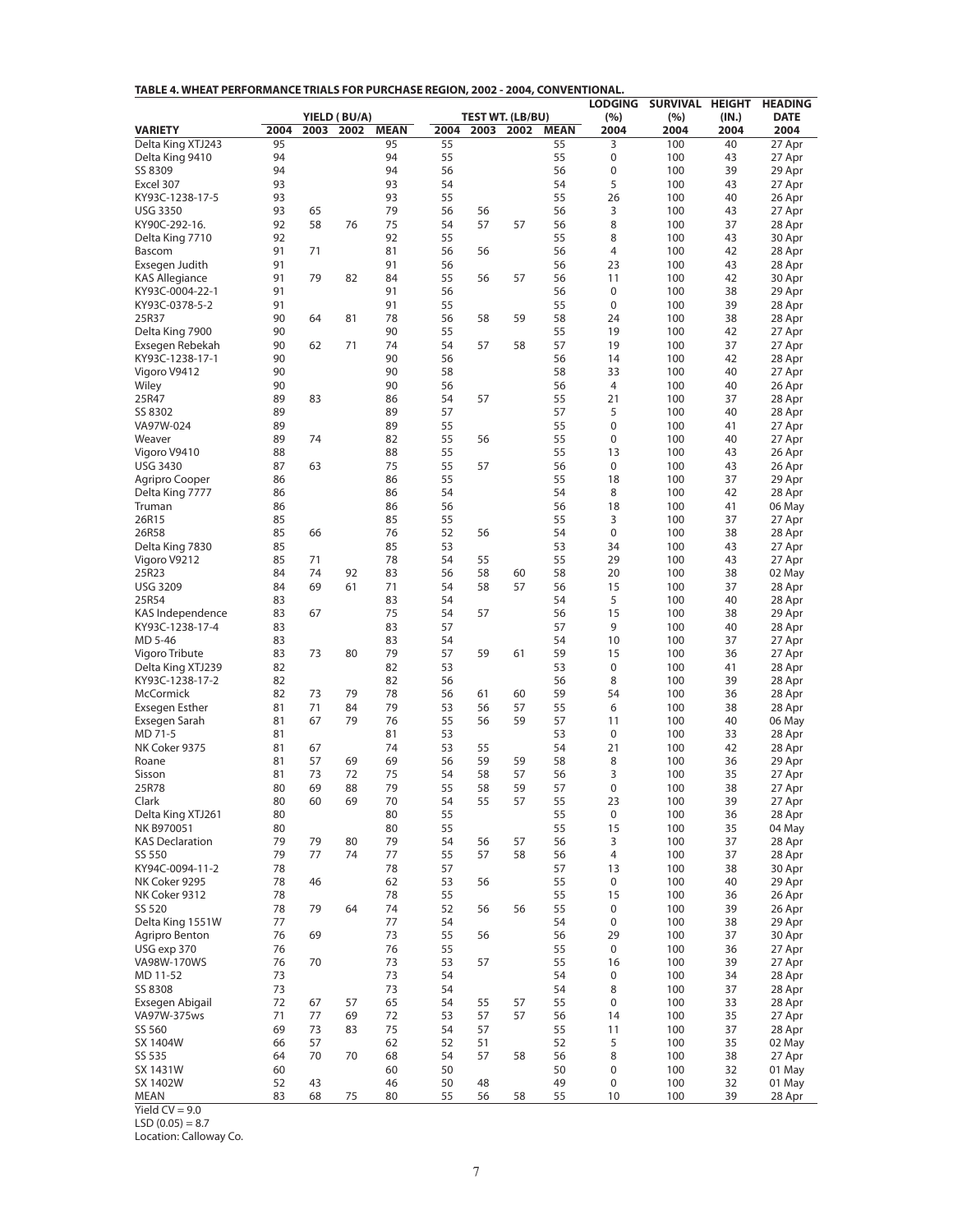| TABLE 5. WHEAT PERFORMANCE TRIALS FOR OHIO VALLEY REGION, 2002 - 2004, CONVENTIONAL. |  |
|--------------------------------------------------------------------------------------|--|
|--------------------------------------------------------------------------------------|--|

|                                    |          |          |                      |             |          |                                 |      |             | <b>LODGING</b> | <b>SURVIVAL</b> | <b>HEIGHT</b> | <b>HEADING</b>      |
|------------------------------------|----------|----------|----------------------|-------------|----------|---------------------------------|------|-------------|----------------|-----------------|---------------|---------------------|
| <b>VARIETY</b>                     | 2004     | 2003     | YIELD (BU/A)<br>2002 | <b>MEAN</b> | 2004     | <b>TEST WT. (LB/BU)</b><br>2003 | 2002 | <b>MEAN</b> | (%)<br>2004    | (%)<br>2004     | (IN.)<br>2004 | <b>DATE</b><br>2004 |
| 25R47                              | 104      | 95       |                      | 100         | 55       | 59                              |      | 57          | 16             | 100             | 36            | 28 Apr              |
| KY93C-0378-5-2                     | 103      |          |                      | 103         | 59       |                                 |      | 59          | 10             | 100             | 39            | 27 Apr              |
| KY90C-292-16.                      | 102      | 82       | 75                   | 86          | 58       | 60                              | 59   | 59          | 15             | 100             | 36            | 28 Apr              |
| SS 8302                            | 100      |          |                      | 100         | 59       |                                 |      | 59          | $\overline{4}$ | 100             | 38            | 29 Apr              |
| Vigoro V9410                       | 100      |          |                      | 100         | 59       |                                 |      | 59          | 10             | 100             | 44            | 27 Apr              |
| Agripro Cooper                     | 97       |          |                      | 97<br>97    | 59       |                                 |      | 59          | 70             | 100             | 36            | 30 Apr              |
| KY93C-1238-17-2<br><b>USG 3430</b> | 97<br>97 | 84       |                      | 91          | 60<br>58 | 57                              |      | 60<br>58    | 34<br>8        | 100<br>100      | 41<br>44      | 27 Apr<br>26 Apr    |
| Delta King 7830                    | 96       |          |                      | 96          | 58       |                                 |      | 58          | 5              | 100             | 42            | 28 Apr              |
| Wiley                              | 96       |          |                      | 96          | 61       |                                 |      | 61          | 0              | 100             | 37            | 27 Apr              |
| Delta King 7710                    | 95       |          |                      | 95          | 59       |                                 |      | 59          | 60             | 100             | 42            | 28 Apr              |
| Delta King 9410                    | 95       |          |                      | 95          | 59       |                                 |      | 59          | 9              | 100             | 43            | 28 Apr              |
| Delta King XTJ243                  | 95       |          |                      | 95          | 59       |                                 |      | 59          | 18             | 100             | 38            | 27 Apr              |
| Excel 307                          | 95       |          |                      | 95          | 59       |                                 |      | 59          | 5              | 100             | 44            | 27 Apr              |
| 25R78                              | 94       | 79       | 84                   | 86<br>83    | 59       | 62                              | 61   | 60          | 3              | 100             | 36            | 27 Apr              |
| Vigoro Tribute<br>26R58            | 94<br>93 | 83<br>79 | 72                   | 86          | 60<br>57 | 63<br>58                        | 62   | 62<br>57    | 16<br>0        | 100<br>100      | 36<br>37      | 28 Apr<br>29 Apr    |
| Vigoro V9412                       | 93       |          |                      | 93          | 59       |                                 |      | 59          | 0              | 100             | 37            | 27 Apr              |
| VA97W-024                          | 93       |          |                      | 93          | 58       |                                 |      | 58          | 8              | 100             | 38            | 29 Apr              |
| 26R15                              | 92       |          |                      | 92          | 58       |                                 |      | 58          | 19             | 100             | 38            | 28 Apr              |
| Delta King XTJ239                  | 92       |          |                      | 92          | 58       |                                 |      | 58          | 0              | 100             | 40            | 29 Apr              |
| <b>KAS Declaration</b>             | 92       | 80       | 80                   | 84          | 58       | 59                              | 59   | 59          | 4              | 100             | 35            | 29 Apr              |
| KY93C-1238-17-5                    | 92       |          |                      | 92          | 59       |                                 |      | 59          | 21             | 100             | 40            | 27 Apr              |
| 25R37                              | 91       | 82       | 86                   | 86          | 58       | 61                              | 60   | 60          | 20             | 100             | 38            | 29 Apr              |
| Delta King 1551W                   | 91       |          |                      | 91          | 58       |                                 |      | 58          | 34             | 100             | 38            | 28 Apr              |
| Delta King 7777<br>KY93C-0004-22-1 | 91<br>91 |          |                      | 91<br>91    | 60<br>58 |                                 |      | 60<br>58    | 21<br>0        | 100<br>100      | 41<br>38      | 29 Apr<br>28 Apr    |
| Delta King 7900                    | 90       |          |                      | 90          | 60       |                                 |      | 60          | 6              | 100             | 41            | 28 Apr              |
| <b>KAS Allegiance</b>              | 90       | 87       | 81                   | 86          | 58       | 60                              | 58   | 59          | 0              | 100             | 42            | 29 Apr              |
| McCormick                          | 90       | 80       | 74                   | 81          | 60       | 61                              | 61   | 61          | 51             | 100             | 35            | 29 Apr              |
| <b>USG 3209</b>                    | 90       | 73       | 73                   | 79          | 58       | 56                              | 60   | 58          | 44             | 100             | 35            | 27 Apr              |
| MD 5-46                            | 89       |          |                      | 89          | 59       |                                 |      | 59          | 34             | 100             | 36            | 27 Apr              |
| NK Coker 9295                      | 89       | 75       |                      | 82          | 57       | 59                              |      | 58          | 5              | 100             | 39            | 28 Apr              |
| SS 550                             | 89       | 74       | 68                   | 77          | 57       | 57                              | 59   | 58          | 15             | 100             | 35            | 29 Apr              |
| 25R23<br>25R54                     | 88<br>88 | 91       | 73                   | 84<br>88    | 59<br>57 | 61                              | 59   | 60<br>57    | 18<br>44       | 100<br>100      | 38<br>37      | 01 May<br>28 Apr    |
| KAS Independence                   | 88       | 71       |                      | 80          | 58       | 58                              |      | 58          | 4              | 100             | 37            | 27 Apr              |
| KY93C-1238-17-1                    | 88       |          |                      | 88          | 59       |                                 |      | 59          | 5              | 100             | 38            | 28 Apr              |
| KY94C-0094-11-2                    | 88       |          |                      | 88          | 59       |                                 |      | 59          | 11             | 100             | 37            | 29 Apr              |
| <b>USG 3350</b>                    | 88       | 79       |                      | 84          | 58       | 58                              |      | 58          | $\mathbf 0$    | 100             | 41            | 28 Apr              |
| Vigoro V9212                       | 88       | 85       |                      | 87          | 57       | 58                              |      | 58          | 0              | 100             | 39            | 27 Apr              |
| Weaver                             | 88       | 78       |                      | 83          | 60       | 59                              |      | 59          | 10             | 100             | 39            | 27 Apr              |
| Exsegen Judith                     | 87       |          |                      | 87          | 59       |                                 |      | 59          | 0              | 100             | 41            | 28 Apr              |
| KY93C-1238-17-4<br>SS 535          | 87<br>87 | 77       | 63                   | 87<br>76    | 59<br>59 | 60                              | 60   | 59<br>59    | 30<br>35       | 100<br>100      | 40<br>38      | 28 Apr<br>27 Apr    |
| SS 8308                            | 87       |          |                      | 87          | 56       |                                 |      | 56          | 11             | 100             | 37            | 28 Apr              |
| Bascom                             | 86       | 89       |                      | 88          | 60       | 59                              |      | 59          | 18             | 100             | 41            | 28 Apr              |
| NK B970051                         | 86       |          |                      | 86          | 57       |                                 |      | 57          | 55             | 100             | 35            | 01 May              |
| NK Coker 9312                      | 86       |          |                      | 86          | 59       |                                 |      | 59          | 23             | 100             | 34            | 28 Apr              |
| Exsegen Rebekah                    | 85       | 66       | 68                   | 73          | 58       | 58                              | 59   | 59          | 33             | 100             | 36            | 28 Apr              |
| NK Coker 9375                      | 85       | 84       |                      | 85          | 56       | 58                              |      | 57          | 11             | 100             | 41            | 27 Apr              |
| Delta King XTJ261                  | 84       |          |                      | 84          | 57       |                                 |      | 57          | 4              | 100             | 37            | 28 Apr              |
| SS 560<br>SS 8309                  | 84<br>84 | 70       | 79                   | 78<br>84    | 58<br>60 | 57                              | 58   | 57<br>60    | 38<br>0        | 100<br>100      | 35<br>37      | 29 Apr<br>29 Apr    |
| SX 1431W                           | 84       |          |                      | 84          | 54       |                                 |      | 54          | 14             | 100             | 34            | 30 Apr              |
| Exsegen Abigail                    | 82       | 68       | 64                   | 71          | 58       | 57                              | 58   | 58          | 26             | 100             | 32            | 28 Apr              |
| Truman                             | 82       |          |                      | 82          | 59       |                                 |      | 59          | 40             | 100             | 40            | 07 May              |
| Agripro Benton                     | 81       | 80       |                      | 81          | 58       | 59                              |      | 59          | 14             | 100             | 34            | 30 Apr              |
| USG exp 370                        | 81       |          |                      | 81          | 58       |                                 |      | 58          | 24             | 100             | 35            | 27 Apr              |
| Exsegen Esther                     | 79       | 72       | 71                   | 74          | 57       | 57                              | 57   | 57          | $\mathbf 0$    | 100             | 36            | 27 Apr              |
| Roane                              | 79       | 75       | 58                   | 71          | 60       | 61                              | 61   | 61          | 39             | 100             | 37            | 28 Apr              |
| VA97W-375ws<br>MD 71-5             | 79<br>77 | 77       | 73                   | 76<br>77    | 58<br>58 | 59                              | 59   | 59<br>58    | 0<br>20        | 100<br>100      | 32<br>32      | 29 Apr<br>28 Apr    |
| VA98W-170WS                        | 77       | 72       |                      | 75          | 59       | 60                              |      | 59          | 10             | 100             | 37            | 27 Apr              |
| SX 1404W                           | 76       | 61       |                      | 69          | 57       | 54                              |      | 56          | 8              | 100             | 36            | 01 May              |
| Exsegen Sarah                      | 75       | 76       | 71                   | 74          | 57       | 56                              | 59   | 57          | 21             | 100             | 39            | 06 May              |
| MD 11-52                           | 74       |          |                      | 74          | 58       |                                 |      | 58          | $\mathbf 0$    | 100             | 31            | 28 Apr              |
| SS 520                             | 73       | 76       | 54                   | 68          | 58       | 59                              | 58   | 58          | 26             | 100             | 38            | 27 Apr              |
| Sisson                             | 71       | 65       | 71                   | 69          | 59       | 57                              | 60   | 58          | 0              | 100             | 32            | 28 Apr              |
| Clark                              | 60       | 74       | 56                   | 63          | 57       | 59                              | 58   | 58          | 5              | 100             | 40            | 27 Apr              |
| SX 1402W                           | 57       | 65       |                      | 61          | 53       | 52                              |      | 53          | 0              | 100<br>100      | 29            | 30 Apr              |
| <b>MEAN</b>                        | 88       | 77       | 71                   | 85          | 58       | 58                              | 59   | 58          | 16             |                 | 38            | 28 Apr              |

Yield  $CV = 10.9$ 

 $LSD (0.05) = 11.2$ 

Location: Union Co.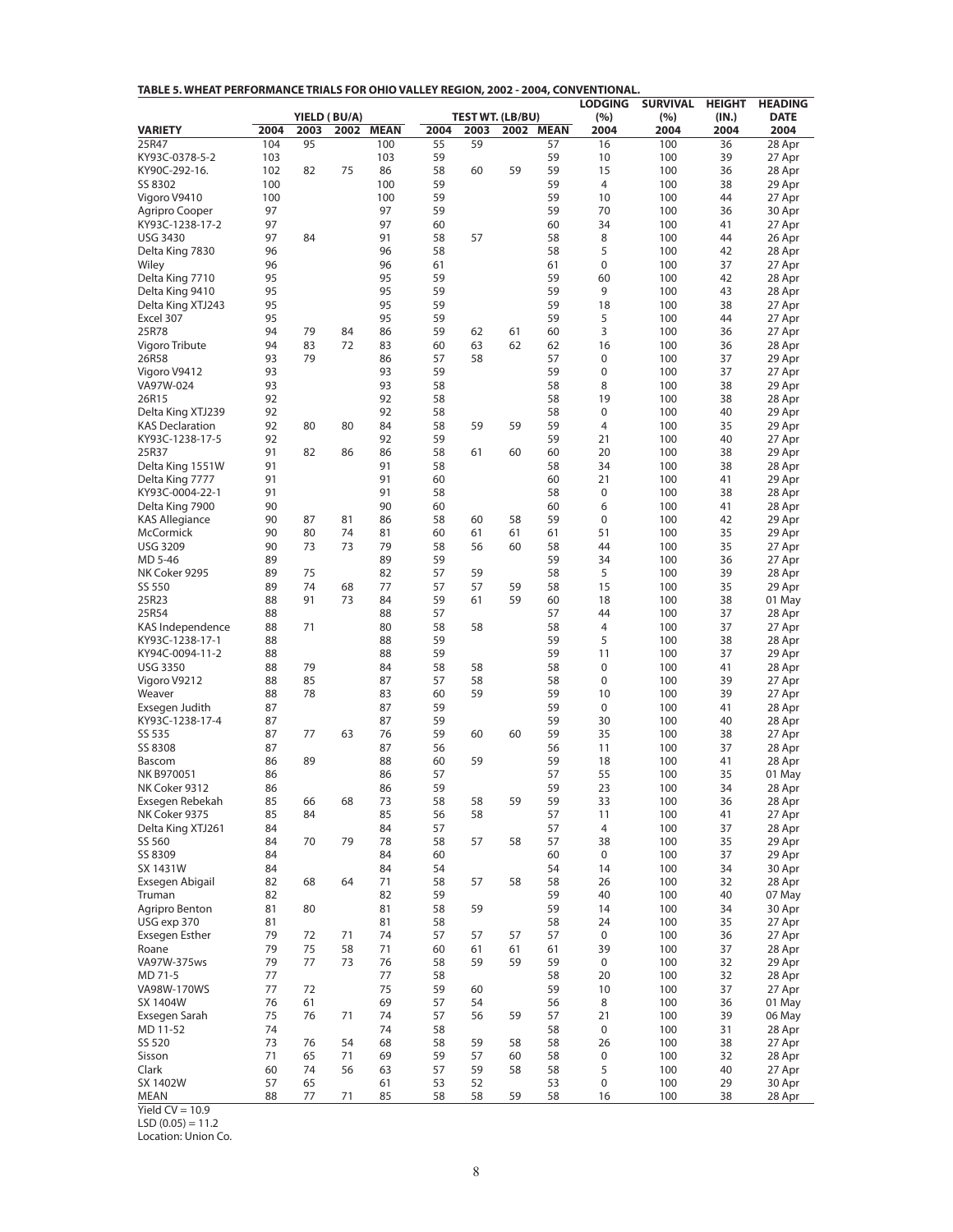| TABLE 6A. WHEAT PERFORMANCE TRIALS FOR BLUEGRASS REGION, 2002 - 2004, CONVENTIONAL. |  |
|-------------------------------------------------------------------------------------|--|
|-------------------------------------------------------------------------------------|--|

|                                           |          |          |                      |             |          |          |                         |           | <b>LODGING</b>    | <b>SURVIVAL</b> | <b>HEIGHT</b> | <b>HEADING</b>      |
|-------------------------------------------|----------|----------|----------------------|-------------|----------|----------|-------------------------|-----------|-------------------|-----------------|---------------|---------------------|
| <b>VARIETY</b>                            | 2004     | 2003     | YIELD (BU/A)<br>2002 | <b>MEAN</b> | 2004     | 2003     | <b>TEST WT. (LB/BU)</b> | 2002 MEAN | (%)<br>2004       | (%)<br>2004     | (IN.)<br>2004 | <b>DATE</b><br>2004 |
| Agripro Cooper                            | 93       |          |                      | 93          | 52       |          |                         | 52        | 9                 | 100             | 32            | 11 May              |
| SS 8309                                   | 92       |          |                      | 92          | 52       |          |                         | 52        | 1                 | 100             | 35            | 11 May              |
| Delta King XTJ243                         | 91       |          |                      | 91          | 52       |          |                         | 52        | 10                | 100             | 35            | 09 May              |
| 25R54<br>25R47                            | 90       |          |                      | 90          | 52       |          |                         | 52<br>54  | 4<br>0            | 100             | 34            | 11 May              |
| Agripro Benton                            | 88<br>88 | 98<br>88 |                      | 93<br>88    | 50<br>53 | 57<br>58 |                         | 55        | 4                 | 100<br>100      | 32<br>34      | 11 May<br>11 May    |
| Excel 307                                 | 88       |          |                      | 88          | 53       |          |                         | 53        | 23                | 100             | 37            | 11 May              |
| Wiley                                     | 88       |          |                      | 88          | 56       |          |                         | 56        | 34                | 100             | 36            | 08 May              |
| Delta King 7900                           | 87       |          |                      | 87          | 51       |          |                         | 51        | 19                | 100             | 38            | 09 May              |
| Vigoro V9410                              | 87       |          |                      | 87          | 54       |          |                         | 54        | 53                | 100             | 36            | 08 May              |
| 26R15                                     | 86       |          |                      | 86          | 51       |          |                         | 51        | $\pmb{0}$         | 100             | 34            | 10 May              |
| SS 8302<br>Weaver                         | 86       | 93       |                      | 86          | 51       |          |                         | 51<br>54  | 3<br>54           | 100             | 34            | 11 May              |
| Truman                                    | 86<br>85 |          |                      | 90<br>85    | 52<br>54 | 57       |                         | 54        | 9                 | 100<br>100      | 36<br>36      | 09 May<br>17 May    |
| <b>USG 3430</b>                           | 85       | 83       |                      | 84          | 53       | 55       |                         | 54        | 31                | 100             | 34            | 08 May              |
| Delta King 7777                           | 84       |          |                      | 84          | 50       |          |                         | 50        | 8                 | 100             | 36            | 10 May              |
| KY93C-0378-5-2                            | 84       |          |                      | 84          | 52       |          |                         | 52        | 0                 | 100             | 34            | 10 May              |
| Roane                                     | 84       | 91       | 60                   | 78          | 54       | 58       | 59                      | 57        | 9                 | 100             | 33            | 10 May              |
| Vigoro Tribute                            | 84       | 89       | 55                   | 76          | 54       | 58       | 54                      | 55        | 11                | 100             | 32            | 10 May              |
| USG exp 370                               | 84       |          |                      | 84          | 53       |          |                         | 53        | 1                 | 100             | 32            | 10 May              |
| Vigoro V9412<br>Delta King 9410           | 83<br>82 |          |                      | 83<br>82    | 56<br>50 |          |                         | 56<br>50  | 54<br>18          | 100<br>100      | 35<br>37      | 09 May<br>11 May    |
| Exsegen Judith                            | 82       |          |                      | 82          | 52       |          |                         | 52        | 26                | 100             | 36            | 12 May              |
| MD 71-5                                   | 82       |          |                      | 82          | 50       |          |                         | 50        | 0                 | 100             | 29            | 09 May              |
| Vigoro V9212                              | 82       | 98       |                      | 90          | 52       | 58       |                         | 55        | 40                | 100             | 36            | 10 May              |
| 25R78                                     | 80       | 99       | 57                   | 79          | 52       | 56       | 51                      | 53        | 0                 | 100             | 33            | 09 May              |
| Exsegen Esther                            | 79       | 83       | 61                   | 74          | 50       | 56       | 57                      | 54        | 35                | 100             | 32            | 08 May              |
| SS 8308                                   | 79       |          |                      | 79          | 49       |          |                         | 49        | 3                 | 100             | 32            | 09 May              |
| <b>USG 3350</b>                           | 79       | 86       |                      | 83          | 52       | 55       |                         | 54        | 8                 | 100             | 37            | 10 May              |
| <b>KAS Declaration</b><br>KY94C-0094-11-2 | 78<br>78 | 90       | 40                   | 69<br>78    | 50<br>54 | 56       | 51                      | 53<br>54  | 26<br>33          | 100<br>100      | 32<br>32      | 11 May<br>10 May    |
| SS 550                                    | 78       | 91       | 63                   | 77          | 50       | 58       | 53                      | 54        | 3                 | 100             | 32            | 10 May              |
| Sisson                                    | 78       | 95       | 69                   | 81          | 49       | 57       | 55                      | 54        | 8                 | 100             | 31            | 09 May              |
| Delta King 7830                           | 77       |          |                      | 77          | 52       |          |                         | 52        | 41                | 100             | 36            | 09 May              |
| KY93C-0004-22-1                           | 77       |          |                      | 77          | 52       |          |                         | 52        | 1                 | 100             | 33            | 11 May              |
| KY93C-1238-17-2                           | 77       |          |                      | 77          | 52       |          |                         | 52        | 10                | 100             | 35            | 09 May              |
| NK Coker 9312                             | 77       |          |                      | 77          | 51       |          |                         | 51        | 40                | 100             | 31            | 09 May              |
| KY90C-292-16.<br>McCormick                | 76<br>76 | 95<br>91 | 40<br>54             | 70<br>74    | 51<br>53 | 56<br>60 | 49<br>58                | 52<br>57  | 18<br>19          | 100<br>100      | 32<br>30      | 11 May<br>10 May    |
| <b>USG 3209</b>                           | 76       | 87       | 36                   | 66          | 50       | 54       | 53                      | 52        | 15                | 100             | 31            | 10 May              |
| Bascom                                    | 75       | 95       |                      | 85          | 51       | 57       |                         | 54        | 66                | 100             | 35            | 09 May              |
| Delta King 7710                           | 75       |          |                      | 75          | 53       |          |                         | 53        | 18                | 100             | 37            | 10 May              |
| VA97W-024                                 | 75       |          |                      | 75          | 48       |          |                         | 48        | 30                | 100             | 35            | 11 May              |
| 25R23                                     | 74       | 97       | 59                   | 77          | 52       | 56       | 60                      | 56        | 18                | 100             | 33            | 12 May              |
| Clark                                     | 74       | 83       | 48                   | 68<br>74    | 51<br>53 | 58       | 56                      | 55<br>53  | 3                 | 100             | 36            | 09 May              |
| KY93C-1238-17-4<br>Delta King XTJ261      | 74<br>73 |          |                      | 73          | 51       |          |                         | 51        | 64<br>1           | 100<br>100      | 34<br>33      | 08 May<br>11 May    |
| NK Coker 9375                             | 73       | 87       |                      | 80          | 49       | 56       |                         | 52        | 3                 | 100             | 37            | 11 May              |
| 25R37                                     | 72       | 97       | 58                   | 76          | 51       | 63       | 55                      | 56        | 3                 | 100             | 32            | 12 May              |
| Exsegen Abigail                           | 72       | 91       | 44                   | 69          | 49       | 58       | 53                      | 53        | 10                | 100             | 30            | 09 May              |
| Exsegen Rebekah                           | 72       | 88       | 58                   | 73          | 51       | 58       | 59                      | 56        | 18                | 100             | 35            | 09 May              |
| KY93C-1238-17-1                           | 72       |          |                      | 72          | 52       |          |                         | 52        | 29                | 100             | 33            | 09 May              |
| MD 5-46                                   | 72       |          |                      | 72          | 51       |          |                         | 51        | 4                 | 100             | 30            | 09 May              |
| VA97W-375ws<br>Exsegen Sarah              | 72<br>71 | 96<br>88 | 63<br>66             | 77<br>75    | 51<br>49 | 59<br>51 | 55<br>57                | 55<br>53  | 0<br>$\mathbf{1}$ | 100<br>100      | 30<br>35      | 10 May<br>16 May    |
| KY93C-1238-17-5                           | 71       |          |                      | 71          | 53       |          |                         | 53        | 75                | 100             | 33            | 07 May              |
| <b>KAS Allegiance</b>                     | 70       | 92       | 64                   | 75          | 50       | 59       | 55                      | 55        | 39                | 100             | 37            | 12 May              |
| MD 11-52                                  | 70       |          |                      | 70          | 50       |          |                         | 50        | 3                 | 100             | 28            | 09 May              |
| NK B970051                                | 70       |          |                      | 70          | 47       |          |                         | 47        | 19                | 100             | 31            | 13 May              |
| NK Coker 9295                             | 69       | 87       |                      | 78          | 50       | 57       |                         | 54        | 4                 | 100             | 34            | 12 May              |
| SS 520                                    | 69       | 83       | 58                   | 70          | 49       | 58       | 55                      | 54        | 0                 | 100             | 32            | 10 May              |
| SS 560<br>KAS Independence                | 69<br>67 | 87<br>83 | 71                   | 76<br>75    | 47<br>52 | 56<br>58 | 56                      | 53<br>55  | 6<br>40           | 100<br>100      | 31<br>33      | 11 May<br>09 May    |
| Delta King 1551W                          | 66       |          |                      | 66          | 50       |          |                         | 50        | 10                | 100             | 34            | 12 May              |
| SS 535                                    | 65       | 89       | 61                   | 72          | 48       | 59       | 56                      | 54        | 3                 | 100             | 31            | 11 May              |
| VA98W-170WS                               | 65       | 84       |                      | 75          | 50       | 60       |                         | 55        | 0                 | 100             | 32            | 08 May              |
| SX 1431W                                  | 63       |          |                      | 68          | 43       |          |                         | 43        | 0                 | 100             | 27            | 12 May              |
| SX 1402W                                  | 61       | 74       |                      | 63          | 41       | 46       |                         | 44        | 1                 | 100             | 29            | 12 May              |
| 26R58                                     | 60       | 99       |                      | 80          | 49       | 56       |                         | 52        | 0                 | 100             | 33            | 11 May              |
| Delta King XTJ239<br>SX 1404W             | 59<br>56 | 73       |                      | 59<br>59    | 48<br>45 | 51       |                         | 48<br>48  | 0<br>0            | 100<br>100      | 34<br>31      | 13 May<br>15 May    |
| <b>MEAN</b>                               |          |          |                      |             |          |          |                         |           |                   |                 |               |                     |

Yield  $CV = 13.2$ 

 $LSD (0.05) = 11.9$ 

Location: Lexington

Spindeltop Farm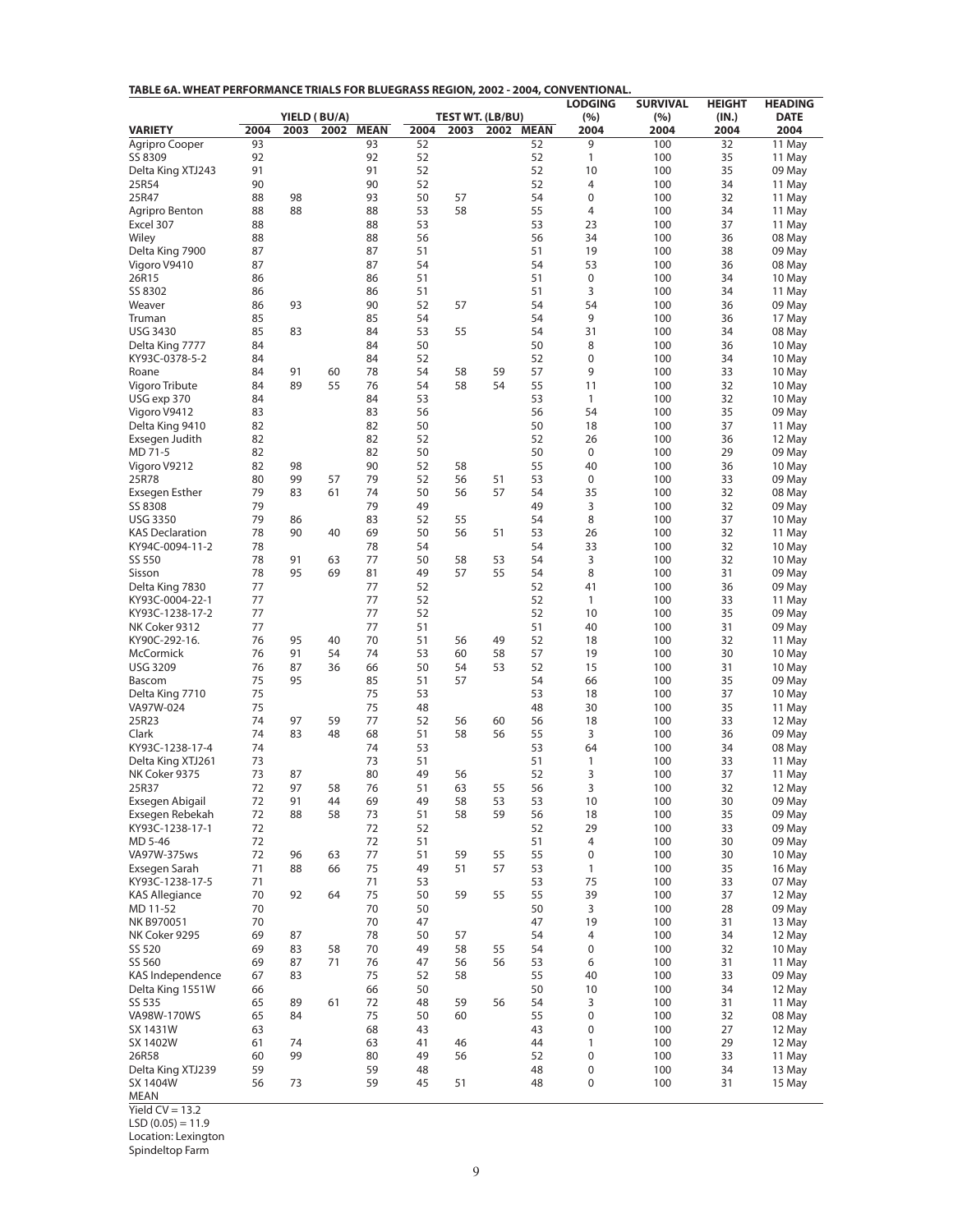| <u>INDEE OD, WITERITTENI ONIMATIVEE TIMAET ON DEUEGIMOO NEGIOIV, 2004, IVO</u> |              |                   |                |                         |       |             |
|--------------------------------------------------------------------------------|--------------|-------------------|----------------|-------------------------|-------|-------------|
|                                                                                | <b>YIELD</b> | <b>TEST</b><br>WT | <b>LODGING</b> | SURVIVAL HEIGHT HEADING |       |             |
|                                                                                |              |                   |                |                         |       |             |
| <b>NAME</b>                                                                    | (BU/A)       | (LB/BU)           | (%)            | (%)                     | (IN.) | <b>DATE</b> |
| KY93C-1238-17-4                                                                | 78           | 57                | 5              | 100                     | 35    | 10 May      |
| 25R47                                                                          | 78           | 54                | 0              | 100                     | 33    | 11 May      |
| SS 520                                                                         | 74           | 54                | 13             | 100                     | 34    | 09 May      |
| Agripro Cooper                                                                 | 74           | 55                | 15             | 100                     | 34    | 11 May      |
| Vigoro V9412                                                                   | 73           | 59                | 43             | 100                     | 34    | 09 May      |
| MD 71-5                                                                        | 72           | 56                | 0              | 100                     | 29    | 10 May      |
| KY93C-1238-17-1                                                                | 71           | 58                | 10             | 100                     | 34    | 09 May      |
| <b>USG 3209</b>                                                                | 70           | 53                | 15             | 100                     | 34    | 11 May      |
| Delta King XTJ243                                                              | 70           | 54                | 0              | 100                     | 36    | 11 May      |
|                                                                                |              |                   |                |                         |       |             |
| 26R15                                                                          | 69           | 55                | 0              | 100                     | 34    | 11 May      |
| Exsegen Judith                                                                 | 68           | 57                | 5              | 100                     | 38    | 12 May      |
| SS 8309                                                                        | 67           | 56                | 0              | 100                     | 34    | 12 May      |
| <b>KAS Declaration</b>                                                         | 67           | 54                | 0              | 100                     | 34    | 11 May      |
| 25R54                                                                          | 67           | 56                | 0              | 100                     | 35    | 12 May      |
| Vigoro Tribute                                                                 | 67           | 57                | 0              | 100                     | 33    | 11 May      |
| NK Coker 9375                                                                  | 66           | 51                | 33             | 100                     | 37    | 12 May      |
| <b>USG 3350</b>                                                                | 66           | 55                | 0              | 100                     | 36    | 10 May      |
| KAS Independence                                                               | 66           | 54                | 15             | 100                     | 33    | 10 May      |
|                                                                                |              |                   |                |                         |       |             |
| SS 8308                                                                        | 65           | 57                | 0              | 100                     | 31    | 10 May      |
| 25R37                                                                          | 65           | 58                | 0              | 100                     | 31    | 12 May      |
| SS 535                                                                         | 65           | 56                | 10             | 100                     | 32    | 12 May      |
| <b>Exsegen Esther</b>                                                          | 65           | 54                | 43             | 100                     | 33    | 09 May      |
| Delta King 7830                                                                | 65           | 53                | 23             | 100                     | 37    | 09 May      |
| Delta King 7900                                                                | 65           | 54                | 15             | 100                     | 38    | 11 May      |
| KY90C-292-16.                                                                  | 65           | 54                | 0              | 100                     | 32    | 12 May      |
| McCormick                                                                      | 65           | 58                | 0              | 100                     | 30    | 13 May      |
| 26R58                                                                          | 64           | 51                | 0              | 100                     | 35    | 11 May      |
|                                                                                |              |                   |                |                         |       |             |
| VA97W-024                                                                      | 64           | 55                | 18             | 100                     | 35    | 12 May      |
| SS 8302                                                                        | 64           | 57                | 0              | 100                     | 34    | 12 May      |
| KY93C-0378-5-2                                                                 | 64           | 56                | 0              | 100                     | 33    | 12 May      |
| Delta King XTJ239                                                              | 63           | 55                | 0              | 100                     | 35    | 13 May      |
| Clark                                                                          | 63           | 55                | 0              | 100                     | 38    | 09 May      |
| Weaver                                                                         | 63           | 55                | 55             | 100                     | 36    | 09 May      |
| KY93C-1238-17-2                                                                | 63           | 57                | 0              | 100                     | 34    | 12 May      |
| Delta King 9410                                                                | 63           | 53                | 3              | 100                     | 39    | 11 May      |
| MD 5-46                                                                        | 63           | 56                | 0              | 100                     | 31    | 11 May      |
|                                                                                |              |                   |                |                         |       |             |
| Delta King XTJ261                                                              | 63           | 55                | 0              | 100                     | 34    | 12 May      |
| NK Coker 9312                                                                  | 62           | 57                | 38             | 100                     | 31    | 10 May      |
| Bascom                                                                         | 62           | 56                | 10             | 100                     | 36    | 10 May      |
| 25R78                                                                          | 62           | 57                | 0              | 100                     | 33    | 12 May      |
| <b>USG 3430</b>                                                                | 62           | 54                | 15             | 100                     | 36    | 09 May      |
| Truman                                                                         | 62           | 56                | 15             | 100                     | 38    | 16 May      |
| SS 550                                                                         | 61           | 53                | 10             | 100                     | 32    | 12 May      |
| MD 11-52                                                                       | 61           | 55                | 0              | 100                     | 32    | 11 May      |
| Delta King 7710                                                                | 61           | 54                | 0              | 100                     | 37    | 13 May      |
|                                                                                | 61           | 54                | 0              | 100                     |       | 11 May      |
| USG exp 370                                                                    |              |                   |                |                         | 31    |             |
| <b>KAS Allegiance</b>                                                          | 60           | 54                | 15             | 100                     | 38    | 13 May      |
| Wiley                                                                          | 60           | 57                | 5              | 100                     | 34    | 10 May      |
| Agripro Benton                                                                 | 60           | 53                | 0              | 100                     | 33    | 12 May      |
| VA98W-170WS                                                                    | 60           | 55                | 0              | 100                     | 32    | 09 May      |
| Vigoro V9212                                                                   | 60           | 55                | 68             | 100                     | 38    | 10 May      |
| Exsegen Abigail                                                                | 59           | 52                | 0              | 100                     | 28    | 10 May      |
| Exsegen Sarah                                                                  | 59           | 53                | 0              | 100                     | 37    | 14 May      |
| VA97W-375ws                                                                    | 58           | 53                | 10             | 100                     | 32    | 11 May      |
| Roane                                                                          | 58           | 59                | 0              | 100                     | 32    | 12 May      |
|                                                                                |              |                   |                |                         |       |             |
| KY94C-0094-11-2                                                                | 58           | 53                | 0              | 100                     | 35    | 12 May      |
| Vigoro V9410                                                                   | 58           | 53                | 5              | 100                     | 36    | 10 May      |
| 25R23                                                                          | 58           | 54                | 0              | 100                     | 33    | 14 May      |
| Excel 307                                                                      | 57           | 56                | 5              | 100                     | 39    | 11 May      |
| KY93C-0004-22-1                                                                | 57           | 55                | 0              | 100                     | 35    | 12 May      |
| NK Coker 9295                                                                  | 56           | 52                | 0              | 100                     | 33    | 13 May      |
| KY93C-1238-17-5                                                                | 56           | 55                | 10             | 100                     | 33    | 10 May      |
| NK B970051                                                                     | 56           | 52                | 5              | 100                     | 30    | 14 May      |
| Sisson                                                                         | 54           | 54                | 0              | 100                     | 30    | 11 May      |
|                                                                                |              |                   |                |                         |       |             |
| Delta King 1551W                                                               | 53           | 51                | 0              | 100                     | 32    | 13 May      |
| Delta King 7777                                                                | 53           | 49                | 0              | 100                     | 37    | 13 May      |
| Exsegen Rebekah                                                                | 52           | 55                | 0              | 100                     | 33    | 10 May      |
| SX 1431W                                                                       | 46           | 46                | 0              | 100                     | 27    | 13 May      |
| SX 1404W                                                                       | 45           | 49                | 0              | 100                     | 33    | 15 May      |
| SS 560                                                                         | 45           | 52                | 0              | 100                     | 32    | 14 May      |
| SX 1402W                                                                       | 32           | 41                | 0              | 100                     | 27    | 15 May      |
| <b>MEANS</b>                                                                   | 62           | 54                | 7              |                         | 34    | 11 May      |

| TABLE 6B. WHEAT PERFORMANCE TRIAL FOR BLUEGRASS REGION, 2004, NO-TILL. |
|------------------------------------------------------------------------|
|------------------------------------------------------------------------|

 $LSD (0.05) = 10.3$ Location: Lexington

 $CV = 16.1$ 

Spindletop Farm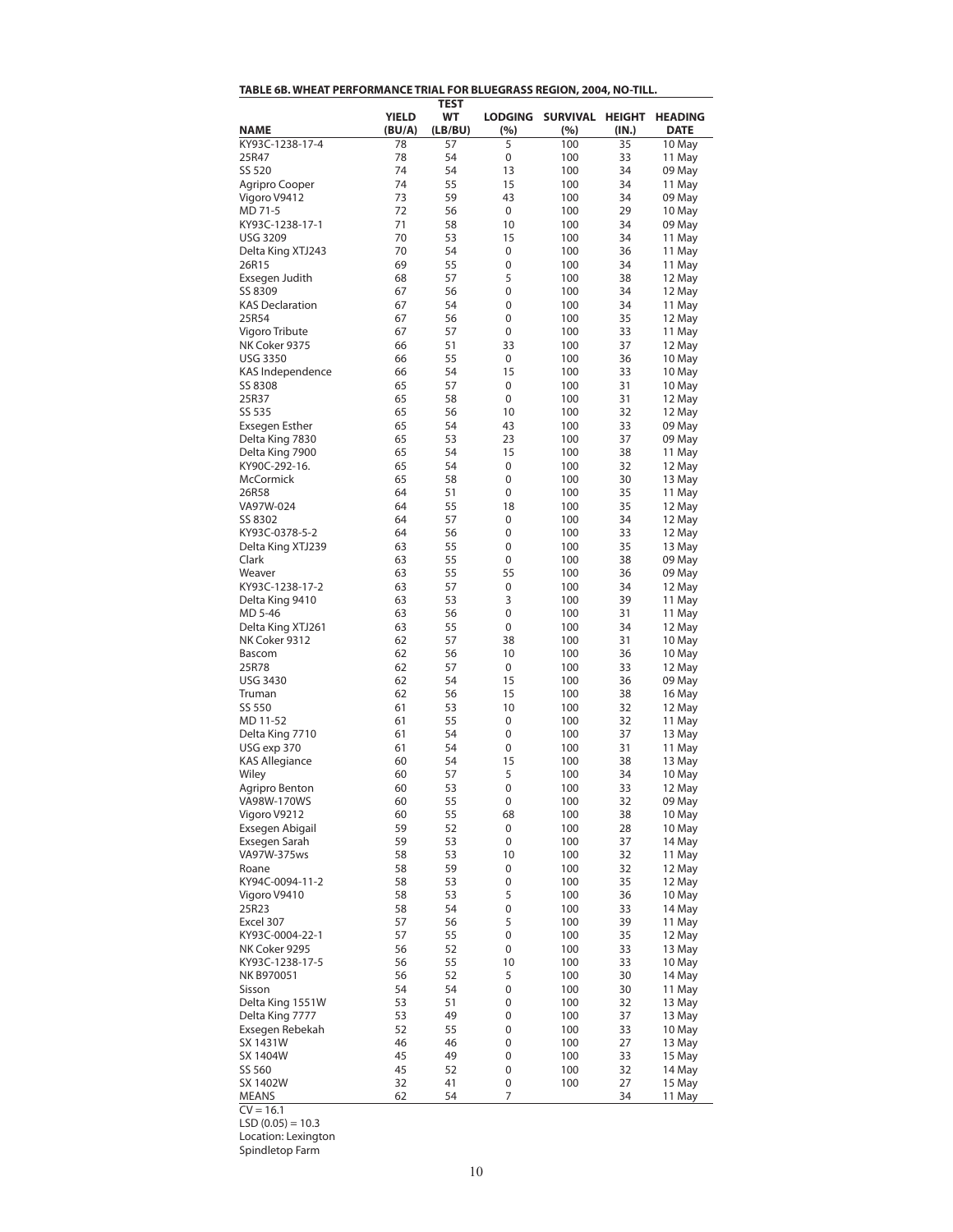| TABLE 7A. WHEAT PERFORMANCE TRIALS FOR WESTERN COALFIELD REGION, 2002 - 2004, CONVENTIONAL. |
|---------------------------------------------------------------------------------------------|
|---------------------------------------------------------------------------------------------|

|                                         |          |          |                      |             |          |                                 |      |             | <b>LODGING</b>      | <b>SURVIVAL</b> | <b>HEIGHT</b> | <b>HEADING</b>      |
|-----------------------------------------|----------|----------|----------------------|-------------|----------|---------------------------------|------|-------------|---------------------|-----------------|---------------|---------------------|
| <b>VARIETY</b>                          | 2004     | 2003     | YIELD (BU/A)<br>2002 | <b>MEAN</b> | 2004     | <b>TEST WT. (LB/BU)</b><br>2003 | 2002 | <b>MEAN</b> | (%)<br>2004         | (%)<br>2004     | (IN.)<br>2004 | <b>DATE</b><br>2004 |
| 25R78                                   | 88       | 74       | 87                   | 83          | 54       | 60                              | 62   | 59          | 0                   | 100             | 37            | 29 Apr              |
| SS 8308                                 | 88       |          |                      | 88          | 55       |                                 |      | 55          | 0                   | 100             | 38            | 29 Apr              |
| KY93C-1238-17-1                         | 86       |          |                      | 86          | 56       |                                 |      | 56          | 0                   | 100             | 40            | 29 Apr              |
| VA97W-024                               | 86       |          |                      | 86          | 52       |                                 |      | 52          | 3                   | 100             | 40            | 30 Apr              |
| 26R58                                   | 85       | 73       |                      | 79          | 52       | 58                              |      | 55          | 0                   | 100             | 38            | 30 Apr              |
| <b>USG 3430</b>                         | 85       | 72       |                      | 79          | 53       | 58                              |      | 56          | 0                   | 100             | 42            | 29 Apr              |
| 26R15                                   | 83       |          |                      | 83          | 51       |                                 |      | 51          | 0                   | 100             | 38            | 29 Apr              |
| KY93C-1238-17-5<br><b>USG 3209</b>      | 83<br>83 | 75       | 74                   | 83<br>77    | 54<br>52 | 59                              | 59   | 54<br>57    | 10<br>4             | 100<br>100      | 40<br>35      | 29 Apr<br>28 Apr    |
| Delta King 9410                         | 82       |          |                      | 82          | 52       |                                 |      | 52          | 0                   | 100             | 45            | 29 Apr              |
| Excel 307                               | 82       |          |                      | 82          | 55       |                                 |      | 55          | 0                   | 100             | 44            | 29 Apr              |
| Vigoro Tribute                          | 82       | 74       | 81                   | 79          | 57       | 62                              | 62   | 60          | 21                  | 100             | 37            | 29 Apr              |
| KY90C-292-16.                           | 81       | 72       | 77                   | 76          | 54       | 60                              | 58   | 57          | 8                   | 100             | 39            | 29 Apr              |
| Delta King 7830                         | 81       |          |                      | 81          | 52       |                                 |      | 52          | 10                  | 100             | 44            | 29 Apr              |
| <b>USG 3350</b>                         | 80       | 74       |                      | 77          | 54       | 59                              |      | 57          | 0                   | 100             | 45            | 30 Apr              |
| Vigoro V9212                            | 80       | 74       |                      | 77          | 54       | 58                              |      | 56          | 6                   | 100             | 42            | 30 Apr              |
| McCormick                               | 79<br>79 | 77<br>70 | 81<br>79             | 79          | 56       | 62<br>59                        | 61   | 60          | 24                  | 100             | 36            | 29 Apr              |
| VA97W-375ws<br>Weaver                   | 79       | 76       |                      | 76<br>78    | 53<br>54 | 58                              | 60   | 57<br>56    | $\pmb{0}$<br>5      | 100<br>100      | 34<br>42      | 29 Apr<br>29 Apr    |
| 25R47                                   | 78       | 79       |                      | 79          | 51       | 59                              |      | 55          | 0                   | 100             | 36            | 30 Apr              |
| Delta King 7777                         | 78       |          |                      | 78          | 53       |                                 |      | 53          | 8                   | 100             | 42            | 01 May              |
| Delta King XTJ243                       | 78       |          |                      | 78          | 51       |                                 |      | 51          | 0                   | 100             | 40            | 30 Apr              |
| Exsegen Judith                          | 78       |          |                      | 78          | 55       |                                 |      | 55          | 0                   | 100             | 41            | 30 Apr              |
| Exsegen Sarah                           | 78       | 77       | 86                   | 80          | 53       | 60                              | 63   | 59          | 0                   | 100             | 42            | 05 May              |
| KY93C-1238-17-2                         | 78       |          |                      | 78          | 55       |                                 |      | 55          | 0                   | 100             | 39            | 30 Apr              |
| SS 550                                  | 78       | 79       | 77                   | 78          | 53       | 59                              | 61   | 58          | 0                   | 100             | 36            | 30 Apr              |
| SS 8302                                 | 78       |          |                      | 78          | 52       |                                 |      | 52          | 0                   | 100             | 38            | 01 May              |
| Vigoro V9412<br>Wiley                   | 78<br>78 |          |                      | 78<br>78    | 55<br>56 |                                 |      | 55<br>56    | 0<br>0              | 100<br>100      | 40<br>40      | 28 Apr              |
| 25R23                                   | 77       | 83       | 84                   | 81          | 53       | 60                              | 61   | 58          | 0                   | 100             | 37            | 29 Apr<br>02 May    |
| 25R37                                   | 77       | 77       | 93                   | 82          | 54       | 61                              | 62   | 59          | 0                   | 100             | 35            | 01 May              |
| Delta King XTJ239                       | 77       |          |                      | 77          | 53       |                                 |      | 53          | 0                   | 100             | 42            | 02 May              |
| SS 520                                  | 77       | 79       | 75                   | 77          | 53       | 57                              | 60   | 57          | 0                   | 100             | 37            | 29 Apr              |
| USG exp 370                             | 77       |          |                      | 77          | 53       |                                 |      | 53          | 0                   | 100             | 35            | 29 Apr              |
| Bascom                                  | 76       | 73       |                      | 75          | 53       | 59                              |      | 56          | 5                   | 100             | 43            | 28 Apr              |
| Exsegen Esther                          | 76       | 71       | 88                   | 78          | 52       | 57                              | 60   | 56          | 0                   | 100             | 39            | 28 Apr              |
| MD 11-52                                | 76       |          |                      | 76          | 55       |                                 |      | 55          | 0                   | 100             | 32            | 29 Apr              |
| Delta King 7710                         | 75       |          |                      | 75<br>70    | 54       |                                 |      | 54          | 3                   | 100             | 42            | 01 May              |
| Exsegen Abigail<br>KY93C-0004-22-1      | 75<br>75 | 61       | 74                   | 75          | 51<br>54 | 59                              | 60   | 57<br>54    | 21<br>0             | 100<br>100      | 33<br>39      | 30 Apr<br>02 May    |
| Roane                                   | 75       | 67       | 67                   | 70          | 57       | 62                              | 61   | 60          | 0                   | 100             | 35            | 30 Apr              |
| SS 560                                  | 75       | 69       | 89                   | 77          | 53       | 58                              | 59   | 57          | 0                   | 100             | 37            | 30 Apr              |
| Vigoro V9410                            | 75       |          |                      | 75          | 53       |                                 |      | 53          | 0                   | 100             | 42            | 28 Apr              |
| Delta King 7900                         | 74       |          |                      | 74          | 52       |                                 |      | 52          | 0                   | 100             | 43            | 29 Apr              |
| <b>KAS Allegiance</b>                   | 74       | 86       | 82                   | 81          | 52       | 59                              | 59   | 56          | 0                   | 100             | 42            | 01 May              |
| KY93C-1238-17-4                         | 74       |          |                      | 74          | 55       |                                 |      | 55          | 0                   | 100             | 38            | 30 Apr              |
| MD 5-46                                 | 74       |          |                      | 74          | 55       |                                 |      | 55          | 0                   | 100             | 36            | 29 Apr              |
| 25R54<br>Agripro Cooper                 | 73<br>73 |          |                      | 73<br>73    | 53<br>52 |                                 |      | 53<br>52    | 0<br>$\Omega$       | 100<br>100      | 38<br>34      | 30 Apr<br>01 May    |
| Exsegen Rebekah                         | 73       | 68       | 74                   | 72          | 53       | 59                              | 60   | 57          | 0                   | 100             | 37            | 30 Apr              |
| KAS Independence                        | 73       | 67       |                      | 70          | 52       | 59                              |      | 56          | 0                   | 100             | 37            | 30 Apr              |
| NK Coker 9375                           | 73       | 69       |                      | 71          | 52       | 58                              |      | 55          | 23                  | 100             | 43            | 30 Apr              |
| Sisson                                  | 73       | 69       | 76                   | 73          | 53       | 60                              | 59   | 57          | 0                   | 100             | 35            | 29 Apr              |
| KY93C-0378-5-2                          | 72       |          |                      | 72          | 54       |                                 |      | 54          | 0                   | 100             | 36            | 30 Apr              |
| Delta King 1551W                        | 71       |          |                      | 71          | 52       |                                 |      | 52          | 8                   | 100             | 38            | 30 Apr              |
| NK Coker 9312                           | 71       |          |                      | 71          | 52       |                                 |      | 52          | 10                  | 100             | 36            | 29 Apr              |
| Agripro Benton                          | 70       | 69       |                      | 70          | 53       | 59                              |      | 56          | 0                   | 100             | 36            | 01 May              |
| <b>KAS Declaration</b><br>NK Coker 9295 | 70<br>70 | 71<br>73 | 73                   | 71<br>72    | 53<br>51 | 60<br>60                        | 60   | 58<br>55    | $\overline{4}$<br>0 | 100<br>100      | 38<br>37      | 30 Apr<br>30 Apr    |
| SS 8309                                 | 70       |          |                      | 70          | 56       |                                 |      | 56          | 0                   | 100             | 39            | 30 Apr              |
| SX 1431W                                | 70       |          |                      | 70          | 50       |                                 |      | 50          | 0                   | 100             | 32            | 01 May              |
| Truman                                  | 70       |          |                      | 70          | 54       |                                 |      | 54          | 0                   | 100             | 41            | 08 May              |
| KY94C-0094-11-2                         | 69       |          |                      | 69          | 55       |                                 |      | 55          | 0                   | 100             | 36            | 01 May              |
| SS 535                                  | 67       | 69       | 77                   | 71          | 55       | 60                              | 60   | 58          | 10                  | 100             | 36            | 29 Apr              |
| MD 71-5                                 | 64       |          |                      | 64          | 51       |                                 |      | 51          | 15                  | 100             | 34            | 30 Apr              |
| VA98W-170WS                             | 64       | 66       |                      | 65          | 54       | 59                              |      | 57          | 0                   | 100             | 38            | 29 Apr              |
| Clark                                   | 63       | 66       | 69                   | 66          | 52       | 59                              | 59   | 57          | 0                   | 100             | 40            | 28 Apr              |
| Delta King XTJ261                       | 63       |          |                      | 63          | 53       |                                 |      | 53          | 0                   | 100             | 37            | 30 Apr              |
| SX 1402W<br>SX 1404W                    | 62<br>62 | 44<br>54 |                      | 53<br>58    | 47<br>50 | 51<br>54                        |      | 49<br>52    | 0<br>0              | 100<br>100      | 30<br>35      | 01 May<br>03 May    |
| NK B970051                              | 55       |          |                      | 55          | 51       |                                 |      | 51          | 21                  | 100             | 28            | 25 Apr              |
| <b>MEAN</b>                             | 75       | 71       | 79                   | 75          | 53       | 59                              | 60   | 55          | 3                   | 100             | 38            | 29 Apr              |

 $CV = 11.4$ 

 $LSD (0.05) = 10.1$ 

Location: Princeton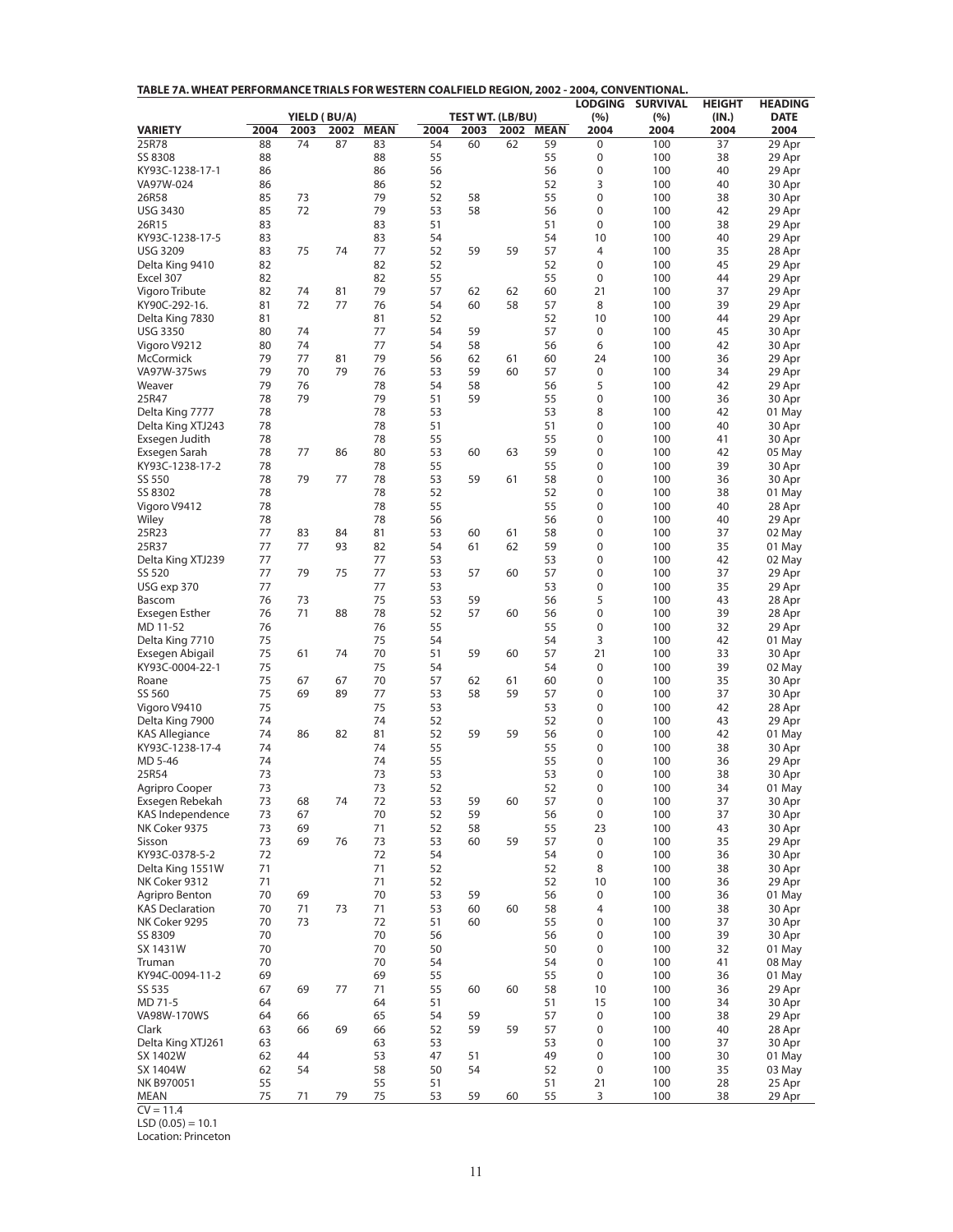| TABLE 7B. WHEAT PERFORMANCE TRIALS FOR WESTERN COALFIELD REGION, 2002 - 2004, NO-TILL. |          |          |                      |             |          |          |                                      |             |                |                 |               |                     |
|----------------------------------------------------------------------------------------|----------|----------|----------------------|-------------|----------|----------|--------------------------------------|-------------|----------------|-----------------|---------------|---------------------|
|                                                                                        |          |          |                      |             |          |          |                                      |             | <b>LODGING</b> | <b>SURVIVAL</b> | <b>HEIGHT</b> | <b>HEADING</b>      |
| <b>VARIETY</b>                                                                         | 2004     | 2003     | YIELD (BU/A)<br>2002 | <b>MEAN</b> | 2004     |          | <b>TEST WT. (LB/BU)</b><br>2003 2002 | <b>MEAN</b> | (%)<br>2004    | (%)<br>2004     | (IN.)<br>2004 | <b>DATE</b><br>2004 |
| 25R47                                                                                  | 101      | 81       |                      | 91          | 52       | 57       |                                      | 54          | 0              | 100             | 36            | 29 Apr              |
| Agripro Cooper                                                                         | 100      |          |                      | 100         | 55       |          |                                      | 55          | 0              | 100             | 36            | 03 May              |
| 25R78                                                                                  | 99       | 85       | 72                   | 85          | 53       | 57       | 61                                   | 57          | 0              | 100             | 36            | 30 Apr              |
| Delta King 7900                                                                        | 99       |          |                      | 99          | 54       |          |                                      | 54          | 19             | 100             | 42            | 30 Apr              |
| <b>USG 3430</b>                                                                        | 99       | 80       |                      | 90          | 53       | 58       |                                      | 55          | 10             | 100             | 42            | 28 Apr              |
| Vigoro V9412                                                                           | 99       |          |                      | 99          | 55       |          |                                      | 55          | 18             | 100             | 40            | 29 Apr              |
| <b>USG 3350</b><br>KY93C-1238-17-1                                                     | 98<br>97 | 79       |                      | 89<br>97    | 54<br>56 | 58       |                                      | 56<br>56    | 0<br>11        | 100<br>100      | 42<br>40      | 29 Apr<br>29 Apr    |
| KY93C-1238-17-2                                                                        | 97       |          |                      | 97          | 56       |          |                                      | 56          | 0              | 100             | 39            | 30 Apr              |
| 26R58                                                                                  | 96       | 79       |                      | 88          | 57       | 57       |                                      | 57          | 0              | 100             | 37            | 30 Apr              |
| Vigoro Tribute                                                                         | 96       | 63       | 71                   | 77          | 58       | 59       | 63                                   | 60          | 15             | 100             | 36            | 30 Apr              |
| Vigoro V9212                                                                           | 96       | 77       |                      | 87          | 56       | 56       |                                      | 56          | 0              | 100             | 42            | 29 Apr              |
| Delta King 9410                                                                        | 95       |          |                      | 95          | 53       |          |                                      | 53          | 10             | 100             | 42            | 30 Apr              |
| SS 8302                                                                                | 95       |          |                      | 95          | 53       |          |                                      | 53          | 0              | 100             | 39            | 30 Apr              |
| Vigoro V9410                                                                           | 95       |          |                      | 95          | 53       |          |                                      | 53          | 15             | 100             | 42            | 28 Apr              |
| Weaver                                                                                 | 95       | 83       |                      | 89          | 55       | 57       |                                      | 56          | 4              | 100             | 42            | 29 Apr              |
| 26R15                                                                                  | 94<br>94 | 80       |                      | 94<br>87    | 53<br>53 | 57       |                                      | 53<br>55    | 0<br>0         | 100<br>100      | 38<br>36      | 30 Apr<br>02 May    |
| Agripro Benton<br>KY93C-0004-22-1                                                      | 94       |          |                      | 94          | 56       |          |                                      | 56          | 0              | 100             | 38            | 01 May              |
| KY93C-1238-17-4                                                                        | 94       |          |                      | 94          | 56       |          |                                      | 56          | 0              | 100             | 39            | 30 Apr              |
| 25R23                                                                                  | 93       | 78       | 85                   | 85          | 53       | 58       | 63                                   | 58          | 0              | 100             | 38            | 07 May              |
| KY90C-292-16.                                                                          | 93       |          |                      | 93          | 53       |          |                                      | 53          | 0              | 100             | 38            | 30 Apr              |
| Bascom                                                                                 | 93       | 81       |                      | 87          | 55       | 57       |                                      | 56          | 0              | 100             | 42            | 29 Apr              |
| Excel 307                                                                              | 93       |          |                      | 93          | 53       |          |                                      | 53          | 0              | 100             | 42            | 29 Apr              |
| Exsegen Judith                                                                         | 93       |          |                      | 93          | 55       |          |                                      | 55          | 0              | 100             | 42            | 30 Apr              |
| <b>KAS Declaration</b>                                                                 | 93       | 78       | 70                   | 80          | 52       | 58       | 59                                   | 56          | 18             | 100             | 38            | 30 Apr              |
| 25R37                                                                                  | 92       | 81       | 77                   | 83          | 56       | 59       | 61                                   | 59          | 0              | 100             | 35            | 02 May              |
| SS 520                                                                                 | 92       | 82       | 68                   | 81          | 53       | 57       | 59                                   | 56          | 20             | 100             | 39            | 28 Apr              |
| SS 560                                                                                 | 92<br>92 | 86       | 73                   | 84          | 54<br>57 | 57       | 60                                   | 57          | 0              | 100             | 36            | 02 May              |
| Wiley<br>Delta King 7710                                                               | 91       |          |                      | 92<br>91    | 54       |          |                                      | 57<br>54    | 0<br>0         | 100<br>100      | 40<br>41      | 28 Apr<br>01 May    |
| Delta King 7777                                                                        | 91       |          |                      | 91          | 56       |          |                                      | 56          | 18             | 100             | 42            | 02 May              |
| Truman                                                                                 | 91       |          |                      | 91          | 55       |          |                                      | 55          | 20             | 100             | 42            | 09 May              |
| VA97W-024                                                                              | 91       |          |                      | 91          | 54       |          |                                      | 54          | 0              | 100             | 40            | 01 May              |
| 25R54                                                                                  | 90       |          |                      | 90          | 53       |          |                                      | 53          | 3              | 100             | 38            | 30 Apr              |
| Clark                                                                                  | 90       | 71       | 56                   | 72          | 53       | 59       | 59                                   | 57          | 5              | 100             | 41            | 28 Apr              |
| <b>KAS Allegiance</b>                                                                  | 90       | 75       | 76                   | 80          | 53       | 57       | 58                                   | 56          | 3              | 100             | 43            | 02 May              |
| KY93C-0378-5-2                                                                         | 90       |          |                      | 90          | 55       |          |                                      | 55          | 0              | 100             | 37            | 01 May              |
| SS 8309                                                                                | 90       |          |                      | 90          | 54       |          |                                      | 54          | 0              | 100             | 38            | 30 Apr              |
| KAS Independence<br>NK Coker 9375                                                      | 89<br>89 | 65<br>74 |                      | 77<br>82    | 53<br>54 | 58<br>54 |                                      | 56<br>54    | 0<br>16        | 100<br>100      | 36<br>42      | 29 Apr              |
| Roane                                                                                  | 89       | 75       | 62                   | 75          | 56       | 61       | 61                                   | 60          | 0              | 100             | 36            | 01 May<br>03 May    |
| SS 550                                                                                 | 89       | 76       | 69                   | 78          | 54       | 57       | 60                                   | 57          | 4              | 100             | 35            | 29 Apr              |
| Sisson                                                                                 | 89       | 73       | 69                   | 77          | 55       | 57       | 60                                   | 57          | 3              | 100             | 35            | 28 Apr              |
| VA97W-375ws                                                                            | 89       | 74       | 70                   | 78          | 53       | 57       | 59                                   | 56          | 0              | 100             | 34            | 29 Apr              |
| Delta King XTJ243                                                                      | 88       |          |                      | 88          | 53       |          |                                      | 53          | 0              | 100             | 37            | 30 Apr              |
| <b>Exsegen Esther</b>                                                                  | 88       | 81       | 75                   | 81          | 53       | 57       | 59                                   | 56          | 0              | 100             | 38            | 28 Apr              |
| VA98W-170WS                                                                            | 88       | 75       |                      | 82          | 55       | 56       |                                      | 56          | 4              | 100             | 38            | 28 Apr              |
| Exsegen Rebekah                                                                        | 87       | 68       | 68                   | 74          | 53       | 58       | 61                                   | 57          | 21             | 100             | 37            | 29 Apr              |
| KY93C-1238-17-5                                                                        | 87       |          |                      | 87          | 56       |          |                                      | 56          | 0              | 100             | 38            | 29 Apr              |
| SS 8308<br>USG exp 370                                                                 | 87<br>87 |          |                      | 87<br>87    | 54<br>55 |          |                                      | 54<br>55    | 5<br>8         | 100<br>100      | 37<br>35      | 30 Apr<br>30 Apr    |
| Delta King XTJ261                                                                      | 85       |          |                      | 85          | 54       |          |                                      | 54          | 0              | 100             | 36            | 29 Apr              |
| Delta King 7830                                                                        | 85       |          |                      | 85          | 53       |          |                                      | 53          | 4              | 100             | 41            | 28 Apr              |
| MD 11-52                                                                               | 85       |          |                      | 85          | 55       |          |                                      | 55          | 0              | 100             | 32            | 29 Apr              |
| MD 5-46                                                                                | 85       |          |                      | 85          | 56       |          |                                      | 56          | 0              | 100             | 34            | 28 Apr              |
| Delta King 1551W                                                                       | 84       |          |                      | 84          | 52       |          |                                      | 52          | 0              | 100             | 36            | 01 May              |
| <b>McCormick</b>                                                                       | 84       | 78       | 71                   | 78          | 57       | 59       | 61                                   | 59          | 24             | 100             | 34            | 30 Apr              |
| NK Coker 9295                                                                          | 84       | 70       |                      | 77          | 53       | 53       |                                      | 53          | 0              | 100             | 36            | 02 May              |
| <b>USG 3209</b>                                                                        | 84       | 74       | 67                   | 75          | 54       | 57       | 60                                   | 57          | 10             | 100             | 35            | 29 Apr              |
| Exsegen Abigail                                                                        | 83       | 66       | 60                   | 70          | 54       | 56       | 60                                   | 57          | 0              | 100             | 31            | 29 Apr              |
| Exsegen Sarah<br>SS 535                                                                | 83<br>83 | 83<br>70 | 78<br>68             | 81<br>74    | 54<br>55 | 58<br>57 | 57<br>61                             | 56<br>58    | 0<br>5         | 100<br>100      | 40<br>35      | 07 May<br>30 Apr    |
| SX 1431W                                                                               | 83       |          |                      | 83          | 51       |          |                                      | 51          | 0              | 100             | 31            | 03 May              |
| KY94C-0094-11-2                                                                        | 81       |          |                      | 81          | 55       |          |                                      | 55          | 0              | 100             | 38            | 01 May              |
| NK B970051                                                                             | 81       |          |                      | 81          | 52       |          |                                      | 52          | 3              | 100             | 35            | 06 May              |
| MD 71-5                                                                                | 80       |          |                      | 80          | 53       |          |                                      | 53          | 0              | 100             | 32            | 30 Apr              |
| NK Coker 9312                                                                          | 80       |          |                      | 80          | 54       |          |                                      | 54          | 13             | 100             | 36            | 28 Apr              |
| SX 1402W                                                                               | 76       | 52       |                      | 64          | 50       | 47       |                                      | 49          | 0              | 100             | 30            | 02 May              |
| Delta King XTJ239                                                                      | 74       |          |                      | 74          | 53       |          |                                      | 53          | 0              | 100             | 38            | 02 May              |
| SX 1404W                                                                               | 74       | 63       |                      | 69          | 51       | 53       |                                      | 52          | 0              | 100             | 35            | 07 May              |
| MEANS                                                                                  | 90       | 75       | 70                   | 85          | 55       | 57       | 60                                   | 56          | 4              | 100             | 38            | 30 Apr              |

 $CV = 5.8$  $LSD (0.05) = 5.4$ 

Location: Princeton

12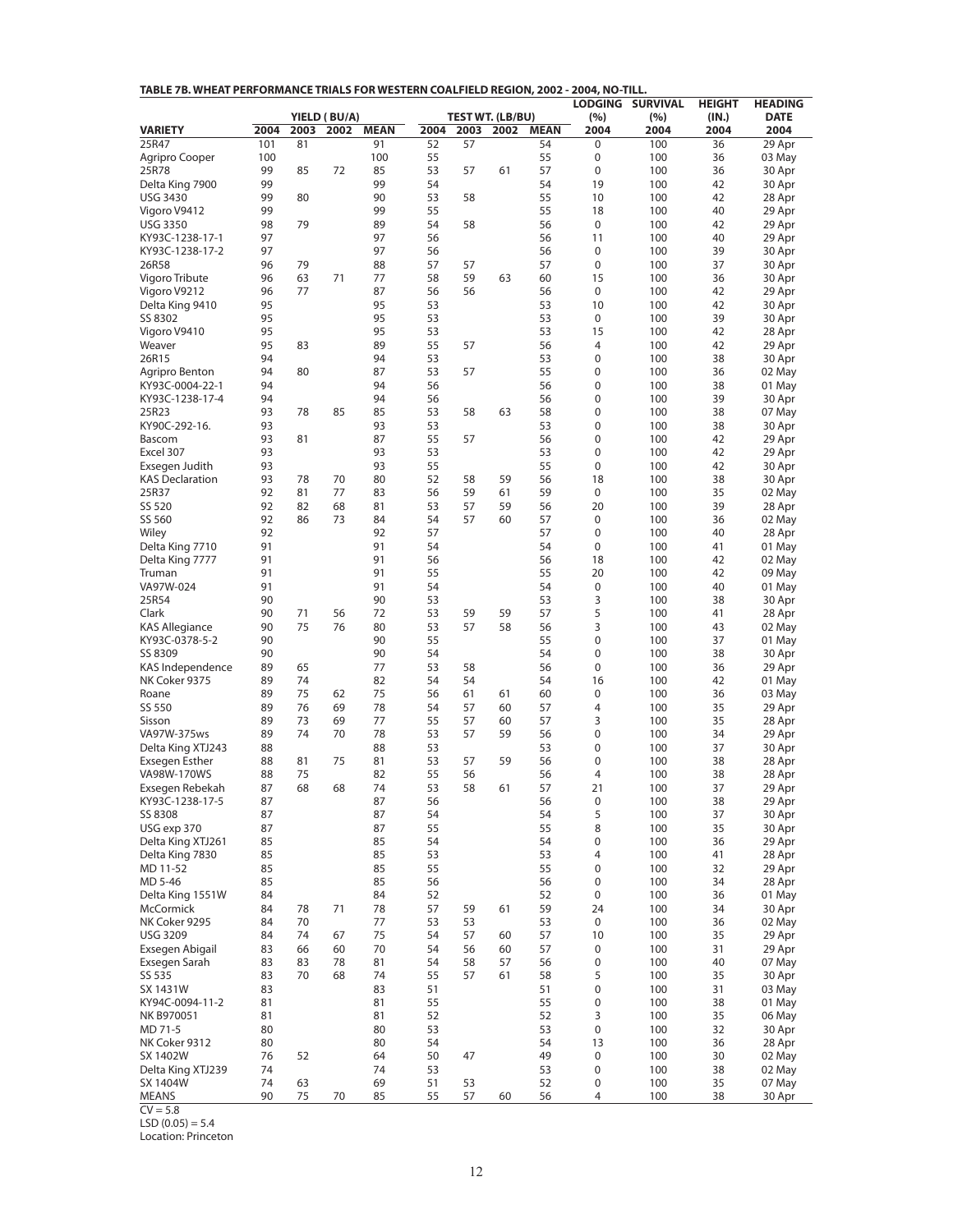|  |  |  |  | TABLE 8A. WHEAT PERFORMANCE TRIALS FOR SOUTHERN TIER REGION, 2002 - 2004, CONVENTIONAL. |
|--|--|--|--|-----------------------------------------------------------------------------------------|
|--|--|--|--|-----------------------------------------------------------------------------------------|

|                                    |          |           |                      |             |          |          |                                 |             | <b>LODGING</b> | <b>SURVIVAL</b> | <b>HEIGHT</b> | <b>HEADING</b>      |
|------------------------------------|----------|-----------|----------------------|-------------|----------|----------|---------------------------------|-------------|----------------|-----------------|---------------|---------------------|
| <b>VARIETY</b>                     | 2004     | 2003      | YIELD (BU/A)<br>2002 | <b>MEAN</b> | 2004     | 2003     | <b>TEST WT. (LB/BU)</b><br>2002 | <b>MEAN</b> | (%)<br>2004    | (%)<br>2004     | (IN.)<br>2004 | <b>DATE</b><br>2004 |
| SS 8309                            | 110      |           |                      | 110         | 55       |          |                                 | 55          | 6              | 100             | 42            | 02 May              |
| 26R58                              | 108      | 97        |                      | 103         | 54       | 53       |                                 | 53          | 51             | 100             | 38            | 01 May              |
| Vigoro V9412                       | 108      |           |                      | 108         | 60       |          |                                 | 60          | 53             | 100             | 39            | 01 May              |
| Wiley                              | 106      |           |                      | 106         | 57       |          |                                 | 57          | 33             | 100             | 38            | 30 Apr              |
| <b>USG 3350</b>                    | 105      | 72        |                      | 89          | 56       | 50       |                                 | 53          | 33             | 100             | 42            | 01 May              |
| Delta King XTJ261                  | 98       |           |                      | 98          | 56       |          |                                 | 56          | 10             | 100             | 39            | 30 Apr              |
| Vigoro V9212                       | 98<br>97 | 89<br>102 | 100                  | 94<br>91    | 56<br>56 | 53<br>55 | 62                              | 55<br>58    | 28<br>73       | 100<br>100      | 43<br>40      | 30 Apr              |
| 25R37<br>VA97W-024                 | 96       |           |                      | 96          | 55       |          |                                 | 55          | 48             | 100             | 41            | 02 May<br>02 May    |
| <b>KAS Declaration</b>             | 95       | 84        | 89                   | 89          | 56       | 51       | 60                              | 56          | 74             | 100             | 40            | 01 May              |
| KY93C-0004-22-1                    | 95       |           |                      | 95          | 55       |          |                                 | 55          | 50             | 100             | 40            | 02 May              |
| MD 5-46                            | 95       |           |                      | 95          | 56       |          |                                 | 56          | 58             | 100             | 36            | 01 May              |
| SS 8308                            | 95       |           |                      | 95          | 56       |          |                                 | 56          | 69             | 100             | 39            | 02 May              |
| MD 71-5                            | 94       |           |                      | 94          | 53       |          |                                 | 53          | 28             | 100             | 35            | 01 May              |
| Exsegen Sarah                      | 94       | 105       | 97                   | 99          | 54       | 56       | 60                              | 57          | 23             | 100             | 43            | 05 May              |
| VA97W-375ws<br>Delta King XTJ239   | 94<br>93 | 57        | 91                   | 81<br>93    | 53<br>54 | 48       | 61                              | 54<br>54    | 40<br>8        | 100<br>100      | 35<br>43      | 01 May<br>03 May    |
| SS 8302                            | 93       |           |                      | 93          | 54       |          |                                 | 54          | 51             | 100             | 40            | 02 May              |
| KY90C-292-16.                      | 92       | 75        | 85                   | 84          | 54       | 52       | 60                              | 55          | 78             | 100             | 38            | 30 Apr              |
| Delta King 9410                    | 92       |           |                      | 92          | 53       |          |                                 | 53          | 40             | 100             | 42            | 30 Apr              |
| KY93C-1238-17-1                    | 92       |           |                      | 92          | 56       |          |                                 | 56          | 63             | 100             | 38            | 01 May              |
| Exsegen Rebekah                    | 91       | 80        | 91                   | 87          | 54       | 54       | 60                              | 56          | 48             | 100             | 39            | 02 May              |
| KY93C-1238-17-5                    | 91       |           |                      | 91          | 55       |          |                                 | 55          | 66             | 100             | 39            | 01 May              |
| Delta King XTJ243                  | 90       |           |                      | 90          | 56       |          |                                 | 56          | 30             | 100             | 39            | 02 May              |
| Bascom<br>MD 11-52                 | 89<br>89 | 75        |                      | 82<br>89    | 54<br>56 | 49       |                                 | 51<br>56    | 81<br>48       | 100<br>100      | 43<br>34      | 01 May              |
| Roane                              | 89       | 88        | 87                   | 88          | 58       | 51       | 63                              | 57          | 55             | 100             | 37            | 30 Apr<br>02 May    |
| 25R47                              | 88       | 93        |                      | 91          | 53       | 52       |                                 | 52          | 46             | 100             | 39            | 01 May              |
| Exsegen Judith                     | 88       |           |                      | 88          | 55       |          |                                 | 55          | 64             | 100             | 44            | 02 May              |
| KY93C-1238-17-2                    | 88       |           |                      | 88          | 56       |          |                                 | 56          | 45             | 100             | 40            | 01 May              |
| VA98W-170WS                        | 88       | 68        |                      | 78          | 52       | 51       |                                 | 52          | 45             | 100             | 38            | 01 May              |
| Agripro Benton                     | 87       | 92        |                      | 90          | 54       | 53       |                                 | 53          | 63             | 100             | 37            | 02 May              |
| Delta King 7900                    | 87       |           |                      | 87          | 54       |          |                                 | 54          | 35             | 100             | 40            | 30 Apr              |
| Vigoro Tribute                     | 87       | 81        | 83                   | 84          | 56       | 53       | 63                              | 57          | 74             | 100             | 37            | 01 May              |
| Weaver<br>Excel 307                | 87<br>86 | 85        |                      | 86<br>86    | 54<br>56 | 46       |                                 | 50<br>56    | 40<br>40       | 100<br>100      | 40<br>40      | 01 May<br>30 Apr    |
| NK Coker 9312                      | 86       |           |                      | 86          | 56       |          |                                 | 56          | 71             | 100             | 37            | 30 Apr              |
| Clark                              | 85       | 83        | 87                   | 85          | 55       | 50       | 62                              | 55          | 45             | 100             | 40            | 30 Apr              |
| <b>KAS Allegiance</b>              | 85       | 77        | 97                   | 86          | 51       | 52       | 60                              | 54          | 70             | 100             | 44            | 02 May              |
| 26R15                              | 84       |           |                      | 84          | 52       |          |                                 | 52          | 64             | 100             | 38            | 01 May              |
| NK B970051                         | 84       |           |                      | 84          | 55       |          |                                 | 55          | 65             | 100             | 38            | 04 May              |
| SS 535                             | 84       | 66        | 80                   | 77          | 53       | 53       | 60                              | 55          | 94             | 100             | 37            | 02 May              |
| KAS Independence                   | 83       | 88        |                      | 86          | 51       | 50       |                                 | 51          | 46             | 100             | 38            | 02 May              |
| KY93C-0378-5-2<br>SS 550           | 83<br>82 | 67        | 90                   | 83<br>80    | 55<br>51 | 54       | 62                              | 55<br>55    | 69<br>71       | 100<br>100      | 41<br>38      | 02 May<br>02 May    |
| Sisson                             | 82       | 69        | 82                   | 78          | 55       | 48       | 60                              | 54          | 73             | 100             | 38            | 01 May              |
| Vigoro V9410                       | 82       |           |                      | 82          | 53       |          |                                 | 53          | 70             | 100             | 40            | 30 Apr              |
| Delta King 1551W                   | 81       |           |                      | 81          | 56       |          |                                 | 56          | 30             | 100             | 38            | 30 Apr              |
| Truman                             | 81       |           |                      | 81          | 55       |          |                                 | 55          | 71             | 100             | 43            | 08 May              |
| 25R78                              | 80       | 95        | 103                  | 93          | 53       | 56       | 61                              | 57          | 36             | 100             | 36            | 02 May              |
| KY93C-1238-17-4                    | 80       |           |                      | 80          | 57       |          |                                 | 57          | 64             | 100             | 40            | 01 May              |
| <b>USG 3430</b>                    | 80       | 54        |                      | 67          | 54       | 44       |                                 | 49          | 23             | 100             | 39            | 30 Apr              |
| Delta King 7830<br><b>USG 3209</b> | 78<br>78 | 78        | 80                   | 78<br>79    | 55<br>53 | 49       | 59                              | 55<br>54    | 73<br>74       | 100<br>100      | 42<br>34      | 01 May<br>30 Apr    |
| Agripro Cooper                     | 77       |           |                      | 77          | 51       |          |                                 | 51          | 70             | 100             | 39            | 02 May              |
| Exsegen Esther                     | 77       | 82        | 84                   | 81          | 55       | 51       | 59                              | 55          | 64             | 100             | 38            | 01 May              |
| SX 1402W                           | 77       | 51        |                      | 64          | 48       | 42       |                                 | 45          | 10             | 100             | 34            | 02 May              |
| USG exp 370                        | 76       |           |                      | 76          | 54       |          |                                 | 54          | 26             | 100             | 36            | 01 May              |
| SX 1431W                           | 75       |           |                      | 75          | 51       |          |                                 | 48          | 0              | 100             | 32            | 02 May              |
| 25R23                              | 74       | 102       | 100                  | 92          | 53       | 55       | 62                              | 57          | 85             | 100             | 39            | 05 May              |
| 25R54                              | 74       |           |                      | 74          | 51       |          |                                 | 51          | 61             | 100             | 41            | 02 May              |
| Delta King 7777                    | 74<br>74 | 78        | 68                   | 74<br>73    | 54<br>51 | 51       | 62                              | 54<br>54    | 58<br>55       | 100<br>100      | 41<br>33      | 02 May<br>29 Apr    |
| Exsegen Abigail<br>NK Coker 9295   | 73       | 63        |                      | 68          | 51       | 51       |                                 | 51          | 91             | 100             | 40            | 02 May              |
| SS 520                             | 72       | 65        | 77                   | 71          | 50       | 52       | 60                              | 54          | 89             | 100             | 39            | 28 Apr              |
| SS 560                             | 72       | 80        | 87                   | 79          | 54       | 54       | 61                              | 56          | 60             | 100             | 37            | 02 May              |
| KY94C-0094-11-2                    | 71       |           |                      | 71          | 54       |          |                                 | 54          | 49             | 100             | 39            | 03 May              |
| SX 1404W                           | 71       | 84        |                      | 76          | 51       | 46       |                                 | 49          | 20             | 100             | 35            | 05 May              |
| McCormick                          | 67       | 97        | 84                   | 83          | 57       | 54       | 63                              | 58          | 81             | 100             | 37            | 01 May              |
| NK Coker 9375                      | 61       | 81        |                      | 71          | 50       | 47       |                                 | 48          | 70             | 100             | 41            | 01 May              |
| Delta King 7710                    | 59       |           |                      | 59          | 56       |          |                                 | 56          | 56             | 100             | 41            | 02 May              |
| <b>MEANS</b>                       | 86       | 80        | 88                   | 85          | 54       | 51       | 61                              | 54          | 53             | 100             | 39            | 01May               |

 $CV = 15.4$ 

 $LSD (0.05) = 18.6$ 

Location: Warren Co.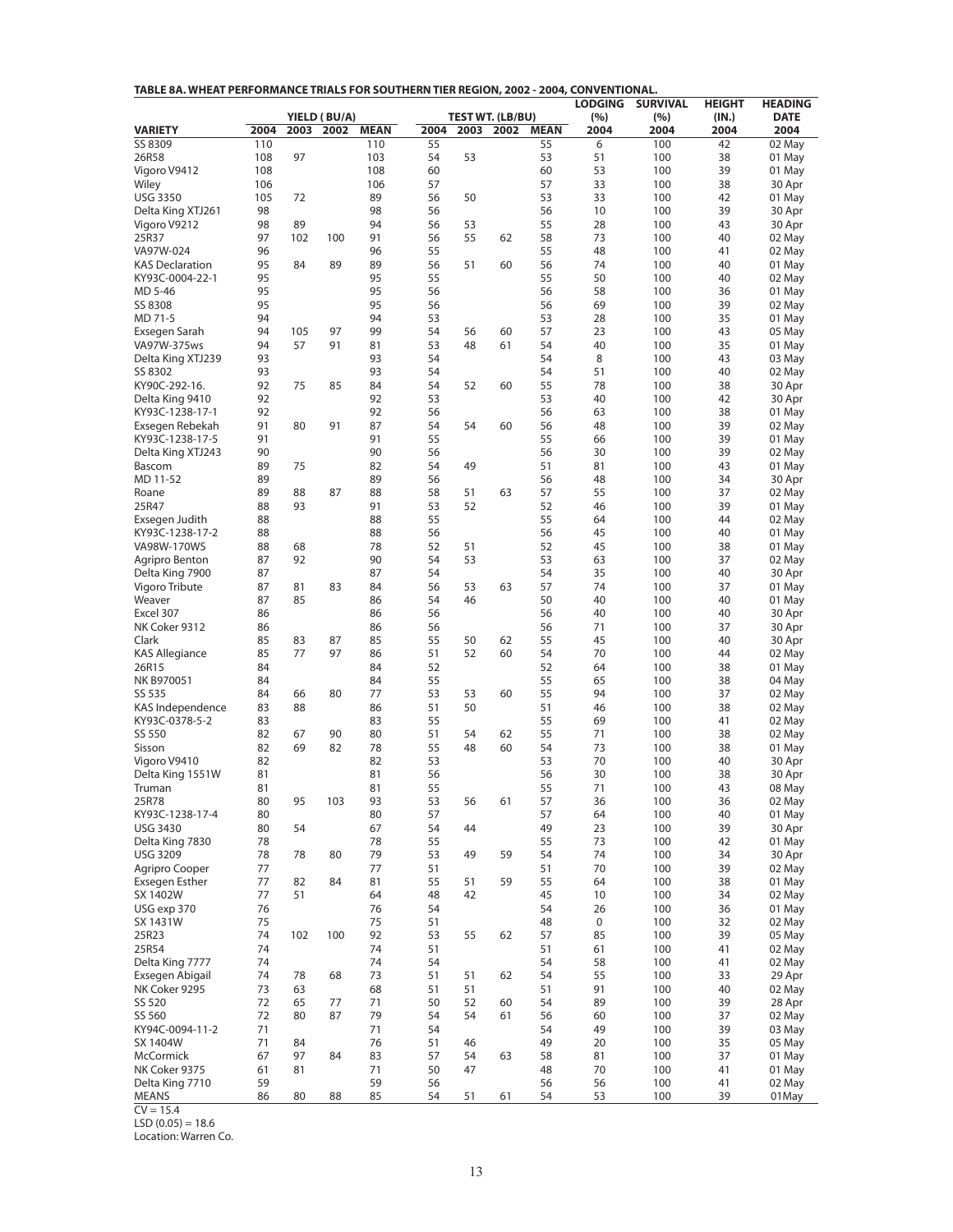| <b>LODGING</b><br><b>SURVIVAL</b><br><b>HEIGHT</b><br>YIELD (BU/A)<br><b>TEST WT. (LB/BU)</b><br>(%)<br>(%)<br>(IN.)<br>2004<br>2003<br><b>MEAN</b><br>2004<br><b>MEAN</b><br>2004<br><b>VARIETY</b><br>2003<br>2004<br>2004<br><b>USG 3430</b><br>79<br>55<br>58<br>100<br>45<br>82<br>81<br>57<br>5<br>0<br>Wiley<br>81<br>81<br>55<br>55<br>100<br>41<br>53<br>53<br>45<br>Delta King 9410<br>80<br>80<br>0<br>100<br>79<br>80<br>55<br>0<br>45<br>Bascom<br>80<br>58<br>56<br>100<br>79<br>79<br>54<br>54<br>3<br>44<br>Vigoro V9410<br>100<br>79<br>79<br>0<br>42<br>Vigoro V9412<br>56<br>56<br>100<br>0<br>Excel 307<br>78<br>78<br>55<br>55<br>100<br>45<br>78<br>78<br>56<br>56<br>4<br>44<br>Truman<br>100<br>0<br>Delta King 7830<br>77<br>77<br>54<br>54<br>100<br>45<br>Delta King 7900<br>77<br>77<br>0<br>45<br>54<br>54<br>100<br>8<br>Delta King 7710<br>75<br>75<br>54<br>54<br>100<br>46<br>75<br>75<br>55<br>55<br>0<br>45<br>Exsegen Judith<br>100<br>79<br>55<br>0<br>44<br>74<br>84<br>58<br>56<br>100<br>Weaver<br>59<br>3<br>Vigoro V9212<br>73<br>87<br>80<br>54<br>57<br>100<br>46<br>3<br><b>USG 3350</b><br>72<br>85<br>79<br>54<br>58<br>56<br>100<br>45<br>0<br>Clark<br>71<br>66<br>69<br>54<br>58<br>56<br>100<br>41<br>70<br>70<br>56<br>0<br>SS 8309<br>56<br>100<br>41<br>69<br>80<br>58<br>3<br>25R37<br>90<br>56<br>61<br>100<br>38<br>78<br>54<br>58<br>0<br>69<br>74<br>56<br>100<br>41<br>Agripro Benton<br>69<br>0<br>KY93C-1238-17-5<br>69<br>54<br>54<br>100<br>43<br>57<br>0<br>25R54<br>67<br>67<br>57<br>100<br>40<br>8<br>Delta King 7777<br>67<br>67<br>55<br>55<br>100<br>45<br>4<br>NK B970051<br>67<br>67<br>53<br>53<br>100<br>38<br>73<br>58<br>0<br>67<br>78<br>56<br>61<br>100<br>38<br>Roane<br>59<br>0<br>67<br>75<br>71<br>53<br>56<br>100<br>37<br>Sisson<br>0<br>KY94C-0094-11-2<br>66<br>66<br>54<br>54<br>100<br>40<br>SS 520<br>66<br>68<br>67<br>53<br>56<br>54<br>0<br>100<br>40<br>88<br>77<br>56<br>60<br>58<br>0<br>Exsegen Sarah<br>65<br>100<br>43<br>65<br>4<br>NK Coker 9312<br>65<br>54<br>54<br>100<br>38<br>0<br>39<br>64<br>64<br>55<br>55<br>100<br>Agripro Cooper<br>0<br><b>KAS Allegiance</b><br>63<br>86<br>75<br>52<br>58<br>55<br>100<br>44<br>62<br>0<br>26R15<br>62<br>53<br>53<br>100<br>39<br>62<br>54<br>0<br>Delta King XTJ243<br>62<br>54<br>100<br>43<br>68<br>59<br>KAS Independence<br>62<br>74<br>54<br>56<br>0<br>100<br>39<br>52<br>MD 71-5<br>62<br>62<br>52<br>0<br>100<br>36<br>McCormick<br>71<br>55<br>58<br>0<br>62<br>79<br>100<br>37<br>61<br>62<br>73<br>61<br>58<br>0<br>37<br>Vigoro Tribute<br>84<br>55<br>100<br>69<br>0<br>SS 550<br>61<br>77<br>53<br>58<br>56<br>100<br>40<br>0<br>SS 8302<br>61<br>61<br>54<br>54<br>100<br>40<br>53<br>4<br>VA97W-024<br>61<br>61<br>53<br>100<br>43<br>72<br>59<br>55<br>0<br><b>KAS Declaration</b><br>60<br>84<br>52<br>100<br>40<br>91<br>75<br>58<br>26R58<br>59<br>52<br>55<br>0<br>100<br>40<br>59<br>KY93C-1238-17-1<br>59<br>54<br>54<br>0<br>100<br>43<br>59<br>55<br>0<br>MD 5-46<br>59<br>55<br>100<br>37<br>25R23<br>88<br>58<br>73<br>53<br>60<br>57<br>0<br>100<br>40<br>0<br>Exsegen Rebekah<br>58<br>76<br>67<br>55<br>58<br>57<br>100<br>40<br>86<br>10<br>39<br><b>USG 3209</b><br>57<br>72<br>53<br>58<br>55<br>100<br>Delta King 1551W<br>56<br>56<br>51<br>51<br>0<br>100<br>40<br>51<br>0<br>40<br>KY90C-292-16.<br>55<br>55<br>51<br>100<br>75<br>0<br>25R47<br>54<br>95<br>52<br>58<br>55<br>100<br>38<br>54<br>53<br>53<br>Delta King XTJ261<br>54<br>0<br>100<br>38<br>54<br>KY93C-0004-22-1<br>54<br>54<br>54<br>0<br>100<br>41<br>52<br>69<br>51<br>0<br><b>Exsegen Esther</b><br>56<br>54<br>100<br>40<br>86<br>SS 560<br>52<br>84<br>68<br>53<br>57<br>55<br>0<br>100<br>37<br>0<br>25R78<br>51<br>93<br>72<br>53<br>60<br>56<br>100<br>38<br>53<br>0<br>33<br>Exsegen Abigail<br>51<br>70<br>61<br>58<br>55<br>100<br>79<br>65<br>50<br>3<br>NK Coker 9375<br>51<br>56<br>53<br>100<br>46<br>50<br>54<br>0<br>KY93C-1238-17-4<br>50<br>54<br>100<br>41<br>50<br>73<br>62<br>50<br>57<br>54<br>0<br>100<br>36<br>SX 1404W<br>50<br>49<br>0<br>33<br>SX 1431W<br>100<br>49<br>49<br>53<br>0<br>KY93C-0378-5-2<br>53<br>100<br>40<br>62<br>0<br>NK Coker 9295<br>49<br>75<br>52<br>58<br>55<br>100<br>40<br>48<br>48<br>53<br>53<br>0<br>100<br>35<br>MD 11-52<br>0<br>VA98W-170WS<br>48<br>78<br>63<br>52<br>58<br>55<br>100<br>40<br>47<br>53<br>53<br>0<br>KY93C-1238-17-2<br>47<br>100<br>40<br>47<br>USG exp 370<br>47<br>51<br>51<br>0<br>100<br>36<br>52<br>VA97W-375ws<br>46<br>78<br>62<br>57<br>54<br>0<br>100<br>38<br>48<br>48<br>0<br>Delta King XTJ239<br>44<br>44<br>100<br>42<br>57<br>59<br>3<br>38<br>SS 535<br>44<br>69<br>51<br>55<br>100<br>0<br>SS 8308<br>42<br>42<br>55<br>55<br>100<br>39 | TABLE 8B. WHEAT PERFORMANCE TRIALS FOR SOUTHERN TIER REGION, 2003 AND 2004, NO-TILL. |  |  |  |  |  |
|----------------------------------------------------------------------------------------------------------------------------------------------------------------------------------------------------------------------------------------------------------------------------------------------------------------------------------------------------------------------------------------------------------------------------------------------------------------------------------------------------------------------------------------------------------------------------------------------------------------------------------------------------------------------------------------------------------------------------------------------------------------------------------------------------------------------------------------------------------------------------------------------------------------------------------------------------------------------------------------------------------------------------------------------------------------------------------------------------------------------------------------------------------------------------------------------------------------------------------------------------------------------------------------------------------------------------------------------------------------------------------------------------------------------------------------------------------------------------------------------------------------------------------------------------------------------------------------------------------------------------------------------------------------------------------------------------------------------------------------------------------------------------------------------------------------------------------------------------------------------------------------------------------------------------------------------------------------------------------------------------------------------------------------------------------------------------------------------------------------------------------------------------------------------------------------------------------------------------------------------------------------------------------------------------------------------------------------------------------------------------------------------------------------------------------------------------------------------------------------------------------------------------------------------------------------------------------------------------------------------------------------------------------------------------------------------------------------------------------------------------------------------------------------------------------------------------------------------------------------------------------------------------------------------------------------------------------------------------------------------------------------------------------------------------------------------------------------------------------------------------------------------------------------------------------------------------------------------------------------------------------------------------------------------------------------------------------------------------------------------------------------------------------------------------------------------------------------------------------------------------------------------------------------------------------------------------------------------------------------------------------------------------------------------------------------------------------------------------------------------------------------------------------------------------------------------------------------------------------------------------------------------------------------------------------------------------------------------------------------------------------------------------------------------------------------------------------------------------------------------------------------------------------------------------------------------------------------------------------------------------------------------------------------------------------------------------------------------------------------------------------------------------------------------------------------------------------------------------------------------------------------------------------------------------------------------------------------------------------------------------------------------------------------------------------------------------------------------------------------------------------------------------------------------------|--------------------------------------------------------------------------------------|--|--|--|--|--|
|                                                                                                                                                                                                                                                                                                                                                                                                                                                                                                                                                                                                                                                                                                                                                                                                                                                                                                                                                                                                                                                                                                                                                                                                                                                                                                                                                                                                                                                                                                                                                                                                                                                                                                                                                                                                                                                                                                                                                                                                                                                                                                                                                                                                                                                                                                                                                                                                                                                                                                                                                                                                                                                                                                                                                                                                                                                                                                                                                                                                                                                                                                                                                                                                                                                                                                                                                                                                                                                                                                                                                                                                                                                                                                                                                                                                                                                                                                                                                                                                                                                                                                                                                                                                                                                                                                                                                                                                                                                                                                                                                                                                                                                                                                                                                                                                    |                                                                                      |  |  |  |  |  |
|                                                                                                                                                                                                                                                                                                                                                                                                                                                                                                                                                                                                                                                                                                                                                                                                                                                                                                                                                                                                                                                                                                                                                                                                                                                                                                                                                                                                                                                                                                                                                                                                                                                                                                                                                                                                                                                                                                                                                                                                                                                                                                                                                                                                                                                                                                                                                                                                                                                                                                                                                                                                                                                                                                                                                                                                                                                                                                                                                                                                                                                                                                                                                                                                                                                                                                                                                                                                                                                                                                                                                                                                                                                                                                                                                                                                                                                                                                                                                                                                                                                                                                                                                                                                                                                                                                                                                                                                                                                                                                                                                                                                                                                                                                                                                                                                    |                                                                                      |  |  |  |  |  |
|                                                                                                                                                                                                                                                                                                                                                                                                                                                                                                                                                                                                                                                                                                                                                                                                                                                                                                                                                                                                                                                                                                                                                                                                                                                                                                                                                                                                                                                                                                                                                                                                                                                                                                                                                                                                                                                                                                                                                                                                                                                                                                                                                                                                                                                                                                                                                                                                                                                                                                                                                                                                                                                                                                                                                                                                                                                                                                                                                                                                                                                                                                                                                                                                                                                                                                                                                                                                                                                                                                                                                                                                                                                                                                                                                                                                                                                                                                                                                                                                                                                                                                                                                                                                                                                                                                                                                                                                                                                                                                                                                                                                                                                                                                                                                                                                    |                                                                                      |  |  |  |  |  |
|                                                                                                                                                                                                                                                                                                                                                                                                                                                                                                                                                                                                                                                                                                                                                                                                                                                                                                                                                                                                                                                                                                                                                                                                                                                                                                                                                                                                                                                                                                                                                                                                                                                                                                                                                                                                                                                                                                                                                                                                                                                                                                                                                                                                                                                                                                                                                                                                                                                                                                                                                                                                                                                                                                                                                                                                                                                                                                                                                                                                                                                                                                                                                                                                                                                                                                                                                                                                                                                                                                                                                                                                                                                                                                                                                                                                                                                                                                                                                                                                                                                                                                                                                                                                                                                                                                                                                                                                                                                                                                                                                                                                                                                                                                                                                                                                    |                                                                                      |  |  |  |  |  |
|                                                                                                                                                                                                                                                                                                                                                                                                                                                                                                                                                                                                                                                                                                                                                                                                                                                                                                                                                                                                                                                                                                                                                                                                                                                                                                                                                                                                                                                                                                                                                                                                                                                                                                                                                                                                                                                                                                                                                                                                                                                                                                                                                                                                                                                                                                                                                                                                                                                                                                                                                                                                                                                                                                                                                                                                                                                                                                                                                                                                                                                                                                                                                                                                                                                                                                                                                                                                                                                                                                                                                                                                                                                                                                                                                                                                                                                                                                                                                                                                                                                                                                                                                                                                                                                                                                                                                                                                                                                                                                                                                                                                                                                                                                                                                                                                    |                                                                                      |  |  |  |  |  |
|                                                                                                                                                                                                                                                                                                                                                                                                                                                                                                                                                                                                                                                                                                                                                                                                                                                                                                                                                                                                                                                                                                                                                                                                                                                                                                                                                                                                                                                                                                                                                                                                                                                                                                                                                                                                                                                                                                                                                                                                                                                                                                                                                                                                                                                                                                                                                                                                                                                                                                                                                                                                                                                                                                                                                                                                                                                                                                                                                                                                                                                                                                                                                                                                                                                                                                                                                                                                                                                                                                                                                                                                                                                                                                                                                                                                                                                                                                                                                                                                                                                                                                                                                                                                                                                                                                                                                                                                                                                                                                                                                                                                                                                                                                                                                                                                    |                                                                                      |  |  |  |  |  |
|                                                                                                                                                                                                                                                                                                                                                                                                                                                                                                                                                                                                                                                                                                                                                                                                                                                                                                                                                                                                                                                                                                                                                                                                                                                                                                                                                                                                                                                                                                                                                                                                                                                                                                                                                                                                                                                                                                                                                                                                                                                                                                                                                                                                                                                                                                                                                                                                                                                                                                                                                                                                                                                                                                                                                                                                                                                                                                                                                                                                                                                                                                                                                                                                                                                                                                                                                                                                                                                                                                                                                                                                                                                                                                                                                                                                                                                                                                                                                                                                                                                                                                                                                                                                                                                                                                                                                                                                                                                                                                                                                                                                                                                                                                                                                                                                    |                                                                                      |  |  |  |  |  |
|                                                                                                                                                                                                                                                                                                                                                                                                                                                                                                                                                                                                                                                                                                                                                                                                                                                                                                                                                                                                                                                                                                                                                                                                                                                                                                                                                                                                                                                                                                                                                                                                                                                                                                                                                                                                                                                                                                                                                                                                                                                                                                                                                                                                                                                                                                                                                                                                                                                                                                                                                                                                                                                                                                                                                                                                                                                                                                                                                                                                                                                                                                                                                                                                                                                                                                                                                                                                                                                                                                                                                                                                                                                                                                                                                                                                                                                                                                                                                                                                                                                                                                                                                                                                                                                                                                                                                                                                                                                                                                                                                                                                                                                                                                                                                                                                    |                                                                                      |  |  |  |  |  |
|                                                                                                                                                                                                                                                                                                                                                                                                                                                                                                                                                                                                                                                                                                                                                                                                                                                                                                                                                                                                                                                                                                                                                                                                                                                                                                                                                                                                                                                                                                                                                                                                                                                                                                                                                                                                                                                                                                                                                                                                                                                                                                                                                                                                                                                                                                                                                                                                                                                                                                                                                                                                                                                                                                                                                                                                                                                                                                                                                                                                                                                                                                                                                                                                                                                                                                                                                                                                                                                                                                                                                                                                                                                                                                                                                                                                                                                                                                                                                                                                                                                                                                                                                                                                                                                                                                                                                                                                                                                                                                                                                                                                                                                                                                                                                                                                    |                                                                                      |  |  |  |  |  |
|                                                                                                                                                                                                                                                                                                                                                                                                                                                                                                                                                                                                                                                                                                                                                                                                                                                                                                                                                                                                                                                                                                                                                                                                                                                                                                                                                                                                                                                                                                                                                                                                                                                                                                                                                                                                                                                                                                                                                                                                                                                                                                                                                                                                                                                                                                                                                                                                                                                                                                                                                                                                                                                                                                                                                                                                                                                                                                                                                                                                                                                                                                                                                                                                                                                                                                                                                                                                                                                                                                                                                                                                                                                                                                                                                                                                                                                                                                                                                                                                                                                                                                                                                                                                                                                                                                                                                                                                                                                                                                                                                                                                                                                                                                                                                                                                    |                                                                                      |  |  |  |  |  |
|                                                                                                                                                                                                                                                                                                                                                                                                                                                                                                                                                                                                                                                                                                                                                                                                                                                                                                                                                                                                                                                                                                                                                                                                                                                                                                                                                                                                                                                                                                                                                                                                                                                                                                                                                                                                                                                                                                                                                                                                                                                                                                                                                                                                                                                                                                                                                                                                                                                                                                                                                                                                                                                                                                                                                                                                                                                                                                                                                                                                                                                                                                                                                                                                                                                                                                                                                                                                                                                                                                                                                                                                                                                                                                                                                                                                                                                                                                                                                                                                                                                                                                                                                                                                                                                                                                                                                                                                                                                                                                                                                                                                                                                                                                                                                                                                    |                                                                                      |  |  |  |  |  |
|                                                                                                                                                                                                                                                                                                                                                                                                                                                                                                                                                                                                                                                                                                                                                                                                                                                                                                                                                                                                                                                                                                                                                                                                                                                                                                                                                                                                                                                                                                                                                                                                                                                                                                                                                                                                                                                                                                                                                                                                                                                                                                                                                                                                                                                                                                                                                                                                                                                                                                                                                                                                                                                                                                                                                                                                                                                                                                                                                                                                                                                                                                                                                                                                                                                                                                                                                                                                                                                                                                                                                                                                                                                                                                                                                                                                                                                                                                                                                                                                                                                                                                                                                                                                                                                                                                                                                                                                                                                                                                                                                                                                                                                                                                                                                                                                    |                                                                                      |  |  |  |  |  |
|                                                                                                                                                                                                                                                                                                                                                                                                                                                                                                                                                                                                                                                                                                                                                                                                                                                                                                                                                                                                                                                                                                                                                                                                                                                                                                                                                                                                                                                                                                                                                                                                                                                                                                                                                                                                                                                                                                                                                                                                                                                                                                                                                                                                                                                                                                                                                                                                                                                                                                                                                                                                                                                                                                                                                                                                                                                                                                                                                                                                                                                                                                                                                                                                                                                                                                                                                                                                                                                                                                                                                                                                                                                                                                                                                                                                                                                                                                                                                                                                                                                                                                                                                                                                                                                                                                                                                                                                                                                                                                                                                                                                                                                                                                                                                                                                    |                                                                                      |  |  |  |  |  |
|                                                                                                                                                                                                                                                                                                                                                                                                                                                                                                                                                                                                                                                                                                                                                                                                                                                                                                                                                                                                                                                                                                                                                                                                                                                                                                                                                                                                                                                                                                                                                                                                                                                                                                                                                                                                                                                                                                                                                                                                                                                                                                                                                                                                                                                                                                                                                                                                                                                                                                                                                                                                                                                                                                                                                                                                                                                                                                                                                                                                                                                                                                                                                                                                                                                                                                                                                                                                                                                                                                                                                                                                                                                                                                                                                                                                                                                                                                                                                                                                                                                                                                                                                                                                                                                                                                                                                                                                                                                                                                                                                                                                                                                                                                                                                                                                    |                                                                                      |  |  |  |  |  |
|                                                                                                                                                                                                                                                                                                                                                                                                                                                                                                                                                                                                                                                                                                                                                                                                                                                                                                                                                                                                                                                                                                                                                                                                                                                                                                                                                                                                                                                                                                                                                                                                                                                                                                                                                                                                                                                                                                                                                                                                                                                                                                                                                                                                                                                                                                                                                                                                                                                                                                                                                                                                                                                                                                                                                                                                                                                                                                                                                                                                                                                                                                                                                                                                                                                                                                                                                                                                                                                                                                                                                                                                                                                                                                                                                                                                                                                                                                                                                                                                                                                                                                                                                                                                                                                                                                                                                                                                                                                                                                                                                                                                                                                                                                                                                                                                    |                                                                                      |  |  |  |  |  |
|                                                                                                                                                                                                                                                                                                                                                                                                                                                                                                                                                                                                                                                                                                                                                                                                                                                                                                                                                                                                                                                                                                                                                                                                                                                                                                                                                                                                                                                                                                                                                                                                                                                                                                                                                                                                                                                                                                                                                                                                                                                                                                                                                                                                                                                                                                                                                                                                                                                                                                                                                                                                                                                                                                                                                                                                                                                                                                                                                                                                                                                                                                                                                                                                                                                                                                                                                                                                                                                                                                                                                                                                                                                                                                                                                                                                                                                                                                                                                                                                                                                                                                                                                                                                                                                                                                                                                                                                                                                                                                                                                                                                                                                                                                                                                                                                    |                                                                                      |  |  |  |  |  |
|                                                                                                                                                                                                                                                                                                                                                                                                                                                                                                                                                                                                                                                                                                                                                                                                                                                                                                                                                                                                                                                                                                                                                                                                                                                                                                                                                                                                                                                                                                                                                                                                                                                                                                                                                                                                                                                                                                                                                                                                                                                                                                                                                                                                                                                                                                                                                                                                                                                                                                                                                                                                                                                                                                                                                                                                                                                                                                                                                                                                                                                                                                                                                                                                                                                                                                                                                                                                                                                                                                                                                                                                                                                                                                                                                                                                                                                                                                                                                                                                                                                                                                                                                                                                                                                                                                                                                                                                                                                                                                                                                                                                                                                                                                                                                                                                    |                                                                                      |  |  |  |  |  |
|                                                                                                                                                                                                                                                                                                                                                                                                                                                                                                                                                                                                                                                                                                                                                                                                                                                                                                                                                                                                                                                                                                                                                                                                                                                                                                                                                                                                                                                                                                                                                                                                                                                                                                                                                                                                                                                                                                                                                                                                                                                                                                                                                                                                                                                                                                                                                                                                                                                                                                                                                                                                                                                                                                                                                                                                                                                                                                                                                                                                                                                                                                                                                                                                                                                                                                                                                                                                                                                                                                                                                                                                                                                                                                                                                                                                                                                                                                                                                                                                                                                                                                                                                                                                                                                                                                                                                                                                                                                                                                                                                                                                                                                                                                                                                                                                    |                                                                                      |  |  |  |  |  |
|                                                                                                                                                                                                                                                                                                                                                                                                                                                                                                                                                                                                                                                                                                                                                                                                                                                                                                                                                                                                                                                                                                                                                                                                                                                                                                                                                                                                                                                                                                                                                                                                                                                                                                                                                                                                                                                                                                                                                                                                                                                                                                                                                                                                                                                                                                                                                                                                                                                                                                                                                                                                                                                                                                                                                                                                                                                                                                                                                                                                                                                                                                                                                                                                                                                                                                                                                                                                                                                                                                                                                                                                                                                                                                                                                                                                                                                                                                                                                                                                                                                                                                                                                                                                                                                                                                                                                                                                                                                                                                                                                                                                                                                                                                                                                                                                    |                                                                                      |  |  |  |  |  |
|                                                                                                                                                                                                                                                                                                                                                                                                                                                                                                                                                                                                                                                                                                                                                                                                                                                                                                                                                                                                                                                                                                                                                                                                                                                                                                                                                                                                                                                                                                                                                                                                                                                                                                                                                                                                                                                                                                                                                                                                                                                                                                                                                                                                                                                                                                                                                                                                                                                                                                                                                                                                                                                                                                                                                                                                                                                                                                                                                                                                                                                                                                                                                                                                                                                                                                                                                                                                                                                                                                                                                                                                                                                                                                                                                                                                                                                                                                                                                                                                                                                                                                                                                                                                                                                                                                                                                                                                                                                                                                                                                                                                                                                                                                                                                                                                    |                                                                                      |  |  |  |  |  |
|                                                                                                                                                                                                                                                                                                                                                                                                                                                                                                                                                                                                                                                                                                                                                                                                                                                                                                                                                                                                                                                                                                                                                                                                                                                                                                                                                                                                                                                                                                                                                                                                                                                                                                                                                                                                                                                                                                                                                                                                                                                                                                                                                                                                                                                                                                                                                                                                                                                                                                                                                                                                                                                                                                                                                                                                                                                                                                                                                                                                                                                                                                                                                                                                                                                                                                                                                                                                                                                                                                                                                                                                                                                                                                                                                                                                                                                                                                                                                                                                                                                                                                                                                                                                                                                                                                                                                                                                                                                                                                                                                                                                                                                                                                                                                                                                    |                                                                                      |  |  |  |  |  |
|                                                                                                                                                                                                                                                                                                                                                                                                                                                                                                                                                                                                                                                                                                                                                                                                                                                                                                                                                                                                                                                                                                                                                                                                                                                                                                                                                                                                                                                                                                                                                                                                                                                                                                                                                                                                                                                                                                                                                                                                                                                                                                                                                                                                                                                                                                                                                                                                                                                                                                                                                                                                                                                                                                                                                                                                                                                                                                                                                                                                                                                                                                                                                                                                                                                                                                                                                                                                                                                                                                                                                                                                                                                                                                                                                                                                                                                                                                                                                                                                                                                                                                                                                                                                                                                                                                                                                                                                                                                                                                                                                                                                                                                                                                                                                                                                    |                                                                                      |  |  |  |  |  |
|                                                                                                                                                                                                                                                                                                                                                                                                                                                                                                                                                                                                                                                                                                                                                                                                                                                                                                                                                                                                                                                                                                                                                                                                                                                                                                                                                                                                                                                                                                                                                                                                                                                                                                                                                                                                                                                                                                                                                                                                                                                                                                                                                                                                                                                                                                                                                                                                                                                                                                                                                                                                                                                                                                                                                                                                                                                                                                                                                                                                                                                                                                                                                                                                                                                                                                                                                                                                                                                                                                                                                                                                                                                                                                                                                                                                                                                                                                                                                                                                                                                                                                                                                                                                                                                                                                                                                                                                                                                                                                                                                                                                                                                                                                                                                                                                    |                                                                                      |  |  |  |  |  |
|                                                                                                                                                                                                                                                                                                                                                                                                                                                                                                                                                                                                                                                                                                                                                                                                                                                                                                                                                                                                                                                                                                                                                                                                                                                                                                                                                                                                                                                                                                                                                                                                                                                                                                                                                                                                                                                                                                                                                                                                                                                                                                                                                                                                                                                                                                                                                                                                                                                                                                                                                                                                                                                                                                                                                                                                                                                                                                                                                                                                                                                                                                                                                                                                                                                                                                                                                                                                                                                                                                                                                                                                                                                                                                                                                                                                                                                                                                                                                                                                                                                                                                                                                                                                                                                                                                                                                                                                                                                                                                                                                                                                                                                                                                                                                                                                    |                                                                                      |  |  |  |  |  |
|                                                                                                                                                                                                                                                                                                                                                                                                                                                                                                                                                                                                                                                                                                                                                                                                                                                                                                                                                                                                                                                                                                                                                                                                                                                                                                                                                                                                                                                                                                                                                                                                                                                                                                                                                                                                                                                                                                                                                                                                                                                                                                                                                                                                                                                                                                                                                                                                                                                                                                                                                                                                                                                                                                                                                                                                                                                                                                                                                                                                                                                                                                                                                                                                                                                                                                                                                                                                                                                                                                                                                                                                                                                                                                                                                                                                                                                                                                                                                                                                                                                                                                                                                                                                                                                                                                                                                                                                                                                                                                                                                                                                                                                                                                                                                                                                    |                                                                                      |  |  |  |  |  |
|                                                                                                                                                                                                                                                                                                                                                                                                                                                                                                                                                                                                                                                                                                                                                                                                                                                                                                                                                                                                                                                                                                                                                                                                                                                                                                                                                                                                                                                                                                                                                                                                                                                                                                                                                                                                                                                                                                                                                                                                                                                                                                                                                                                                                                                                                                                                                                                                                                                                                                                                                                                                                                                                                                                                                                                                                                                                                                                                                                                                                                                                                                                                                                                                                                                                                                                                                                                                                                                                                                                                                                                                                                                                                                                                                                                                                                                                                                                                                                                                                                                                                                                                                                                                                                                                                                                                                                                                                                                                                                                                                                                                                                                                                                                                                                                                    |                                                                                      |  |  |  |  |  |
|                                                                                                                                                                                                                                                                                                                                                                                                                                                                                                                                                                                                                                                                                                                                                                                                                                                                                                                                                                                                                                                                                                                                                                                                                                                                                                                                                                                                                                                                                                                                                                                                                                                                                                                                                                                                                                                                                                                                                                                                                                                                                                                                                                                                                                                                                                                                                                                                                                                                                                                                                                                                                                                                                                                                                                                                                                                                                                                                                                                                                                                                                                                                                                                                                                                                                                                                                                                                                                                                                                                                                                                                                                                                                                                                                                                                                                                                                                                                                                                                                                                                                                                                                                                                                                                                                                                                                                                                                                                                                                                                                                                                                                                                                                                                                                                                    |                                                                                      |  |  |  |  |  |
|                                                                                                                                                                                                                                                                                                                                                                                                                                                                                                                                                                                                                                                                                                                                                                                                                                                                                                                                                                                                                                                                                                                                                                                                                                                                                                                                                                                                                                                                                                                                                                                                                                                                                                                                                                                                                                                                                                                                                                                                                                                                                                                                                                                                                                                                                                                                                                                                                                                                                                                                                                                                                                                                                                                                                                                                                                                                                                                                                                                                                                                                                                                                                                                                                                                                                                                                                                                                                                                                                                                                                                                                                                                                                                                                                                                                                                                                                                                                                                                                                                                                                                                                                                                                                                                                                                                                                                                                                                                                                                                                                                                                                                                                                                                                                                                                    |                                                                                      |  |  |  |  |  |
|                                                                                                                                                                                                                                                                                                                                                                                                                                                                                                                                                                                                                                                                                                                                                                                                                                                                                                                                                                                                                                                                                                                                                                                                                                                                                                                                                                                                                                                                                                                                                                                                                                                                                                                                                                                                                                                                                                                                                                                                                                                                                                                                                                                                                                                                                                                                                                                                                                                                                                                                                                                                                                                                                                                                                                                                                                                                                                                                                                                                                                                                                                                                                                                                                                                                                                                                                                                                                                                                                                                                                                                                                                                                                                                                                                                                                                                                                                                                                                                                                                                                                                                                                                                                                                                                                                                                                                                                                                                                                                                                                                                                                                                                                                                                                                                                    |                                                                                      |  |  |  |  |  |
|                                                                                                                                                                                                                                                                                                                                                                                                                                                                                                                                                                                                                                                                                                                                                                                                                                                                                                                                                                                                                                                                                                                                                                                                                                                                                                                                                                                                                                                                                                                                                                                                                                                                                                                                                                                                                                                                                                                                                                                                                                                                                                                                                                                                                                                                                                                                                                                                                                                                                                                                                                                                                                                                                                                                                                                                                                                                                                                                                                                                                                                                                                                                                                                                                                                                                                                                                                                                                                                                                                                                                                                                                                                                                                                                                                                                                                                                                                                                                                                                                                                                                                                                                                                                                                                                                                                                                                                                                                                                                                                                                                                                                                                                                                                                                                                                    |                                                                                      |  |  |  |  |  |
|                                                                                                                                                                                                                                                                                                                                                                                                                                                                                                                                                                                                                                                                                                                                                                                                                                                                                                                                                                                                                                                                                                                                                                                                                                                                                                                                                                                                                                                                                                                                                                                                                                                                                                                                                                                                                                                                                                                                                                                                                                                                                                                                                                                                                                                                                                                                                                                                                                                                                                                                                                                                                                                                                                                                                                                                                                                                                                                                                                                                                                                                                                                                                                                                                                                                                                                                                                                                                                                                                                                                                                                                                                                                                                                                                                                                                                                                                                                                                                                                                                                                                                                                                                                                                                                                                                                                                                                                                                                                                                                                                                                                                                                                                                                                                                                                    |                                                                                      |  |  |  |  |  |
|                                                                                                                                                                                                                                                                                                                                                                                                                                                                                                                                                                                                                                                                                                                                                                                                                                                                                                                                                                                                                                                                                                                                                                                                                                                                                                                                                                                                                                                                                                                                                                                                                                                                                                                                                                                                                                                                                                                                                                                                                                                                                                                                                                                                                                                                                                                                                                                                                                                                                                                                                                                                                                                                                                                                                                                                                                                                                                                                                                                                                                                                                                                                                                                                                                                                                                                                                                                                                                                                                                                                                                                                                                                                                                                                                                                                                                                                                                                                                                                                                                                                                                                                                                                                                                                                                                                                                                                                                                                                                                                                                                                                                                                                                                                                                                                                    |                                                                                      |  |  |  |  |  |
|                                                                                                                                                                                                                                                                                                                                                                                                                                                                                                                                                                                                                                                                                                                                                                                                                                                                                                                                                                                                                                                                                                                                                                                                                                                                                                                                                                                                                                                                                                                                                                                                                                                                                                                                                                                                                                                                                                                                                                                                                                                                                                                                                                                                                                                                                                                                                                                                                                                                                                                                                                                                                                                                                                                                                                                                                                                                                                                                                                                                                                                                                                                                                                                                                                                                                                                                                                                                                                                                                                                                                                                                                                                                                                                                                                                                                                                                                                                                                                                                                                                                                                                                                                                                                                                                                                                                                                                                                                                                                                                                                                                                                                                                                                                                                                                                    |                                                                                      |  |  |  |  |  |
|                                                                                                                                                                                                                                                                                                                                                                                                                                                                                                                                                                                                                                                                                                                                                                                                                                                                                                                                                                                                                                                                                                                                                                                                                                                                                                                                                                                                                                                                                                                                                                                                                                                                                                                                                                                                                                                                                                                                                                                                                                                                                                                                                                                                                                                                                                                                                                                                                                                                                                                                                                                                                                                                                                                                                                                                                                                                                                                                                                                                                                                                                                                                                                                                                                                                                                                                                                                                                                                                                                                                                                                                                                                                                                                                                                                                                                                                                                                                                                                                                                                                                                                                                                                                                                                                                                                                                                                                                                                                                                                                                                                                                                                                                                                                                                                                    |                                                                                      |  |  |  |  |  |
|                                                                                                                                                                                                                                                                                                                                                                                                                                                                                                                                                                                                                                                                                                                                                                                                                                                                                                                                                                                                                                                                                                                                                                                                                                                                                                                                                                                                                                                                                                                                                                                                                                                                                                                                                                                                                                                                                                                                                                                                                                                                                                                                                                                                                                                                                                                                                                                                                                                                                                                                                                                                                                                                                                                                                                                                                                                                                                                                                                                                                                                                                                                                                                                                                                                                                                                                                                                                                                                                                                                                                                                                                                                                                                                                                                                                                                                                                                                                                                                                                                                                                                                                                                                                                                                                                                                                                                                                                                                                                                                                                                                                                                                                                                                                                                                                    |                                                                                      |  |  |  |  |  |
|                                                                                                                                                                                                                                                                                                                                                                                                                                                                                                                                                                                                                                                                                                                                                                                                                                                                                                                                                                                                                                                                                                                                                                                                                                                                                                                                                                                                                                                                                                                                                                                                                                                                                                                                                                                                                                                                                                                                                                                                                                                                                                                                                                                                                                                                                                                                                                                                                                                                                                                                                                                                                                                                                                                                                                                                                                                                                                                                                                                                                                                                                                                                                                                                                                                                                                                                                                                                                                                                                                                                                                                                                                                                                                                                                                                                                                                                                                                                                                                                                                                                                                                                                                                                                                                                                                                                                                                                                                                                                                                                                                                                                                                                                                                                                                                                    |                                                                                      |  |  |  |  |  |
|                                                                                                                                                                                                                                                                                                                                                                                                                                                                                                                                                                                                                                                                                                                                                                                                                                                                                                                                                                                                                                                                                                                                                                                                                                                                                                                                                                                                                                                                                                                                                                                                                                                                                                                                                                                                                                                                                                                                                                                                                                                                                                                                                                                                                                                                                                                                                                                                                                                                                                                                                                                                                                                                                                                                                                                                                                                                                                                                                                                                                                                                                                                                                                                                                                                                                                                                                                                                                                                                                                                                                                                                                                                                                                                                                                                                                                                                                                                                                                                                                                                                                                                                                                                                                                                                                                                                                                                                                                                                                                                                                                                                                                                                                                                                                                                                    |                                                                                      |  |  |  |  |  |
|                                                                                                                                                                                                                                                                                                                                                                                                                                                                                                                                                                                                                                                                                                                                                                                                                                                                                                                                                                                                                                                                                                                                                                                                                                                                                                                                                                                                                                                                                                                                                                                                                                                                                                                                                                                                                                                                                                                                                                                                                                                                                                                                                                                                                                                                                                                                                                                                                                                                                                                                                                                                                                                                                                                                                                                                                                                                                                                                                                                                                                                                                                                                                                                                                                                                                                                                                                                                                                                                                                                                                                                                                                                                                                                                                                                                                                                                                                                                                                                                                                                                                                                                                                                                                                                                                                                                                                                                                                                                                                                                                                                                                                                                                                                                                                                                    |                                                                                      |  |  |  |  |  |
|                                                                                                                                                                                                                                                                                                                                                                                                                                                                                                                                                                                                                                                                                                                                                                                                                                                                                                                                                                                                                                                                                                                                                                                                                                                                                                                                                                                                                                                                                                                                                                                                                                                                                                                                                                                                                                                                                                                                                                                                                                                                                                                                                                                                                                                                                                                                                                                                                                                                                                                                                                                                                                                                                                                                                                                                                                                                                                                                                                                                                                                                                                                                                                                                                                                                                                                                                                                                                                                                                                                                                                                                                                                                                                                                                                                                                                                                                                                                                                                                                                                                                                                                                                                                                                                                                                                                                                                                                                                                                                                                                                                                                                                                                                                                                                                                    |                                                                                      |  |  |  |  |  |
|                                                                                                                                                                                                                                                                                                                                                                                                                                                                                                                                                                                                                                                                                                                                                                                                                                                                                                                                                                                                                                                                                                                                                                                                                                                                                                                                                                                                                                                                                                                                                                                                                                                                                                                                                                                                                                                                                                                                                                                                                                                                                                                                                                                                                                                                                                                                                                                                                                                                                                                                                                                                                                                                                                                                                                                                                                                                                                                                                                                                                                                                                                                                                                                                                                                                                                                                                                                                                                                                                                                                                                                                                                                                                                                                                                                                                                                                                                                                                                                                                                                                                                                                                                                                                                                                                                                                                                                                                                                                                                                                                                                                                                                                                                                                                                                                    |                                                                                      |  |  |  |  |  |
|                                                                                                                                                                                                                                                                                                                                                                                                                                                                                                                                                                                                                                                                                                                                                                                                                                                                                                                                                                                                                                                                                                                                                                                                                                                                                                                                                                                                                                                                                                                                                                                                                                                                                                                                                                                                                                                                                                                                                                                                                                                                                                                                                                                                                                                                                                                                                                                                                                                                                                                                                                                                                                                                                                                                                                                                                                                                                                                                                                                                                                                                                                                                                                                                                                                                                                                                                                                                                                                                                                                                                                                                                                                                                                                                                                                                                                                                                                                                                                                                                                                                                                                                                                                                                                                                                                                                                                                                                                                                                                                                                                                                                                                                                                                                                                                                    |                                                                                      |  |  |  |  |  |
|                                                                                                                                                                                                                                                                                                                                                                                                                                                                                                                                                                                                                                                                                                                                                                                                                                                                                                                                                                                                                                                                                                                                                                                                                                                                                                                                                                                                                                                                                                                                                                                                                                                                                                                                                                                                                                                                                                                                                                                                                                                                                                                                                                                                                                                                                                                                                                                                                                                                                                                                                                                                                                                                                                                                                                                                                                                                                                                                                                                                                                                                                                                                                                                                                                                                                                                                                                                                                                                                                                                                                                                                                                                                                                                                                                                                                                                                                                                                                                                                                                                                                                                                                                                                                                                                                                                                                                                                                                                                                                                                                                                                                                                                                                                                                                                                    |                                                                                      |  |  |  |  |  |
|                                                                                                                                                                                                                                                                                                                                                                                                                                                                                                                                                                                                                                                                                                                                                                                                                                                                                                                                                                                                                                                                                                                                                                                                                                                                                                                                                                                                                                                                                                                                                                                                                                                                                                                                                                                                                                                                                                                                                                                                                                                                                                                                                                                                                                                                                                                                                                                                                                                                                                                                                                                                                                                                                                                                                                                                                                                                                                                                                                                                                                                                                                                                                                                                                                                                                                                                                                                                                                                                                                                                                                                                                                                                                                                                                                                                                                                                                                                                                                                                                                                                                                                                                                                                                                                                                                                                                                                                                                                                                                                                                                                                                                                                                                                                                                                                    |                                                                                      |  |  |  |  |  |
|                                                                                                                                                                                                                                                                                                                                                                                                                                                                                                                                                                                                                                                                                                                                                                                                                                                                                                                                                                                                                                                                                                                                                                                                                                                                                                                                                                                                                                                                                                                                                                                                                                                                                                                                                                                                                                                                                                                                                                                                                                                                                                                                                                                                                                                                                                                                                                                                                                                                                                                                                                                                                                                                                                                                                                                                                                                                                                                                                                                                                                                                                                                                                                                                                                                                                                                                                                                                                                                                                                                                                                                                                                                                                                                                                                                                                                                                                                                                                                                                                                                                                                                                                                                                                                                                                                                                                                                                                                                                                                                                                                                                                                                                                                                                                                                                    |                                                                                      |  |  |  |  |  |
|                                                                                                                                                                                                                                                                                                                                                                                                                                                                                                                                                                                                                                                                                                                                                                                                                                                                                                                                                                                                                                                                                                                                                                                                                                                                                                                                                                                                                                                                                                                                                                                                                                                                                                                                                                                                                                                                                                                                                                                                                                                                                                                                                                                                                                                                                                                                                                                                                                                                                                                                                                                                                                                                                                                                                                                                                                                                                                                                                                                                                                                                                                                                                                                                                                                                                                                                                                                                                                                                                                                                                                                                                                                                                                                                                                                                                                                                                                                                                                                                                                                                                                                                                                                                                                                                                                                                                                                                                                                                                                                                                                                                                                                                                                                                                                                                    |                                                                                      |  |  |  |  |  |
|                                                                                                                                                                                                                                                                                                                                                                                                                                                                                                                                                                                                                                                                                                                                                                                                                                                                                                                                                                                                                                                                                                                                                                                                                                                                                                                                                                                                                                                                                                                                                                                                                                                                                                                                                                                                                                                                                                                                                                                                                                                                                                                                                                                                                                                                                                                                                                                                                                                                                                                                                                                                                                                                                                                                                                                                                                                                                                                                                                                                                                                                                                                                                                                                                                                                                                                                                                                                                                                                                                                                                                                                                                                                                                                                                                                                                                                                                                                                                                                                                                                                                                                                                                                                                                                                                                                                                                                                                                                                                                                                                                                                                                                                                                                                                                                                    |                                                                                      |  |  |  |  |  |
|                                                                                                                                                                                                                                                                                                                                                                                                                                                                                                                                                                                                                                                                                                                                                                                                                                                                                                                                                                                                                                                                                                                                                                                                                                                                                                                                                                                                                                                                                                                                                                                                                                                                                                                                                                                                                                                                                                                                                                                                                                                                                                                                                                                                                                                                                                                                                                                                                                                                                                                                                                                                                                                                                                                                                                                                                                                                                                                                                                                                                                                                                                                                                                                                                                                                                                                                                                                                                                                                                                                                                                                                                                                                                                                                                                                                                                                                                                                                                                                                                                                                                                                                                                                                                                                                                                                                                                                                                                                                                                                                                                                                                                                                                                                                                                                                    |                                                                                      |  |  |  |  |  |
|                                                                                                                                                                                                                                                                                                                                                                                                                                                                                                                                                                                                                                                                                                                                                                                                                                                                                                                                                                                                                                                                                                                                                                                                                                                                                                                                                                                                                                                                                                                                                                                                                                                                                                                                                                                                                                                                                                                                                                                                                                                                                                                                                                                                                                                                                                                                                                                                                                                                                                                                                                                                                                                                                                                                                                                                                                                                                                                                                                                                                                                                                                                                                                                                                                                                                                                                                                                                                                                                                                                                                                                                                                                                                                                                                                                                                                                                                                                                                                                                                                                                                                                                                                                                                                                                                                                                                                                                                                                                                                                                                                                                                                                                                                                                                                                                    |                                                                                      |  |  |  |  |  |
|                                                                                                                                                                                                                                                                                                                                                                                                                                                                                                                                                                                                                                                                                                                                                                                                                                                                                                                                                                                                                                                                                                                                                                                                                                                                                                                                                                                                                                                                                                                                                                                                                                                                                                                                                                                                                                                                                                                                                                                                                                                                                                                                                                                                                                                                                                                                                                                                                                                                                                                                                                                                                                                                                                                                                                                                                                                                                                                                                                                                                                                                                                                                                                                                                                                                                                                                                                                                                                                                                                                                                                                                                                                                                                                                                                                                                                                                                                                                                                                                                                                                                                                                                                                                                                                                                                                                                                                                                                                                                                                                                                                                                                                                                                                                                                                                    |                                                                                      |  |  |  |  |  |
|                                                                                                                                                                                                                                                                                                                                                                                                                                                                                                                                                                                                                                                                                                                                                                                                                                                                                                                                                                                                                                                                                                                                                                                                                                                                                                                                                                                                                                                                                                                                                                                                                                                                                                                                                                                                                                                                                                                                                                                                                                                                                                                                                                                                                                                                                                                                                                                                                                                                                                                                                                                                                                                                                                                                                                                                                                                                                                                                                                                                                                                                                                                                                                                                                                                                                                                                                                                                                                                                                                                                                                                                                                                                                                                                                                                                                                                                                                                                                                                                                                                                                                                                                                                                                                                                                                                                                                                                                                                                                                                                                                                                                                                                                                                                                                                                    |                                                                                      |  |  |  |  |  |
|                                                                                                                                                                                                                                                                                                                                                                                                                                                                                                                                                                                                                                                                                                                                                                                                                                                                                                                                                                                                                                                                                                                                                                                                                                                                                                                                                                                                                                                                                                                                                                                                                                                                                                                                                                                                                                                                                                                                                                                                                                                                                                                                                                                                                                                                                                                                                                                                                                                                                                                                                                                                                                                                                                                                                                                                                                                                                                                                                                                                                                                                                                                                                                                                                                                                                                                                                                                                                                                                                                                                                                                                                                                                                                                                                                                                                                                                                                                                                                                                                                                                                                                                                                                                                                                                                                                                                                                                                                                                                                                                                                                                                                                                                                                                                                                                    |                                                                                      |  |  |  |  |  |
|                                                                                                                                                                                                                                                                                                                                                                                                                                                                                                                                                                                                                                                                                                                                                                                                                                                                                                                                                                                                                                                                                                                                                                                                                                                                                                                                                                                                                                                                                                                                                                                                                                                                                                                                                                                                                                                                                                                                                                                                                                                                                                                                                                                                                                                                                                                                                                                                                                                                                                                                                                                                                                                                                                                                                                                                                                                                                                                                                                                                                                                                                                                                                                                                                                                                                                                                                                                                                                                                                                                                                                                                                                                                                                                                                                                                                                                                                                                                                                                                                                                                                                                                                                                                                                                                                                                                                                                                                                                                                                                                                                                                                                                                                                                                                                                                    |                                                                                      |  |  |  |  |  |
|                                                                                                                                                                                                                                                                                                                                                                                                                                                                                                                                                                                                                                                                                                                                                                                                                                                                                                                                                                                                                                                                                                                                                                                                                                                                                                                                                                                                                                                                                                                                                                                                                                                                                                                                                                                                                                                                                                                                                                                                                                                                                                                                                                                                                                                                                                                                                                                                                                                                                                                                                                                                                                                                                                                                                                                                                                                                                                                                                                                                                                                                                                                                                                                                                                                                                                                                                                                                                                                                                                                                                                                                                                                                                                                                                                                                                                                                                                                                                                                                                                                                                                                                                                                                                                                                                                                                                                                                                                                                                                                                                                                                                                                                                                                                                                                                    |                                                                                      |  |  |  |  |  |
|                                                                                                                                                                                                                                                                                                                                                                                                                                                                                                                                                                                                                                                                                                                                                                                                                                                                                                                                                                                                                                                                                                                                                                                                                                                                                                                                                                                                                                                                                                                                                                                                                                                                                                                                                                                                                                                                                                                                                                                                                                                                                                                                                                                                                                                                                                                                                                                                                                                                                                                                                                                                                                                                                                                                                                                                                                                                                                                                                                                                                                                                                                                                                                                                                                                                                                                                                                                                                                                                                                                                                                                                                                                                                                                                                                                                                                                                                                                                                                                                                                                                                                                                                                                                                                                                                                                                                                                                                                                                                                                                                                                                                                                                                                                                                                                                    |                                                                                      |  |  |  |  |  |
|                                                                                                                                                                                                                                                                                                                                                                                                                                                                                                                                                                                                                                                                                                                                                                                                                                                                                                                                                                                                                                                                                                                                                                                                                                                                                                                                                                                                                                                                                                                                                                                                                                                                                                                                                                                                                                                                                                                                                                                                                                                                                                                                                                                                                                                                                                                                                                                                                                                                                                                                                                                                                                                                                                                                                                                                                                                                                                                                                                                                                                                                                                                                                                                                                                                                                                                                                                                                                                                                                                                                                                                                                                                                                                                                                                                                                                                                                                                                                                                                                                                                                                                                                                                                                                                                                                                                                                                                                                                                                                                                                                                                                                                                                                                                                                                                    |                                                                                      |  |  |  |  |  |
|                                                                                                                                                                                                                                                                                                                                                                                                                                                                                                                                                                                                                                                                                                                                                                                                                                                                                                                                                                                                                                                                                                                                                                                                                                                                                                                                                                                                                                                                                                                                                                                                                                                                                                                                                                                                                                                                                                                                                                                                                                                                                                                                                                                                                                                                                                                                                                                                                                                                                                                                                                                                                                                                                                                                                                                                                                                                                                                                                                                                                                                                                                                                                                                                                                                                                                                                                                                                                                                                                                                                                                                                                                                                                                                                                                                                                                                                                                                                                                                                                                                                                                                                                                                                                                                                                                                                                                                                                                                                                                                                                                                                                                                                                                                                                                                                    |                                                                                      |  |  |  |  |  |
|                                                                                                                                                                                                                                                                                                                                                                                                                                                                                                                                                                                                                                                                                                                                                                                                                                                                                                                                                                                                                                                                                                                                                                                                                                                                                                                                                                                                                                                                                                                                                                                                                                                                                                                                                                                                                                                                                                                                                                                                                                                                                                                                                                                                                                                                                                                                                                                                                                                                                                                                                                                                                                                                                                                                                                                                                                                                                                                                                                                                                                                                                                                                                                                                                                                                                                                                                                                                                                                                                                                                                                                                                                                                                                                                                                                                                                                                                                                                                                                                                                                                                                                                                                                                                                                                                                                                                                                                                                                                                                                                                                                                                                                                                                                                                                                                    |                                                                                      |  |  |  |  |  |
|                                                                                                                                                                                                                                                                                                                                                                                                                                                                                                                                                                                                                                                                                                                                                                                                                                                                                                                                                                                                                                                                                                                                                                                                                                                                                                                                                                                                                                                                                                                                                                                                                                                                                                                                                                                                                                                                                                                                                                                                                                                                                                                                                                                                                                                                                                                                                                                                                                                                                                                                                                                                                                                                                                                                                                                                                                                                                                                                                                                                                                                                                                                                                                                                                                                                                                                                                                                                                                                                                                                                                                                                                                                                                                                                                                                                                                                                                                                                                                                                                                                                                                                                                                                                                                                                                                                                                                                                                                                                                                                                                                                                                                                                                                                                                                                                    |                                                                                      |  |  |  |  |  |
|                                                                                                                                                                                                                                                                                                                                                                                                                                                                                                                                                                                                                                                                                                                                                                                                                                                                                                                                                                                                                                                                                                                                                                                                                                                                                                                                                                                                                                                                                                                                                                                                                                                                                                                                                                                                                                                                                                                                                                                                                                                                                                                                                                                                                                                                                                                                                                                                                                                                                                                                                                                                                                                                                                                                                                                                                                                                                                                                                                                                                                                                                                                                                                                                                                                                                                                                                                                                                                                                                                                                                                                                                                                                                                                                                                                                                                                                                                                                                                                                                                                                                                                                                                                                                                                                                                                                                                                                                                                                                                                                                                                                                                                                                                                                                                                                    |                                                                                      |  |  |  |  |  |
|                                                                                                                                                                                                                                                                                                                                                                                                                                                                                                                                                                                                                                                                                                                                                                                                                                                                                                                                                                                                                                                                                                                                                                                                                                                                                                                                                                                                                                                                                                                                                                                                                                                                                                                                                                                                                                                                                                                                                                                                                                                                                                                                                                                                                                                                                                                                                                                                                                                                                                                                                                                                                                                                                                                                                                                                                                                                                                                                                                                                                                                                                                                                                                                                                                                                                                                                                                                                                                                                                                                                                                                                                                                                                                                                                                                                                                                                                                                                                                                                                                                                                                                                                                                                                                                                                                                                                                                                                                                                                                                                                                                                                                                                                                                                                                                                    |                                                                                      |  |  |  |  |  |
|                                                                                                                                                                                                                                                                                                                                                                                                                                                                                                                                                                                                                                                                                                                                                                                                                                                                                                                                                                                                                                                                                                                                                                                                                                                                                                                                                                                                                                                                                                                                                                                                                                                                                                                                                                                                                                                                                                                                                                                                                                                                                                                                                                                                                                                                                                                                                                                                                                                                                                                                                                                                                                                                                                                                                                                                                                                                                                                                                                                                                                                                                                                                                                                                                                                                                                                                                                                                                                                                                                                                                                                                                                                                                                                                                                                                                                                                                                                                                                                                                                                                                                                                                                                                                                                                                                                                                                                                                                                                                                                                                                                                                                                                                                                                                                                                    |                                                                                      |  |  |  |  |  |
|                                                                                                                                                                                                                                                                                                                                                                                                                                                                                                                                                                                                                                                                                                                                                                                                                                                                                                                                                                                                                                                                                                                                                                                                                                                                                                                                                                                                                                                                                                                                                                                                                                                                                                                                                                                                                                                                                                                                                                                                                                                                                                                                                                                                                                                                                                                                                                                                                                                                                                                                                                                                                                                                                                                                                                                                                                                                                                                                                                                                                                                                                                                                                                                                                                                                                                                                                                                                                                                                                                                                                                                                                                                                                                                                                                                                                                                                                                                                                                                                                                                                                                                                                                                                                                                                                                                                                                                                                                                                                                                                                                                                                                                                                                                                                                                                    |                                                                                      |  |  |  |  |  |
|                                                                                                                                                                                                                                                                                                                                                                                                                                                                                                                                                                                                                                                                                                                                                                                                                                                                                                                                                                                                                                                                                                                                                                                                                                                                                                                                                                                                                                                                                                                                                                                                                                                                                                                                                                                                                                                                                                                                                                                                                                                                                                                                                                                                                                                                                                                                                                                                                                                                                                                                                                                                                                                                                                                                                                                                                                                                                                                                                                                                                                                                                                                                                                                                                                                                                                                                                                                                                                                                                                                                                                                                                                                                                                                                                                                                                                                                                                                                                                                                                                                                                                                                                                                                                                                                                                                                                                                                                                                                                                                                                                                                                                                                                                                                                                                                    |                                                                                      |  |  |  |  |  |
| 0<br>SX 1402W<br>34<br>59<br>47<br>45<br>54<br>49<br>100<br>32<br>53<br>55<br>1<br><b>MEANS</b><br>62<br>80<br>67<br>58<br>100<br>40                                                                                                                                                                                                                                                                                                                                                                                                                                                                                                                                                                                                                                                                                                                                                                                                                                                                                                                                                                                                                                                                                                                                                                                                                                                                                                                                                                                                                                                                                                                                                                                                                                                                                                                                                                                                                                                                                                                                                                                                                                                                                                                                                                                                                                                                                                                                                                                                                                                                                                                                                                                                                                                                                                                                                                                                                                                                                                                                                                                                                                                                                                                                                                                                                                                                                                                                                                                                                                                                                                                                                                                                                                                                                                                                                                                                                                                                                                                                                                                                                                                                                                                                                                                                                                                                                                                                                                                                                                                                                                                                                                                                                                                               |                                                                                      |  |  |  |  |  |

 $CV = 8.7$  $LSD (0.05) = 5.4$ 

Location: Logan Co.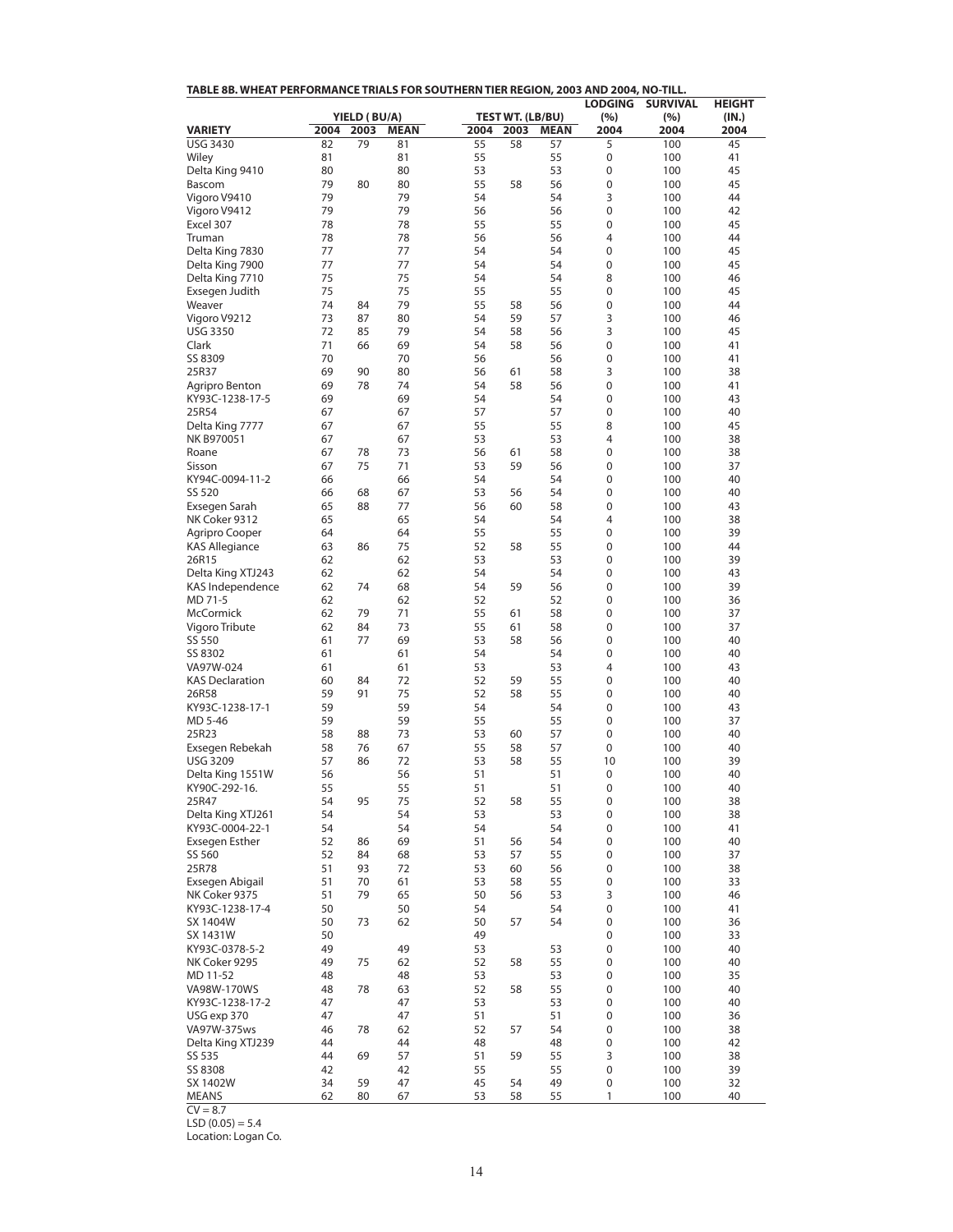| TABLE 9A. WHEAT PERFORMANCE TRIALS FOR NORTH CENTRAL REGION, 2001 - 2003, CONVENTIONAL. |
|-----------------------------------------------------------------------------------------|
|-----------------------------------------------------------------------------------------|

|                         |                                             |          |          |          |                  |          |          |             | <b>LODGING</b>      | <b>SURVIVAL</b> | <b>HEIGHT</b>       | <b>HEADING</b>   |
|-------------------------|---------------------------------------------|----------|----------|----------|------------------|----------|----------|-------------|---------------------|-----------------|---------------------|------------------|
|                         | YIELD (BU/A)<br>2003<br><b>MEAN</b><br>2002 |          |          |          | TEST WT. (LB/BU) |          |          | (%)         | (%)                 | (IN.)           | <b>DATE</b><br>2003 |                  |
| <b>VARIETY</b>          |                                             |          | 2001     |          | 2003<br>57       | 2002     | 2001     | <b>MEAN</b> | 2003<br>$\mathbf 0$ | 2003<br>100     | 2003                |                  |
| Vigoro V9212            | 96                                          |          | 96       | 96<br>83 |                  |          |          | 57          | $\mathbf{0}$        |                 | 37<br>38            | 09 May           |
| <b>KAS Allegiance</b>   | 89                                          | 63       |          | 77       | 58               | 55       | 58       | 57<br>57    | $\mathbf 0$         | 100<br>100      | 37                  | 12 May           |
| Exsegen Sarah<br>Sisson | 88<br>88                                    | 48<br>65 | 94<br>90 | 81       | 55<br>57         | 57<br>48 | 58<br>58 | 54          | 0                   | 100             | 33                  | 15 May<br>07 May |
| 25R58                   | 86                                          |          |          | 86       | 56               |          |          | 56          | 0                   | 100             | 33                  | 08 May           |
| Vigoro Tribute          | 86                                          | 61       | 84       | 77       | 59               | 52       | 60       | 57          | $\mathbf 0$         | 100             | 32                  | 09 May           |
| 25R37                   | 85                                          | 44       | 96       | 75       | 58               | 52       | 60       | 57          | $\mathbf 0$         | 100             | 32                  | 09 May           |
| Hopewell                | 85                                          | 53       | 94       | 77       | 57               | 57       | 57       | 57          | 0                   | 100             | 35                  | 14 May           |
| SS 560 Gaucho           | 84                                          |          |          | 84       | 56               |          |          | 56          | $\mathbf 0$         | 100             | 32                  |                  |
| NK Coker 9663           | 83                                          | 63       | 88       | 78       | 57               | 54       | 60       | 57          | 0                   | 100             | 40                  | 11 May<br>11 May |
| <b>USG 3209</b>         | 83                                          | 43       | 88       | 71       | 55               | 51       | 58       | 55          | $\mathbf 0$         | 100             | 33                  | 10 May           |
| Weaver                  | 83                                          |          |          | 83       | 57               |          |          | 57          | $\mathbf 0$         | 100             | 38                  | 08 May           |
| 2552                    | 82                                          | 50       |          | 66       | 59               | 53       |          | 56          | $\mathbf 0$         | 100             | 32                  | 12 May           |
| 25R78                   | 82                                          | 56       |          | 69       | 56               | 53       |          | 54          | $\overline{0}$      | 100             | 33                  | 07 May           |
| <b>KAS Declaration</b>  | 82                                          | 34       | 83       | 66       | 53               | 50       | 58       | 54          | $\mathbf 0$         | 100             | 35                  | 09 May           |
| <b>USG 3350</b>         | 82                                          |          |          | 82       | 56               |          |          | 56          | $\boldsymbol{0}$    | 100             | 37                  | 08 May           |
| 25R23                   | 81                                          | 54       |          | 68       | 56               | 57       |          | 57          | 0                   | 100             | 34                  | 11 May           |
| McCormick               | 81                                          | 53       |          | 67       | 62               | 51       |          | 56          | 0                   | 100             | 29                  | 09 May           |
| NK B960457              | 81                                          |          |          | 81       | 55               |          |          | 55          | $\mathbf 0$         | 100             | 35                  | 12 May           |
| 25R49                   | 80                                          | 59       | 91       | 77       | 58               | 55       | 59       | 57          | $\mathbf 0$         | 100             | 32                  | 09 May           |
| Bascom                  | 80                                          |          |          | 80       | 57               |          |          | 57          | $\mathbf 0$         | 100             | 36                  | 08 May           |
| Croplan Genetics 514W   | 80                                          | 60       |          | 70       | 52               | 54       |          | 53          | $\mathbf 0$         | 100             | 35                  | 07 May           |
| SS 535 Raxil            | 80                                          | 53       | 89       | 74       | 59               | 57       | 61       | 59          | $\mathbf{0}$        | 100             | 31                  | 11 May           |
| SS 550                  | 80                                          | 46       | 86       | 71       | 56               | 52       | 59       | 56          | $\mathbf 0$         | 100             | 29                  | 10 May           |
| Clark                   | 78                                          | 62       | 61       | 67       | 57               | 54       | 58       | 56          | $\mathbf 0$         | 100             | 35                  | 09 May           |
| Roane                   | 78                                          | 44       | 91       | 71       | 59               | 59       | 60       | 59          | $\mathbf 0$         | 100             | 31                  | 12 May           |
| <b>Beck Ex 6108</b>     | 77                                          |          |          | 77       | 56               |          |          | 56          | $\mathbf 0$         | 100             | 36                  | 09 May           |
| Croplan Genetics 554W   | 77                                          | 58       | 92       | 76       | 55               | 55       | 58       | 56          | $\mathbf 0$         | 100             | 30                  | 12 May           |
| Exsegen Abigail         | 77                                          | 57       |          | 67       | 58               | 53       |          | 55          | $\mathbf 0$         | 100             | 29                  | 07 May           |
| Exsegen Rebekah         | 77                                          | 38       | 86       | 67       | 57               | 55       | 59       | 57          | $\overline{0}$      | 100             | 33                  | 08 May           |
| NK Coker 9295           | 77                                          |          |          | 77       | 57               |          |          | 57          | 0                   | 100             | 34                  | 14 May           |
| KAS Independence        | 75                                          |          | 82       | 79       | 57               |          | 59       | 58          | 0                   | 100             | 33                  | 08 May           |
| SS 520                  | 75                                          | 60       | 90       | 75       | 55               | 55       | 57       | 56          | $\mathbf 0$         | 100             | 33                  | 08 May           |
| <b>USG 3430</b>         | 75                                          |          |          | 75       | 55               |          |          | 55          | $\mathbf 0$         | 100             | 34                  | 08 May           |
| <b>Beck 102</b>         | 74                                          | 58       |          | 66       | 55               | 53       |          | 54          | $\mathbf 0$         | 100             | 34                  | 09 May           |
| Agripro Benton          | 73                                          |          |          | 73       | 57               |          |          | 57          | $\mathbf 0$         | 100             | 32                  | 11 May           |
| Agripro Douglas         | 73                                          |          |          | 73       | 56               |          |          | 56          | $\mathbf 0$         | 100             | 34                  | 13 May           |
| 25R47                   | 72                                          |          |          | 72       | 57               |          |          | 57          | 0                   | 100             | 32                  | 10 May           |
| KY90C-292-16.           | 72                                          |          | 80       | 76       | 57               |          | 59       | 58          | 0                   | 100             | 33                  | 09 May           |
| Coyote                  | 72                                          |          |          | 72       | 58               |          |          | 58          | $\overline{0}$      | 100             | 35                  | 07 May           |
| <b>KAS Franklin</b>     | 71                                          |          |          | 71       | 57               |          |          | 57          | $\mathbf 0$         | 100             | 34                  | 13 May           |
| NK Coker 9474           | 71                                          | 51       | 76       | 66       | 59               | 54       | 61       | 58          | $\mathbf 0$         | 100             | 35                  | 09 May           |
| VA97W-375ws             | 71                                          | 54       |          | 63       | 53               | 52       |          | 52          | $\overline{0}$      | 100             | 32                  | 09 May           |
| SS 560 Raxil            | 69                                          | 67       |          | 68       | 52               | 56       |          | 54          | $\mathbf 0$         | 100             | 29                  | 11 May           |
| VA98W-170WS             | 69                                          |          |          | 69       | 56               |          |          | 56          | 0                   | 100             | 34                  | 07 May           |
| <b>Exsegen Esther</b>   | 68                                          | 44       | 77       | 63       | 55               | 50       | 58       | 54          | 0                   | 100             | 33                  | 07 May           |
| <b>KAS Jefferson</b>    | 68                                          |          |          | 68       | 53               |          |          | 53          | 0                   | 100             | 33                  | 10 May           |
| NK Coker 9184           | 67                                          | 50       | 85       | 67       | 58               | 56       | 62       | 59          | $\mathbf 0$         | 100             | 29                  | 12 May           |
| Vigoro V9301            | 66                                          |          |          | 66       | 57               |          |          | 57          | $\mathbf 0$         | 100             | 29                  | 07 May           |
| VA98W-706               | 65                                          |          |          | 65       | 55               |          |          | 55          | $\mathbf 0$         | 100             | 28                  | 10 May           |
| SX 1402                 | 64                                          |          |          | 64       | 49               |          |          | 49          | $\mathbf 0$         | 100             | 28                  | 12 May           |
| SX 1404                 | 64                                          |          |          | 64       | 51               |          |          | 51          | $\mathbf 0$         | 100             | 30                  | 15 May           |
| NC98-26192              | 62                                          |          |          | 62       | 60               |          |          | 60          | $\mathbf 0$         | 100             | 32                  | 09 May           |
| SX 1407                 | 61                                          |          |          | 61       | 54               |          |          | 54          | $\mathbf 0$         | 100             | 29                  | 12 May           |
| <b>KAS Hamilton</b>     | 58                                          |          |          | 58       | 56               |          |          | 56          | 0                   | 100             | 32                  | 08 May           |
| SX 1411                 | 45                                          |          |          | 45       | 46               |          |          | 46          | $\mathbf 0$         | 100             | 28                  | 12 May           |
| <b>MEANS</b>            | 76                                          | 53       | 86       | 72       | 56               | 54       | 59       | 56          | 0                   | 100             | 33                  |                  |
|                         |                                             |          |          |          |                  |          |          |             |                     |                 |                     |                  |

 $CV = 12.0$ 

 $LSD (0.05) = 10.7$ 

Location: Shelby Co.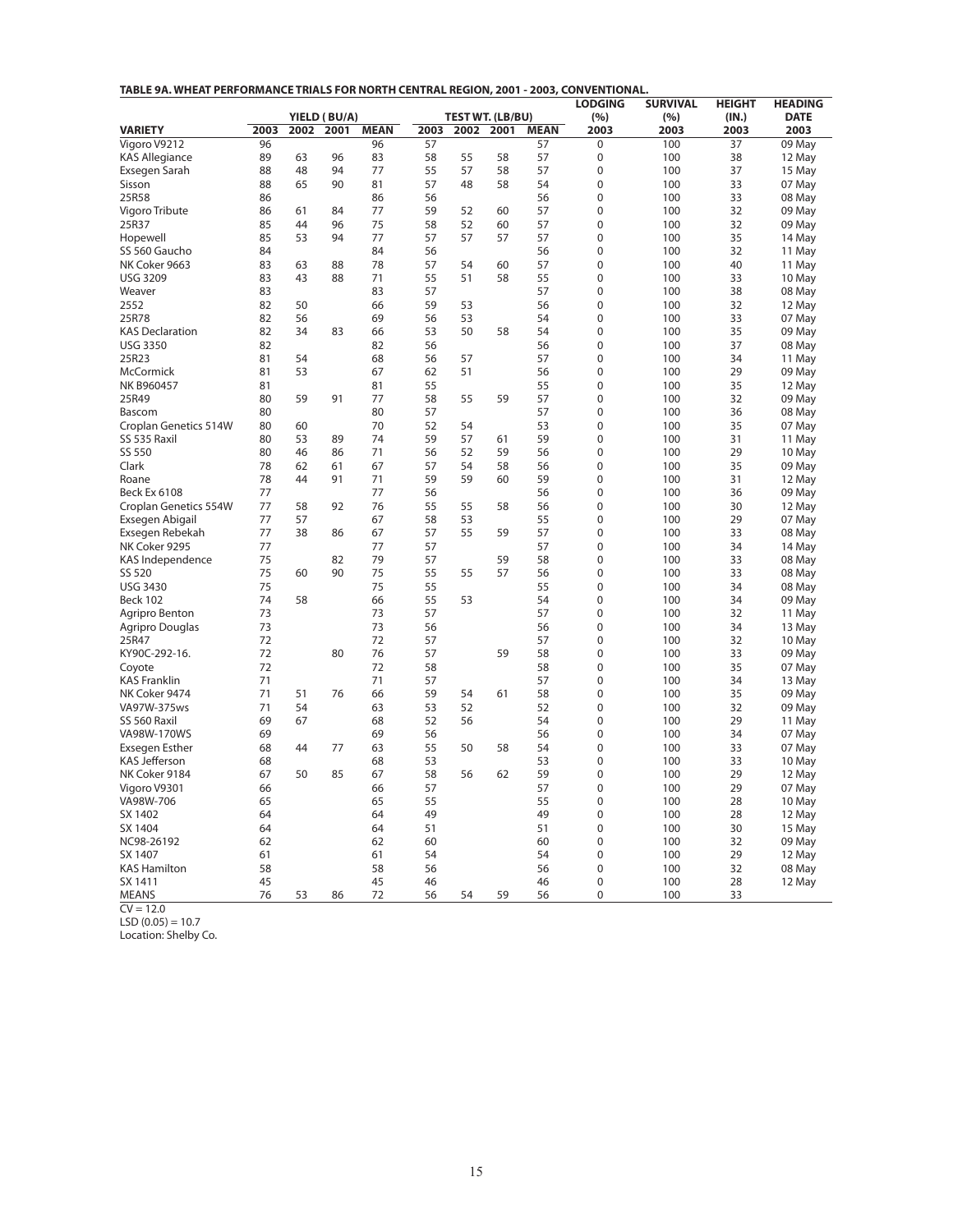| TABLE 9B. WHEAT PERFORMANCE TRIALS FOR NORTH CENTRAL REGION, 2004, 2002, 2001, NO-TILL.* |  |
|------------------------------------------------------------------------------------------|--|
|------------------------------------------------------------------------------------------|--|

|                                         |            |      |              |                   |            |      |                         |                   | <b>LODGING</b> | <b>SURVIVAL</b> | <b>HEIGHT</b> | <b>HEADING</b>   |
|-----------------------------------------|------------|------|--------------|-------------------|------------|------|-------------------------|-------------------|----------------|-----------------|---------------|------------------|
|                                         |            |      | YIELD (BU/A) |                   |            |      | <b>TEST WT. (LB/BU)</b> |                   | (%)            | (%)             | (IN.)         | <b>DATE</b>      |
| <b>VARIETY</b><br><b>Agripro Cooper</b> | 2004<br>77 | 2002 | 2001         | <b>MEAN</b><br>77 | 2004<br>55 | 2002 | 2001                    | <b>MEAN</b><br>55 | 2004<br>0      | 2004<br>100     | 2004<br>35    | 2004<br>10 May   |
| KY93C-1238-17-2                         | 74         |      |              | 74                | 58         |      |                         | 58                | 0              | 100             | 33            | 11 May           |
| SS 550                                  | 74         | 44   | 73           | 64                | 55         | 51   | 59                      | 55                | 0              | 100             | 34            | 11 May           |
| KY93C-1238-17-1                         | 73         |      |              | 73                | 58         |      |                         | 58                | 0              | 100             | 36            | 10 May           |
| SS 8308                                 | 72         |      |              | 72                | 58         |      |                         | 58                | 0              | 100             | 34            | 11 May           |
| 25R47                                   | 71         |      |              | 71                | 56         |      |                         | 56                | 0              | 100             | 34            | 13 May           |
| Delta King 7900                         | 71         |      |              | 71                | 57         |      |                         | 57                | 0              | 100             | 40            | 10 May           |
| MD 5-46                                 | 70         |      |              | 70                | 57         |      |                         | 57                | 0              | 100             | 34            | 09 May           |
| SS 520                                  | 70         | 45   | 81           | 65                | 54         | 53   | 58                      | 55                | 0              | 100             | 35            | 09 May           |
| SS 8302                                 | 70         |      |              | 70                | 57         |      |                         | 57                | 0              | 100             | 35            | 13 May           |
| Vigoro Tribute                          | 70         | 43   | 73           | 62                | 59         | 51   | 59                      | 56                | 0              | 100             | 34            | 11 May           |
| 25R37                                   | 69         | 33   | 81           | 61                | 56         | 50   | 60                      | 56                | 0              | 100             | 34            | 12 May           |
| KY93C-1238-17-5                         | 69         |      |              | 69<br>53          | 60         |      |                         | 60<br>55          | 0<br>0         | 100             | 35            | 08 May           |
| <b>McCormick</b><br><b>USG 3350</b>     | 69<br>69   | 36   |              | 69                | 58<br>55   | 53   |                         | 55                | 0              | 100<br>100      | 32<br>40      | 10 May<br>10 May |
| KY94C-0094-11-2                         | 68         |      |              | 68                | 56         |      |                         | 56                | 0              | 100             | 34            | 14 May           |
| NK B970051                              | 68         |      |              | 68                | 54         |      |                         | 54                | 0              | 100             | 32            | 14 May           |
| NK Coker 9295                           | 68         |      |              | 68                | 56         |      |                         | 56                | 0              | 100             | 36            | 13 May           |
| <b>USG 3209</b>                         | 68         | 33   | 76           | 59                | 55         | 51   | 57                      | 54                | 0              | 100             | 33            | 11 May           |
| 25R54                                   | 67         |      |              | 67                | 55         |      |                         | 55                | 0              | 100             | 35            | 13 May           |
| 26R58                                   | 67         |      |              | 67                | 54         |      |                         | 54                | 0              | 100             | 34            | 11 May           |
| Excel 307                               | 67         |      |              | 67                | 55         |      |                         | 55                | 0              | 100             | 41            | 10 May           |
| Roane                                   | 67         | 39   | 66           | 57                | 57         | 56   | 60                      | 58                | 0              | 100             | 33            | 10 May           |
| Vigoro V9212                            | 67         |      |              | 67                | 56         |      |                         | 56                | 0              | 100             | 39            | 09 May           |
| 25R23                                   | 66         | 27   |              | 47                | 56         | 52   |                         | 54                | 0              | 100             | 35            | 15 May           |
| Exsegen Esther                          | 66         | 45   | 72           | 61                | 53         | 48   | 58                      | 53                | 0              | 100             | 35            | 09 May           |
| <b>KAS Declaration</b>                  | 66         | 33   |              | 50                | 55         | 44   |                         | 50                | 0              | 100             | 35            | 11 May           |
| NK Coker 9312                           | 66         |      |              | 66                | 59         |      |                         | 59                | 0              | 100             | 33            | 09 May           |
| 25R78<br>Bascom                         | 65<br>65   | 49   |              | 57<br>65          | 58<br>55   | 44   |                         | 51<br>55          | 0<br>0         | 100<br>100      | 33<br>39      | 10 May<br>10 May |
| Delta King 9410                         | 65         |      |              | 65                | 56         |      |                         | 56                | 0              | 100             | 41            | 10 May           |
| Delta King XTJ243                       | 65         |      |              | 65                | 57         |      |                         | 57                | 0              | 100             | 38            | 10 May           |
| NK Coker 9375                           | 65         |      |              | 65                | 54         |      |                         | 54                | 0              | 100             | 39            | 12 May           |
| SS 535                                  | 65         | 49   | 71           | 62                | 55         | 54   | 61                      | 57                | 0              | 100             | 34            | 13 May           |
| USG exp 370                             | 65         |      |              | 65                | 55         |      |                         | 55                | 0              | 100             | 31            | 11 May           |
| Wiley                                   | 65         |      |              | 65                | 58         |      |                         | 58                | 0              | 100             | 36            | 10 May           |
| 26R15                                   | 64         |      |              | 64                | 55         |      |                         | 55                | 0              | 100             | 34            | 11 May           |
| Exsegen Sarah                           | 64         | 45   | 76           | 62                | 54         | 57   | 57                      | 56                | 0              | 100             | 38            | 14 May           |
| KY93C-0378-5-2                          | 64         |      |              | 64                | 56         |      |                         | 56                | 0              | 100             | 34            | 13 May           |
| MD 71-5                                 | 64         |      |              | 64                | 54         |      |                         | 54                | 0              | 100             | 30            | 09 May           |
| Vigoro V9410                            | 64         |      |              | 64                | 56         |      |                         | 56                | 0              | 100             | 41            | 09 May           |
| Delta King 1551W<br>KY93C-1238-17-4     | 63<br>63   |      |              | 63<br>63          | 55<br>58   |      |                         | 55<br>58          | 0<br>0         | 100<br>100      | 36<br>35      | 12 May           |
| MD 11-52                                | 63         |      |              | 63                | 56         |      |                         | 56                | 0              | 100             | 29            | 10 May<br>09 May |
| SS 8309                                 | 63         |      |              | 63                | 57         |      |                         | 57                | 0              | 100             | 35            | 12 May           |
| Vigoro V9412                            | 63         |      |              | 63                | 59         |      |                         | 59                | 0              | 100             | 37            | 09 May           |
| Weaver                                  | 63         |      |              | 63                | 55         |      |                         | 55                | 0              | 100             | 40            | 09 May           |
| KY93C-0004-22-1                         | 62         |      |              | 62                | 58         |      |                         | 58                | 0              | 100             | 34            | 12 May           |
| VA97W-024                               | 62         |      |              | 62                | 54         |      |                         | 54                | 0              | 100             | 36            | 13 May           |
| VA97W-375ws                             | 62         | 46   |              | 54                | 51         | 50   |                         | 50                | 0              | 100             | 32            | 11 May           |
| KY90C-292-16.                           | 61         |      |              | 61                | 56         |      |                         | 56                | 0              | 100             | 34            | 11 May           |
| Agripro Benton                          | 61         |      |              | 61                | 54         |      |                         | 54                | 0              | 100             | 34            | 12 May           |
| Delta King 7830                         | 61         |      |              | 61                | 56         |      |                         | 56                | 0              | 100             | 41            | 10 May           |
| Exsegen Abigail                         | 61         | 42   |              | 52                | 57<br>52   | 51   | 59                      | 54<br>54          | 0<br>0         | 100             | 30            | 09 May<br>10 May |
| Exsegen Rebekah<br>KAS Independence     | 61<br>61   | 36   | 72           | 56<br>61          | 55         | 51   |                         | 55                | 0              | 100<br>100      | 35<br>34      | 10 May           |
| Sisson                                  | 61         | 57   | 74           | 64                | 55         | 56   | 59                      | 57                | 0              | 100             | 33            | 09 May           |
| VA98W-170WS                             | 61         |      |              | 61                | 58         |      |                         | 58                | 0              | 100             | 35            | 09 May           |
| Delta King 7710                         | 60         |      |              | 60                | 53         |      |                         | 53                | 0              | 100             | 38            | 13 May           |
| Delta King 7777                         | 60         |      |              | 60                | 56         |      |                         | 56                | 0              | 100             | 38            | 13 May           |
| Truman                                  | 60         |      |              | 60                | 57         |      |                         | 57                | 0              | 100             | 41            | 15 May           |
| Exsegen Judith                          | 58         |      |              | 58                | 58         |      |                         | 58                | 0              | 100             | 38            | 13 May           |
| <b>KAS Allegiance</b>                   | 58         | 50   |              | 54                | 55         | 55   |                         | 55                | 0              | 100             | 41            | 14 May           |
| <b>USG 3430</b>                         | 58         |      |              | 58                | 57         |      |                         | 57                | 0              | 100             | 40            | 09 May           |
| Delta King XTJ261                       | 57         |      |              | 57                | 54         |      |                         | 54                | 0              | 100             | 33            | 11 May           |
| Clark                                   | 54         | 61   | 63           | 59                | 54         | 52   | 58                      | 55                | 0              | 100             | 38            | 09 May           |
| Delta King XTJ239                       | 53         |      |              | 53                | 54         |      |                         | 54                | 0              | 100             | 34            | 14 May           |
| SS 560                                  | 53         | 53   |              | 53                | 53         | 53   |                         | 53                | 0              | 100             | 32            | 14 May           |
| SX 1404W                                | 50<br>50   |      |              | 50<br>50          | 50<br>49   |      |                         | 50<br>49          | 0<br>0         | 100<br>100      | 31            | 16 May           |
| SX 1431W<br>SX 1402 W                   | 48         |      |              | 48                | 49         |      |                         | 49                | 0              | 100             | 29<br>29      | 14 May<br>14 May |
| <b>MEANS</b>                            | 64         | 43   | 73           | 62                | 56         | 52   | 59                      | 56                | 0              | 100             | 35            | 11 May           |

 $CV = 11.4$ 

 $LSD (0.05) = 7.6$ 

\*2003 not harvested

Location: Shelby Co.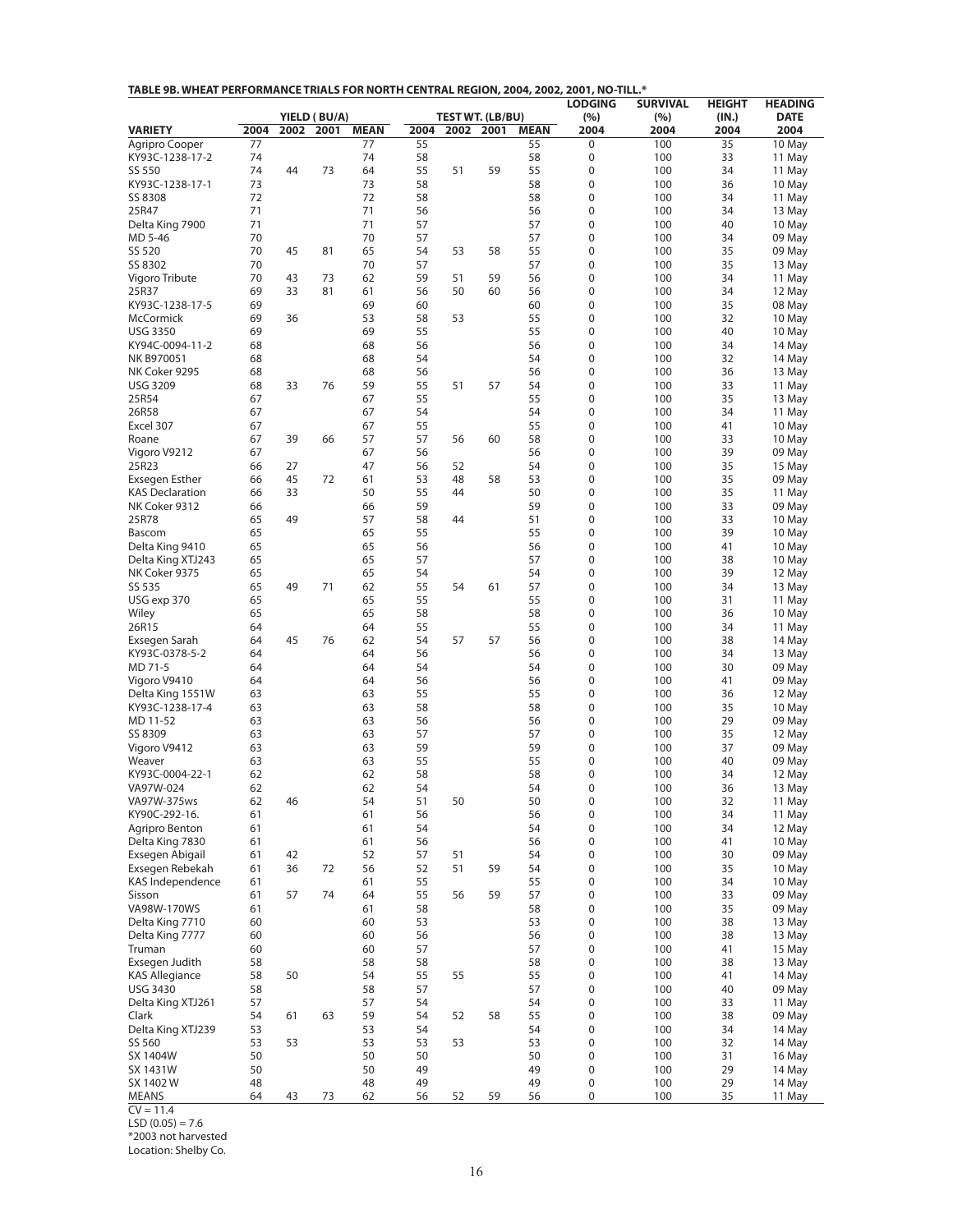|                                  | <b>FUSARIUM HEAD BLIGHT RATINGS*</b>  |                                    |                                    |                                        |                                    |
|----------------------------------|---------------------------------------|------------------------------------|------------------------------------|----------------------------------------|------------------------------------|
|                                  |                                       | <b>POWDERY</b>                     |                                    |                                        |                                    |
|                                  |                                       | <b>VISUAL RATING**</b>             | <b>DAMAGED KERNELS</b>             |                                        | <b>MILDEW**</b>                    |
| <b>NAME</b>                      | <b>LEXINGTON</b><br><b>CONV. TILL</b> | <b>LOGAN CO.</b><br><b>NO-TILL</b> | <b>LEXINGTON</b><br>CONV. TILL (%) | <b>LEXINGTON</b><br><b>NO-TILL (%)</b> | <b>LEXINGTON</b><br><b>NO-TILL</b> |
| Clark                            | 4                                     | 2                                  | 2                                  | 10                                     | 6                                  |
| Roane                            | 4                                     | 3                                  | 3                                  | 3                                      | 5                                  |
| Sisson                           | 6                                     | 6                                  | 14                                 | 14                                     | 2                                  |
| <b>Exsegen Esther</b>            | 4                                     | 7                                  | 5                                  | 3                                      | 4                                  |
| Exsegen Rebekah                  | 6                                     | 4                                  | 23                                 | 8                                      | 3                                  |
| Exsegen Sarah                    | 3                                     | $\overline{2}$                     | 17                                 | 10                                     | 6                                  |
| Exsegen Abigail                  | 6                                     | 7                                  | 5                                  | 14                                     | 5                                  |
| Exsegen Judith                   | 4                                     | 4                                  | 6                                  | 5                                      | 3                                  |
| Truman                           | 1                                     | 1                                  | 10                                 | 5                                      | 4                                  |
| SS 560                           | 6                                     | 6                                  | 14                                 | 19                                     | 3                                  |
| SS 535                           | 6                                     | 7                                  | 20                                 | 14                                     | 2                                  |
| SS 520                           | 6                                     | 6                                  | 6                                  | 7                                      | 3                                  |
| SS 550                           | 6                                     | 6                                  | 10                                 | 13                                     | 3                                  |
| SS 8302                          | 4                                     | 5                                  | 8                                  | 3                                      | 4                                  |
| SS 8308                          | 6<br>2                                | 8                                  | 8                                  | 8                                      | 3                                  |
| SS 8309                          | 3                                     | 2<br>4                             | 6<br>7                             | 9<br>9                                 | 3<br>4                             |
| Agripro Benton<br>Agripro Cooper | 4                                     | 5                                  | 4                                  | 6                                      | 4                                  |
| NK Coker 9295                    | 5                                     | 7                                  | 7                                  | 9                                      | 4                                  |
| NK Coker 9375                    | 6                                     | 7                                  | 4                                  | 15                                     | 3                                  |
| NK Coker 9312                    | 4                                     | 6                                  | 8                                  | 6                                      | 3                                  |
| NK B970051                       | 4                                     | 4                                  | 10                                 | 10                                     | 3                                  |
| <b>USG 3209</b>                  | 5                                     | 6                                  | 5                                  | 9                                      | 3                                  |
| <b>USG 3430</b>                  | 4                                     | 5                                  | 4                                  | 5                                      | 6                                  |
| <b>USG 3350</b>                  | $\overline{2}$                        | 4                                  | 3                                  | 4                                      | 6                                  |
| USG exp 370                      | 4                                     | 7                                  | $\overline{2}$                     | 6                                      | 3                                  |
| Vigoro Tribute                   | 4                                     | 7                                  | 6                                  | 3                                      | 2                                  |
| Vigoro V9212                     | 4                                     | 3                                  | 6                                  | 6                                      | 5                                  |
| Vigoro V9412                     | 3                                     | 4                                  | $\overline{2}$                     | 3                                      | 3                                  |
| Vigoro V9410                     | 3                                     | 4                                  | 6                                  | 5                                      | 7                                  |
| McCormick                        | 3                                     | 4                                  | 3                                  | 6                                      | 3                                  |
| VA97W-375ws                      | 7                                     | 8                                  | 6                                  | 18                                     | 2                                  |
| VA98W-170WS                      | 6                                     | 7                                  | 5                                  | 5                                      | 3                                  |
| VA97W-024                        | 7                                     | 6                                  | 13                                 | 7                                      | 3                                  |
| 25R78                            | 3                                     | 7                                  | 3                                  | 9                                      | 5                                  |
| 25R23                            | 4                                     | 6                                  | 6                                  | 14                                     | 3                                  |
| 25R37                            | 2                                     | 3                                  | 10                                 | 9                                      | 3                                  |
| 25R47                            | 4                                     | 5                                  | 4                                  | 4                                      | 4                                  |
| 26R58                            | 6                                     | 7                                  | 12                                 | 15                                     | 4                                  |
| 26R15                            | 5                                     | 6                                  | 12                                 | 14                                     | 3                                  |
| 25R54                            | 3                                     | 5                                  | 11                                 | 7                                      | 3                                  |
| EXCEL 307                        | 4                                     | 5                                  | 12                                 | 5                                      | 7                                  |
| SX 1402W                         | 7                                     | 8                                  | 34                                 | 60                                     | 3                                  |
| SX 1404W                         | 4                                     | 5                                  | 25                                 | 16                                     | 3                                  |
| SX 1431W                         | 5                                     | 7                                  | 19<br>$\overline{2}$               | 17                                     | 3                                  |
| Wiley                            | 3<br>4                                | 3<br>$\overline{2}$                | 4                                  | 4<br>5                                 | 2<br>5                             |
| Bascom<br>Weaver                 | 4                                     | 2                                  | 9                                  | 4                                      | 4                                  |
| Delta King 9410                  | 4                                     | 4                                  | 7                                  | 12                                     | 7                                  |
| Delta King 7900                  | 4                                     | 4                                  | 5                                  | 3                                      | 7                                  |
| Delta King 7777                  | 4                                     | 5                                  | 9                                  | 16                                     | 5                                  |
| Delta King 1551W                 | 5                                     | 6                                  | 6                                  | 13                                     | 5                                  |
| Delta King 7830                  | 4                                     | 5                                  | 4                                  | 5                                      | 7                                  |
| Delta King XTJ243                | 5                                     | 6                                  | $\overline{4}$                     | 10                                     | 4                                  |
| Delta King 7710                  | 4                                     | 3                                  | 2                                  | 7                                      | 5                                  |
| Delta King XTJ239                | 5                                     | 8                                  | 14                                 | 13                                     | 5                                  |
| Delta King XTJ261                | 4                                     | 4                                  | 8                                  | 6                                      | 4                                  |
| MD 11-52                         | 6                                     | 8                                  | 8                                  | 17                                     | 2                                  |
| MD 71-5                          | 5                                     | 7                                  | 7                                  | 4                                      | 2                                  |
| MD 5-46                          | 5                                     | 7                                  | 10                                 | 5                                      | 2                                  |
| KAS Independence                 | 6                                     | 5                                  | 8                                  | 10                                     | 3                                  |
| <b>KAS Allegiance</b>            | 5                                     | 4                                  | 9                                  | 11                                     | 3                                  |
| <b>KAS Declaration</b>           | 5                                     | 7                                  | 13                                 | 41                                     | 3                                  |
| KY90C-292-16.                    | 4                                     | 7                                  | 5                                  | 12                                     | 3                                  |
| KY93C-1238-17-2                  | 5                                     | 6                                  | $\overline{7}$                     | 12                                     | 3                                  |
| KY93C-1238-17-1                  | 5                                     | 6                                  | 12                                 | 5                                      | 3                                  |
| KY93C-0378-5-2                   | 5                                     | 6                                  | 5                                  | 8                                      | 3                                  |
| KY93C-0004-22-1                  | 5                                     | 6                                  | 13                                 | 8                                      | 3                                  |
| KY93C-1238-17-4                  | 5                                     | 6                                  | 3                                  | 5                                      | 4                                  |
| KY93C-1238-17-5                  | 5                                     | 6                                  | 7                                  | 14                                     | 4                                  |
| KY94C-0094-11-2                  | 4                                     | 5                                  | 8                                  | 13                                     | 4                                  |
| MEANS                            | 4                                     | 5                                  | 8                                  | 10                                     | 4                                  |

#### **TABLE 10. DISEASE RATINGS OF WHEAT VARIETIES IN 2004.**

\*Vomitoxin data will be available on Web site: www.uky.edu/Ag/Wheat/wheat\_breeding/FHB.htm

\*\*0 = Best, 9 = Worst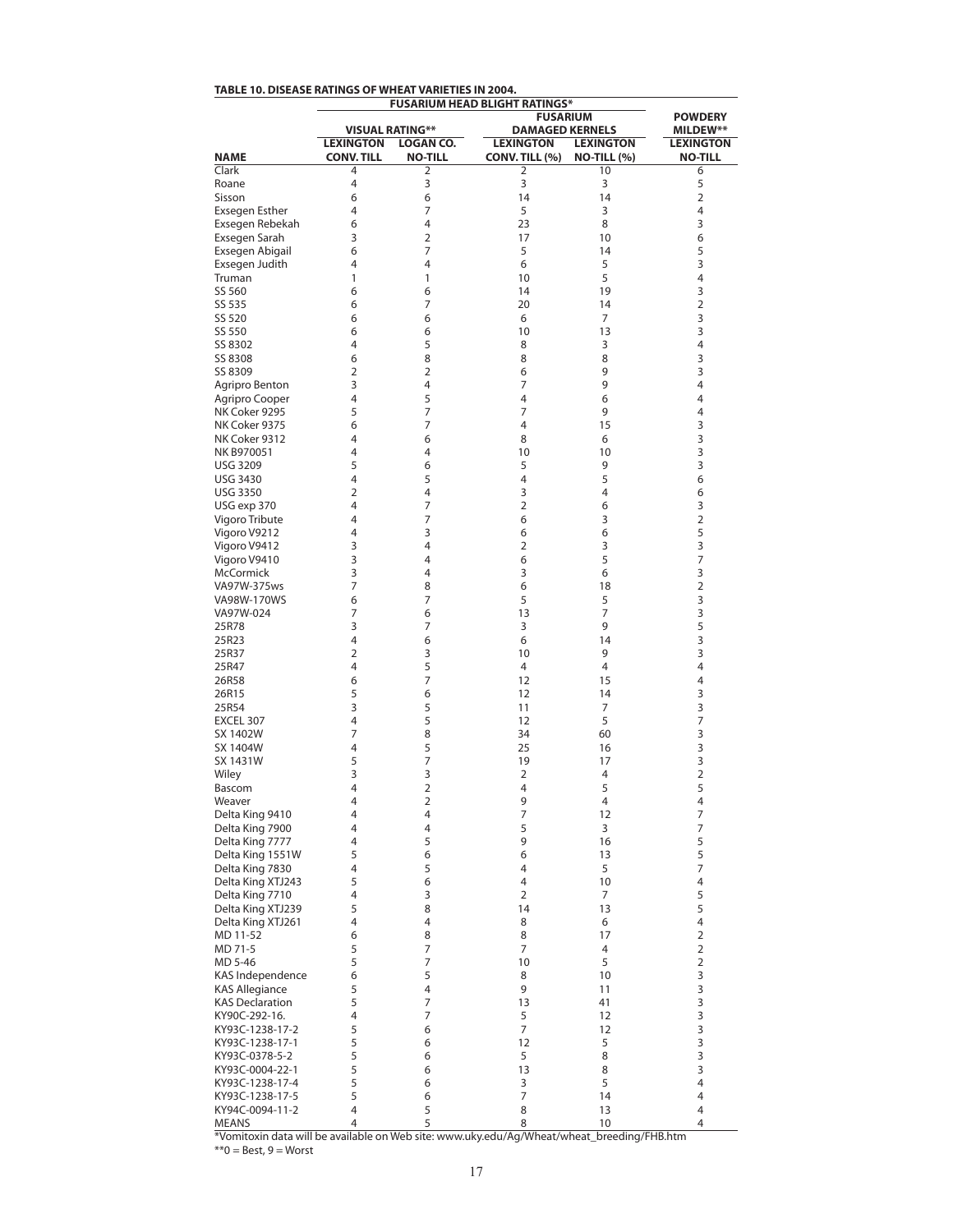**TABLE 11. BARLEY PERFORMANCE TRIALS FOR SOUTHERN TIER REGION, 2002 - 2004.**

|                |      |      | YIELD (BU/A) |             | <b>TEST WT. (LB/BU)</b> |      |      |             | <b>LODGING</b><br>(%) | <b>SURVIVAL</b><br>(%) | <b>HEIGHT</b><br>(IN.) |
|----------------|------|------|--------------|-------------|-------------------------|------|------|-------------|-----------------------|------------------------|------------------------|
| <b>VARIETY</b> | 2004 | 2003 | 2002         | <b>MEAN</b> | 2004                    | 2003 | 2002 | <b>MEAN</b> | 2004                  | 2004                   | 2004                   |
| Doyce          | 81   | 83   |              | 82          | 49                      | 48   |      | 49          | 68                    | 100                    | 37                     |
| Thoroughbred   | 107  | 81   | 106          | 98          | 43                      | 44   | 48   | 45          | 68                    | 100                    | 35                     |
| Price          | 112  | 103  | 88           | 101         | 47                      | 42   | 47   | 46          | 80                    | 100                    | 35                     |
| Callao         | 69   | 84   | 73           | 75          | 38                      | 40   | 49   | 43          | 49                    | 100                    | 37                     |
| Nomini         | 92   | 85   | 88           | 88          | 41                      | 40   | 49   | 43          | 93                    | 100                    | 38                     |
| <b>MEAN</b>    | 92   | 87   | 89           | 89          | 44                      | 43   | 48   | 45          | 72                    | 100                    | 36                     |
| $\sim$ $\sim$  |      |      |              |             |                         |      |      |             |                       |                        |                        |

 $CV = 18.8$ 

 $LSD = 22.0$ 

Location: Logan Co. Source for all lines: Virginia Tech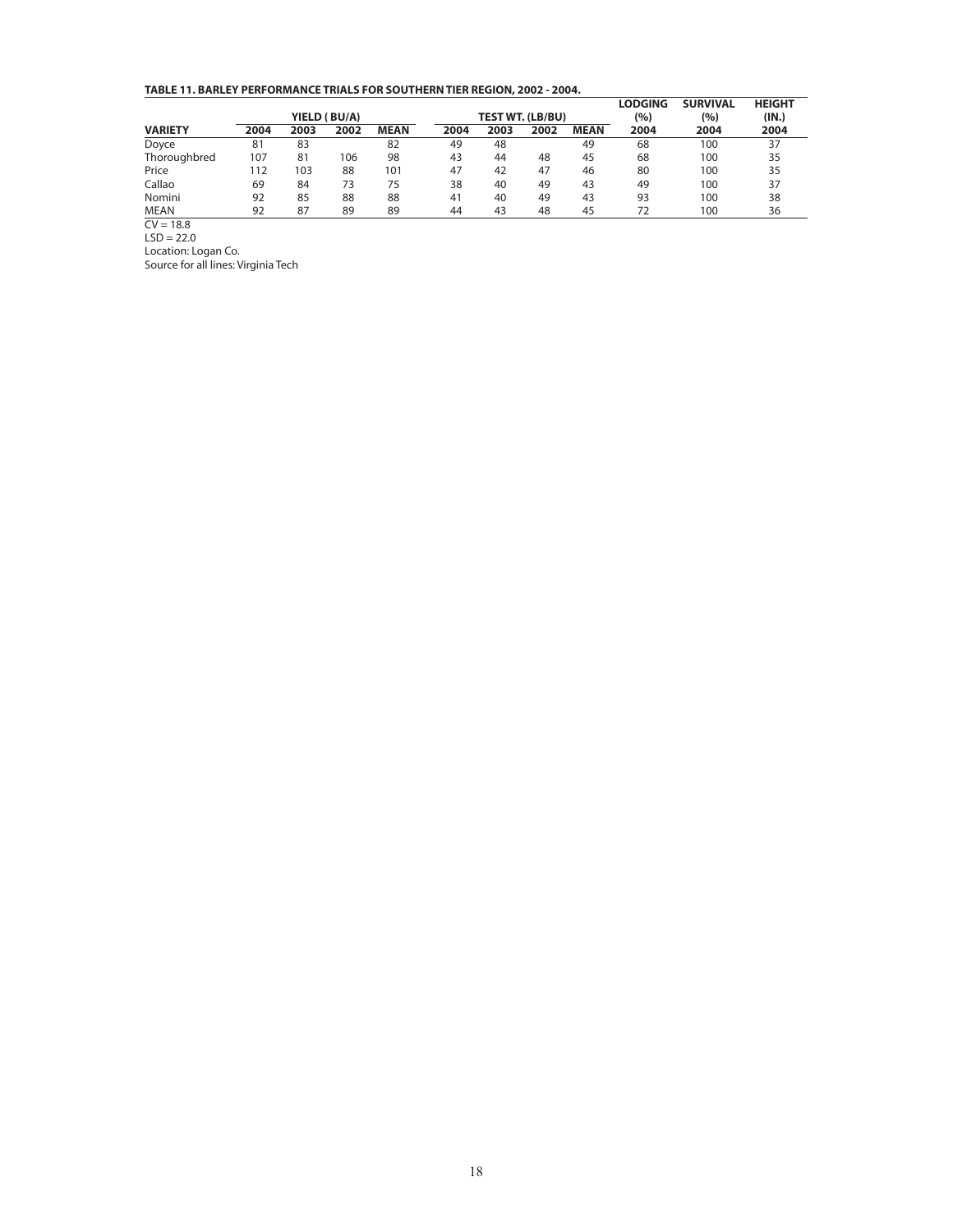| <b>TABLE 12. HULLESS BARLEY PERFORMANCE TRIALS FOR</b> |
|--------------------------------------------------------|
| <b>SOUTHERN TIER REGION, 2004.</b>                     |

|     |                                      |                                        | <b>HEIGHT</b>                     |
|-----|--------------------------------------|----------------------------------------|-----------------------------------|
|     |                                      |                                        | (IN)                              |
|     |                                      |                                        | 37                                |
|     |                                      |                                        | 34                                |
| 123 | 55                                   | 65                                     | 37                                |
| 119 | 55                                   | 93                                     | 35                                |
| 118 | 55                                   | 75                                     | 37                                |
| 114 | 53                                   | 93                                     | 31                                |
| 113 | 53                                   | 78                                     | 37                                |
| 110 | 55                                   | 93                                     | 35                                |
| 108 | 52                                   | 80                                     | 34                                |
| 108 | 54                                   | 85                                     | 35                                |
| 107 | 55                                   | 20                                     | 37                                |
| 104 | 55                                   | 94                                     | 36                                |
| 100 | 55                                   | 30                                     | 38                                |
| 100 | 52                                   | 18                                     | 36                                |
| 100 | 54                                   | 70                                     | 38                                |
| 100 | 51                                   | 88                                     | 37                                |
| 99  | 53                                   | 75                                     | 34                                |
| 98  | 54                                   | 91                                     | 34                                |
| 98  | 55                                   | 48                                     | 35                                |
| 97  | 52                                   | 88                                     | 35                                |
| 97  | 58                                   | 13                                     | 36                                |
| 97  | 54                                   | 44                                     | 39                                |
| 97  | 53                                   | 93                                     | 37                                |
| 95  | 54                                   | 48                                     | 37                                |
| 93  | 55                                   | 83                                     | 31                                |
| 92  | 55                                   | 92                                     | 32                                |
| 92  | 56                                   | 60                                     | 36                                |
| 90  | 56                                   | 85                                     | 39                                |
| 88  | 56                                   | 77                                     | 40                                |
| 83  | 53                                   | 90                                     | 34                                |
| 83  | 54                                   | 94                                     | 29                                |
| 78  | 52                                   | 85                                     | 32                                |
| 73  | 53                                   | 79                                     | 34                                |
| 101 | 54                                   | 73                                     | 35                                |
|     | <b>YIELD</b><br>(BU/A)<br>131<br>123 | <b>TEST WT.</b><br>(LB/BU)<br>54<br>54 | <b>LODGING</b><br>(%)<br>88<br>85 |

 $CV = 17.4$ 

 $LSD = 29.7$ Location: Logan Co.